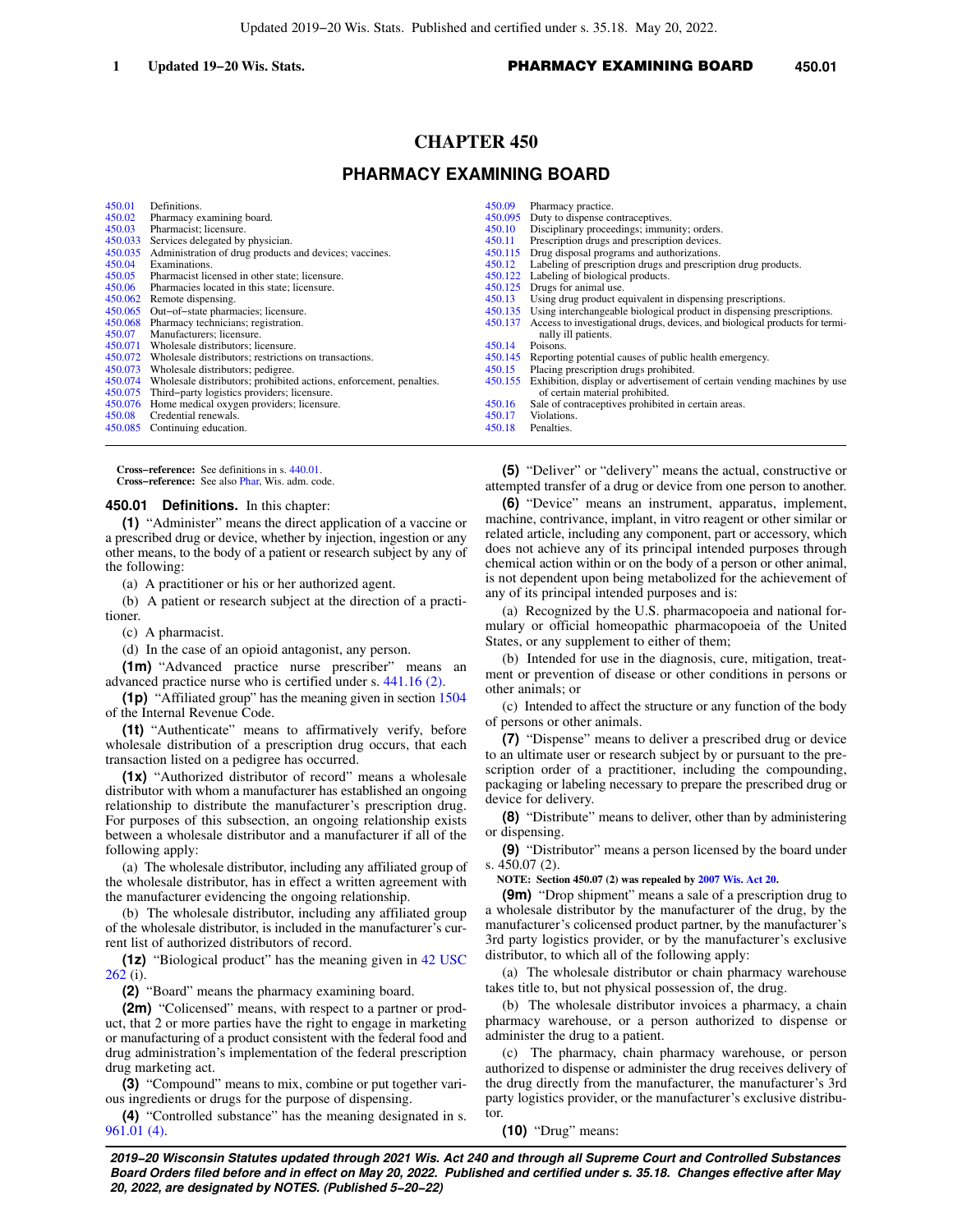# **450.01** PHARMACY EXAMINING BOARD **Updated 19−20 Wis. Stats. 2**

(a) Any substance recognized as a drug in the official U.S. pharmacopoeia and national formulary or official homeopathic pharmacopoeia of the United States or any supplement to either of them;

(b) Any substance intended for use in the diagnosis, cure, mitigation, treatment or prevention of disease or other conditions in persons or other animals;

(c) Any substance other than a device or food intended to affect the structure or any function of the body of persons or other animals; or

(d) Any substance intended for use as a component of any arti-cle specified in pars. [\(a\)](https://docs-preview.legis.wisconsin.gov/document/statutes/450.01(10)(a)) to [\(c\)](https://docs-preview.legis.wisconsin.gov/document/statutes/450.01(10)(c)) but does not include gases or devices or articles intended for use or consumption in or for mechanical, industrial, manufacturing or scientific applications or purposes.

**(11)** "Drug product" means a specific drug or drugs in a specific dosage form and strength from a known source of manufacture.

**(11m)** "Facility" means a location where a wholesale distributor or 3rd−party logistics provider stores, distributes, handles, repackages, or offers other services related to prescription drugs.

**(11o)** "Free and charitable clinics" means health care organizations that use a volunteer and staff model to provide health services to uninsured, underinsured, underserved, economically and socially disadvantaged, and vulnerable populations and that meet all of the following criteria:

(a) The organizations are nonprofit and tax exempt or are a part of a larger nonprofit, tax−exempt organization.

(b) The organizations are located in this state or serve residents in this state.

(c) The organizations restrict eligibility to receive services to individuals who are uninsured, underinsured, or have limited or no access to primary, specialty, or prescription care.

(d) The organizations provide one or more of the following services:

1. Medical care.

2. Mental health care.

3. Dental care.

4. Prescription medications.

(e) The organizations use volunteer health care professionals, nonclinical volunteers, and partnerships with other health care providers to provide the services under par. [\(d\)](https://docs-preview.legis.wisconsin.gov/document/statutes/450.01(11o)(d)).

(f) The organizations are not federally qualified health centers as defined in [42 USC 1396d](https://docs-preview.legis.wisconsin.gov/document/usc/42%20USC%201396d) (l) (2) and do not receive reimbursement from the federal centers for medicare and medicaid services under a federally qualified health center payment methodology.

**NOTE: Sub. (11o) is created eff. 7−1−22 by [2021 Wis. Act 101.](https://docs-preview.legis.wisconsin.gov/document/acts/2021/101)**

**(11r)** "Intracompany sales" means any transaction or transfer between any division, subsidiary, parent, or affiliated or related company under common ownership and control of a corporate entity or any transaction or transfer between colicensees of a colicensed product.

**(12)** "Manufacturer" means a person licensed or approved by the federal food and drug administration to engage in the manufacture of drugs or devices, consistent with the definition of "manufacturer" under the federal food and drug administration's regulations and interpreted guidances implementing the federal prescription drug marketing act.

**(12m)** "Manufacturer's exclusive distributor" means a person that contracts with a manufacturer to provide or coordinate warehousing, distribution, or other services on behalf of the manufacturer and who takes title to the manufacturer's prescription drug but who does not have general responsibility to direct the sale or disposition of the drug.

**(13)** "Manufacturing" means making, assembling, processing or modifying devices, or mixing, producing or preparing drugs in dosage forms by encapsulating, entableting or other process, or packaging, repackaging or otherwise changing the container,

wrapper or label of any package containing a drug or device in furtherance of the distribution of the drug or device from the original place of manufacture to the person who makes final delivery or sale to the ultimate consumer.

**(13m)** "Nonprescription drug product" means any nonnarcotic drug product which may be sold without a prescription order and which is prepackaged for use by consumers and labeled in accordance with the requirements of state and federal law.

**(13r)** (a) "Normal distribution channel" means a chain of custody for a prescription drug that runs, directly or by drop shipment, from the manufacturer of a drug, from the manufacturer to the manufacturer's colicensed partner, from the manufacturer to the manufacturer's 3rd−party logistics provider, or from the manufacturer to the manufacturer's exclusive distributor, and continues as described in any of the following:

1. To a pharmacy or to a person authorized to dispense or administer a drug to a patient.

2. To an authorized distributor of record, and then to a pharmacy or to a person authorized to dispense or administer a drug to a patient.

3. To an authorized distributor of record, then to one other authorized distributor of record, then to an office−based practitioner.

4. To a pharmacy warehouse to the pharmacy warehouse's intracompany pharmacy, then to a patient or to a person authorized to dispense or administer a drug to a patient.

5. To an authorized distributor of record, then to a pharmacy warehouse, then to the pharmacy warehouse's intracompany pharmacy, then to a patient or to a person authorized to dispense or administer a drug to a patient.

(b) For purposes of this subsection, a distribution of a prescription drug to a warehouse or to another entity that redistributes the drug by intracompany sale to a pharmacy or to another person authorized to dispense or administer the drug constitutes a distribution to the pharmacy or to the person authorized to dispense or administer the drug.

**(13v)** "Opioid antagonist" means a drug, such as naloxone, that satisfies all of the following:

(a) The drug binds to the opioid receptors and competes with or displaces opioid agonists at the opioid receptor site but does not activate the receptors, effectively blocking the receptor and preventing or reversing the effect of an opioid agonist.

(b) The drug is not a controlled substance.

**(13w)** "Out−of−state 3rd−party logistics provider" means a person located outside this state that contracts with a prescription drug manufacturer to provide or coordinate warehousing, distribution, or other services within this state on behalf of the manufacturer but that does not take title to the manufacturer's prescription drug or have general responsibility to direct the prescription drug's sale or disposition.

**(14)** "Patient" means the person or other animal for whom drug products or devices are prescribed or to whom drug products or devices are dispensed or administered.

**(14m)** "Pedigree" means a document or electronic file containing information that records each distribution of a prescription drug.

**(15)** "Pharmacist" means a person licensed by the board under s. [450.03](https://docs-preview.legis.wisconsin.gov/document/statutes/450.03) or [450.05.](https://docs-preview.legis.wisconsin.gov/document/statutes/450.05)

**(15g)** "Pharmacy technician" means a person registered by the board under s. [450.068.](https://docs-preview.legis.wisconsin.gov/document/statutes/450.068)

**NOTE: Sub. (15g) is created eff. 1−1−23 by [2021 Wis. Act 100](https://docs-preview.legis.wisconsin.gov/document/acts/2021/100).**

**(15m)** "Pharmacy warehouse" means a physical location for prescription drugs that acts as a central warehouse and performs intracompany sales.

**(15t)** "Practice of a pharmacy technician" means any of the following: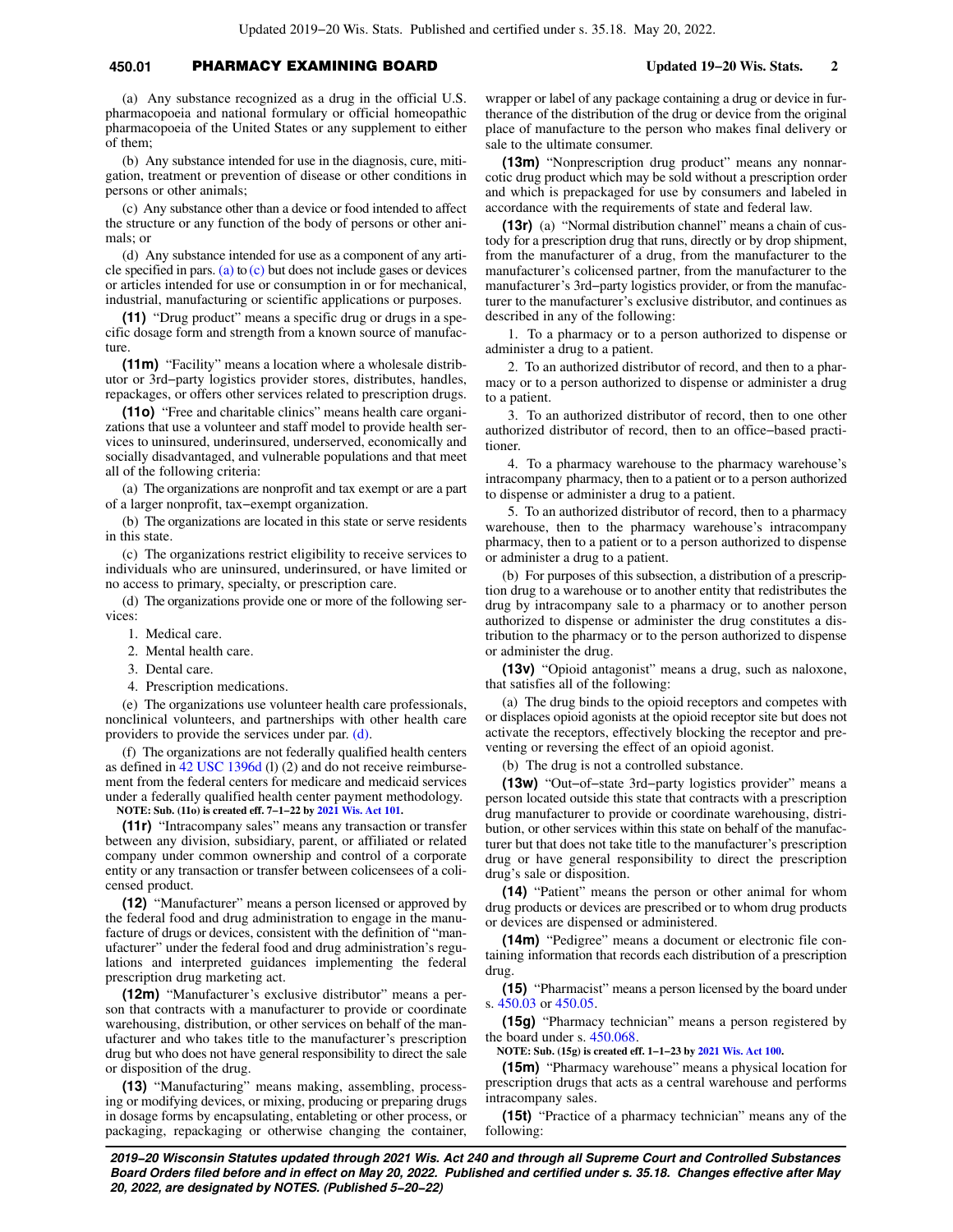(a) The activities specified in rules promulgated by the board under s. [450.02 \(2\) \(b\)](https://docs-preview.legis.wisconsin.gov/document/statutes/450.02(2)(b)).

(b) Administering vaccines or drugs as authorized under s. [450.035](https://docs-preview.legis.wisconsin.gov/document/statutes/450.035).

**NOTE: Sub. (15t) is created as sub. (16c) eff. 1−1−23 by [2021 Wis. Act 100](https://docs-preview.legis.wisconsin.gov/document/acts/2021/100) and renumbered to sub. (15t) by the legislative reference bureau under s. 13.92 (1) (bm) 2.**

**(16)** "Practice of pharmacy" means any of the following:

(a) Interpreting prescription orders.

(b) Compounding, packaging, labeling, dispensing and the coincident distribution of drugs and devices.

(c) Participating in drug utilization reviews.

(d) Proper and safe storage of drugs and devices and maintaining proper records of the drugs and devices.

(e) Providing information on drugs or devices which may include, but is not limited to, advice relating to therapeutic values, potential hazards and uses.

(f) Drug product substitution under s. [450.13](https://docs-preview.legis.wisconsin.gov/document/statutes/450.13).

(g) Supervision of pharmacy technicians and other pharmacist supportive personnel.

**NOTE: Par. (g) is shown as amended eff. 1−1−23 by [2021 Wis. Act 100](https://docs-preview.legis.wisconsin.gov/document/acts/2021/100). Prior to 1−1−23 it reads: (g) Supervision of pharmacist supportive personnel.**

(h) Making therapeutic alternate drug selections, if made in accordance with written guidelines or procedures previously established by a pharmacy and therapeutics committee of a hospi-

tal and approved by the hospital's medical staff and use of the therapeutic alternate drug selection has been approved for a patient during the period of the patient's stay within the hospital by any of the following:

1. The patient's physician.

2. The patient's advanced practice nurse prescriber, if the advanced practice nurse prescriber has entered into a written agreement to collaborate with a physician.

3. The patient's physician assistant.

(hm) Making therapeutic alternate drug selections in accordance with written guidelines or procedures previously established by a quality assessment and assurance committee of a nursing facility under s. [49.498 \(2\) \(a\) 3.](https://docs-preview.legis.wisconsin.gov/document/statutes/49.498(2)(a)3.) or by a committee established for a nursing home under s. [50.045 \(2\),](https://docs-preview.legis.wisconsin.gov/document/statutes/50.045(2)) if the use of the therapeutic alternate drug selection has been approved for a patient during the period of the patient's stay within the nursing facility or nursing home by any of the following:

1. The patient's personal attending physician.

3. The patient's physician assistant.

(hr) Making therapeutic alternate drug selections in accordance with written guidelines or procedures previously established in rules promulgated by the corrections system formulary board under s. [301.103,](https://docs-preview.legis.wisconsin.gov/document/statutes/301.103) if the use of the therapeutic alternate drug selection has been approved for a prisoner, as defined in s. [301.01 \(2\),](https://docs-preview.legis.wisconsin.gov/document/statutes/301.01(2)) during his or her period of confinement in a state correctional institution, as defined in s. [301.01 \(4\)](https://docs-preview.legis.wisconsin.gov/document/statutes/301.01(4)), by any of the following:

1. A physician.

2. An advanced practice nurse prescriber.

3. A physician assistant.

(i) Drug regimen screening, including screening for therapeutic duplication, drug−to−drug interactions, incorrect dosage, incorrect duration of treatment, drug allergy reactions and clinical abuse or misuse.

(j) Performing any act necessary to manage a pharmacy.

(k) Administering prescribed drug products and devices under s. [450.035 \(1r\)](https://docs-preview.legis.wisconsin.gov/document/statutes/450.035(1r)) and vaccines.

**(17)** "Practitioner" means a person licensed in this state to prescribe and administer drugs or licensed in another state and recognized by this state as a person authorized to prescribe and administer drugs.

**(18)** "Prescribed drug or device" means any drug or device prescribed by a practitioner.

**3 Updated 19−20 Wis. Stats. CONSERVIAGE PHARMACY EXAMINING BOARD** 450.01

**(19)** "Prescription" means a drug or device prescribed by a practitioner.

**(20)** "Prescription drug" means all of the following, but does not include blood, blood components intended for transfusion, or biological products that are also medical devices:

(a) A drug, drug product, or drug−containing preparation that is subject to [21 USC 353](https://docs-preview.legis.wisconsin.gov/document/usc/21%20USC%20353) (b) or [21 CFR 201.105](https://docs-preview.legis.wisconsin.gov/document/cfr/21%20CFR%20201.105).

(b) A controlled substance included in schedules II to V of ch. [961,](https://docs-preview.legis.wisconsin.gov/document/statutes/ch.%20961) whether by statute or rule, except a substance that by law may be dispensed without the prescription order of a practitioner. Controlled substances are included within this definition for purposes of s.  $450.11$  (3), [\(4\) \(a\)](https://docs-preview.legis.wisconsin.gov/document/statutes/450.11(4)(a)), and [\(8\)](https://docs-preview.legis.wisconsin.gov/document/statutes/450.11(8)) only and for violations thereof punishable under s. [450.11 \(9\)](https://docs-preview.legis.wisconsin.gov/document/statutes/450.11(9)).

**(21)** "Prescription order" means an order transmitted orally, electronically or in writing by a practitioner for a drug or device for a particular patient and also includes a standing order issued under s. [441.18 \(2\) \(a\) 2.](https://docs-preview.legis.wisconsin.gov/document/statutes/441.18(2)(a)2.) or [448.037 \(2\) \(a\) 2.](https://docs-preview.legis.wisconsin.gov/document/statutes/448.037(2)(a)2.)

**(21c)** "Remote dispensing site" means a pharmacy governed by s. [450.09 \(2\) \(b\) 2.](https://docs-preview.legis.wisconsin.gov/document/statutes/450.09(2)(b)2.)

**NOTE: Sub. (21c) is created eff. 7−1−22 by [2021 Wis. Act 101.](https://docs-preview.legis.wisconsin.gov/document/acts/2021/101)**

**(21e)** "Repackage" means to repack or otherwise change the container, wrapper, or label of a prescription drug, except that "repackage" does not include any of the following:

(a) An action by a pharmacist or pharmacy technician with respect to a prescription drug that the pharmacist or pharmacy technician is dispensing.

**NOTE: Par. (a) is shown as amended eff. 1−1−23 by [2021 Wis. Act 100](https://docs-preview.legis.wisconsin.gov/document/acts/2021/100). Prior to 1−1−23 it reads:**

**(a) An action by a pharmacist with respect to a prescription drug that the pharmacist is dispensing.**

(b) An action by a pharmacist who receives a prescription drug or device that the pharmacist dispensed to a patient, if, after altering the packaging or labeling of the prescription drug or device, the pharmacist returns the prescription drug or device to the patient.

**(21m)** "Repackager" means a person that repackages.

**(21p)** "Standing order" means an order transmitted electronically or in writing by a practitioner for a drug or device for multiple patients or for one or more groups of patients.

**(21s)** "Third−party logistics provider" means a person that contracts with a prescription drug manufacturer to provide or coordinate warehousing, distribution, or other services on behalf of the manufacturer but that does not take title to the manufacturer's prescription drug or have general responsibility to direct the prescription drug's sale or disposition.

**(22)** "Vaccination protocol" means a written protocol agreed to by a physician, as defined in s. [448.01 \(5\),](https://docs-preview.legis.wisconsin.gov/document/statutes/448.01(5)) and a pharmacist that establishes procedures and record−keeping and reporting requirements for the administration of a vaccine by a pharmacist for a period specified in the protocol that may not exceed 2 years.

**(23)** "Wholesale distribution" means distribution of a prescription drug to a person other than a consumer or patient, but does not include any of the following:

(a) Intracompany sales of prescription drugs.

(b) The sale, purchase, distribution, trade, or transfer of a prescription drug or offer to sell, purchase, distribute, trade, or transfer a prescription drug for emergency medical reasons.

(c) The distribution of prescription drug samples, if the distribution is permitted under [21 USC 353](https://docs-preview.legis.wisconsin.gov/document/usc/21%20USC%20353) (d).

(d) Drug returns, when conducted by a hospital, health care entity, or charitable institution as provided in [21 CFR 203.23](https://docs-preview.legis.wisconsin.gov/document/cfr/21%20CFR%20203.23).

(e) The sale of minimal quantities, as defined by the board in an administrative rule, of prescription drugs by retail pharmacies to licensed practitioners for office use.

(f) The sale, purchase, or trade of a drug, an offer to sell, purchase, or trade a drug, or the dispensing of a drug pursuant to a prescription.

(g) The sale, transfer, merger, or consolidation of all or part of the business of a pharmacy from or with another pharmacy,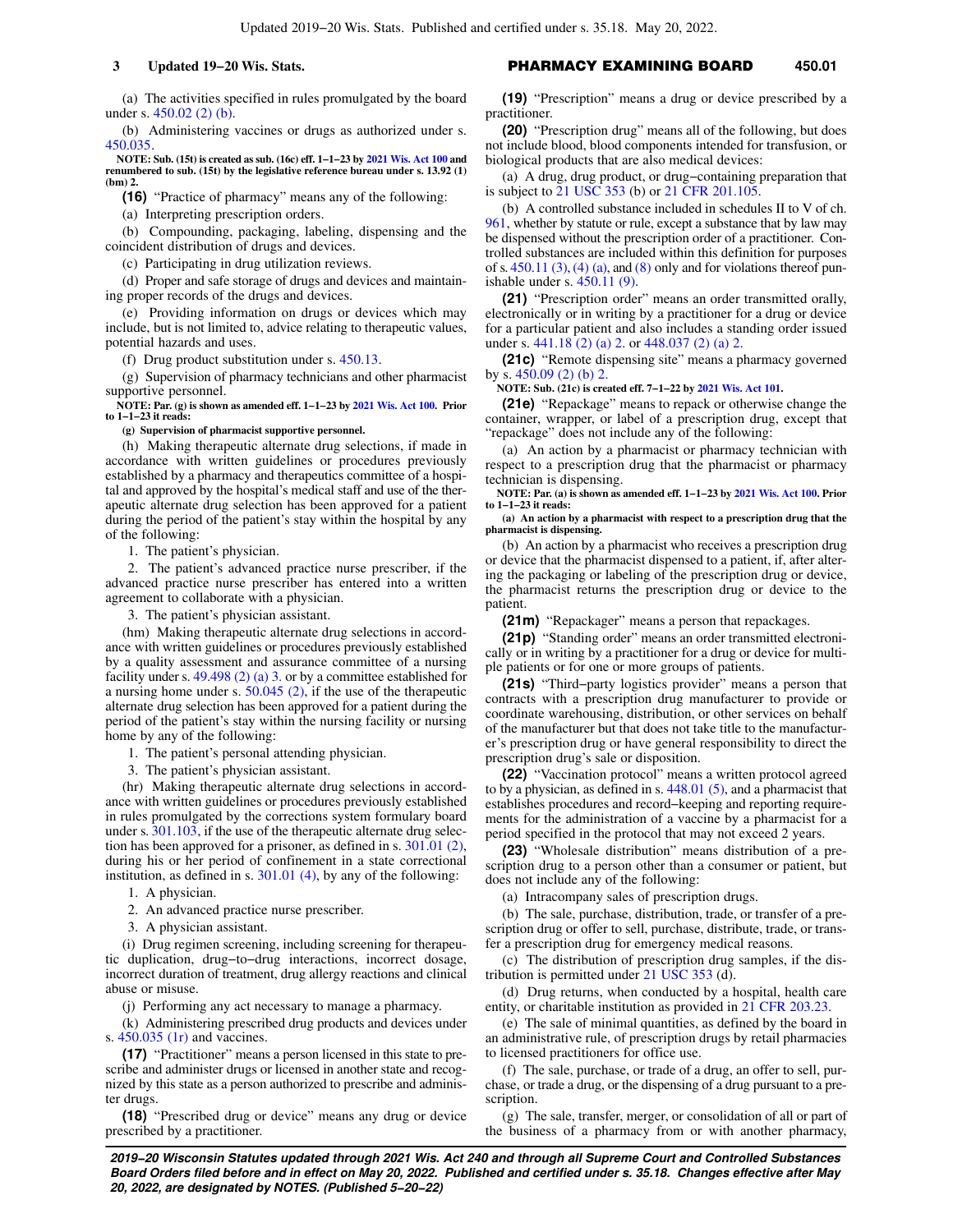# **450.01** PHARMACY EXAMINING BOARD **Updated 19−20 Wis. Stats. 4**

whether accomplished as a purchase and sale of stock or business assets.

(h) The sale, purchase, distribution, trade, or transfer of a prescription drug from one authorized distributor of record to one additional authorized distributor of record, if the manufacturer states in writing to the receiving authorized distributor of record that the manufacturer is unable to supply the drug and the supplying authorized distributor of record states in writing that the drug has previously been exclusively in the normal distribution channel.

(i) The delivery of, or offer to deliver, a prescription drug by a common carrier solely in the common carrier's usual course of business of transporting prescription drugs, if the common carrier does not store, warehouse, or take legal ownership of the drug.

(j) A transaction excluded from the definition of "wholesale distribution" under [21 CFR 203.3](https://docs-preview.legis.wisconsin.gov/document/cfr/21%20CFR%20203.3) (cc).

(k) The donation or distribution of a prescription drug under s. [255.056](https://docs-preview.legis.wisconsin.gov/document/statutes/255.056) or under [21 CFR 203.39.](https://docs-preview.legis.wisconsin.gov/document/cfr/21%20CFR%20203.39)

(L) The transfer from a retail pharmacy or pharmacy warehouse of an expired, damaged, returned, or recalled prescription drug to the original manufacturer or original wholesale distributor or to a 3rd−party returns processor or reverse distributor.

(m) The return of a prescription drug, if the return is authorized by the law of this state.

(n) The operation or implementation of a drug disposal program that is authorized under s. [165.65 \(2\)](https://docs-preview.legis.wisconsin.gov/document/statutes/165.65(2)) or [\(3\)](https://docs-preview.legis.wisconsin.gov/document/statutes/165.65(3)) or is authorized under federal law, as defined in s.  $165.65(1)(a)$ , or the possession or delivery of a household pharmaceutical item, as defined in s. [165.65 \(1\) \(d\),](https://docs-preview.legis.wisconsin.gov/document/statutes/165.65(1)(d)) within the scope of a drug disposal program that is authorized under s.  $165.65$  (2) or [\(3\)](https://docs-preview.legis.wisconsin.gov/document/statutes/165.65(3)) or is authorized under federal law.

(o) The possession or delivery of a prescription drug within the scope of a written authorization under s. [450.115 \(3\)](https://docs-preview.legis.wisconsin.gov/document/statutes/450.115(3)).

(p) The services of a 3rd−party logistics provider or out−of− state 3rd−party logistics provider.

**(24)** "Wholesale distributor" means a person engaged in the wholesale distribution of prescription drugs, including manufacturers, repackagers, own−label distributors, private label distributors, jobbers, brokers, warehouses, including manufacturers' and distributors' warehouses, manufacturers' exclusive distributors, manufacturers' authorized distributors of record, prescription drug wholesalers and distributors, independent wholesale prescription drug traders, retail pharmacies that conduct wholesale distribution, and chain pharmacy warehouses that conduct wholesale distribution.

**History:** [1985 a. 146](https://docs-preview.legis.wisconsin.gov/document/acts/1985/146); [1987 a. 65;](https://docs-preview.legis.wisconsin.gov/document/acts/1987/65) [1991 a. 114;](https://docs-preview.legis.wisconsin.gov/document/acts/1991/114) [1995 a. 448;](https://docs-preview.legis.wisconsin.gov/document/acts/1995/448) [1997 a. 27](https://docs-preview.legis.wisconsin.gov/document/acts/1997/27), [68;](https://docs-preview.legis.wisconsin.gov/document/acts/1997/68) [1997](https://docs-preview.legis.wisconsin.gov/document/acts/1997/237)<br>[a. 237](https://docs-preview.legis.wisconsin.gov/document/acts/1997/237) s. [727m](https://docs-preview.legis.wisconsin.gov/document/acts/1997/237,%20s.%20727m); [2005 a. 187](https://docs-preview.legis.wisconsin.gov/document/acts/2005/187); [2007 a. 20;](https://docs-preview.legis.wisconsin.gov/document/acts/2007/20) [2009 a. 142;](https://docs-preview.legis.wisconsin.gov/document/acts/2009/142) [2011 a. 161](https://docs-preview.legis.wisconsin.gov/document/acts/2011/161), [260](https://docs-preview.legis.wisconsin.gov/document/acts/2011/260); [2013 a. 198](https://docs-preview.legis.wisconsin.gov/document/acts/2013/198),<br>[200](https://docs-preview.legis.wisconsin.gov/document/acts/2013/200), [294](https://docs-preview.legis.wisconsin.gov/document/acts/2013/294); [2015 a. 40,](https://docs-preview.legis.wisconsin.gov/document/acts/2015/40) [115](https://docs-preview.legis.wisconsin.gov/document/acts/2015/115); [2017 a. 149,](https://docs-preview.legis.wisconsin.gov/document/acts/2017/149) [328](https://docs-preview.legis.wisconsin.gov/document/acts/2017/328); 2019 a. 2

Vitamins not intended for use in the diagnosis, cure, investigation, treatment, or prevention of diseases are not drugs under this section. 66 Atty. Gen. 137.

**450.02 Pharmacy examining board. (1)** The department shall keep a record of the proceedings and a register of the names and places of practice or business of pharmacies, manufacturers, wholesale distributors, 3rd−party logistics providers, out−of− state 3rd−party logistics providers, and other persons licensed under this chapter, and the books, registers and records of the department shall be prima facie evidence of the matters recorded.

**(2)** The board shall promulgate rules to do all of the following:

(a) Define the active practice of pharmacy. The rules shall apply to all applicants for licensure under s. [450.05](https://docs-preview.legis.wisconsin.gov/document/statutes/450.05).

(b) Define the activities that constitute the practice of a pharmacy technician for purposes of the registration requirement under s. [450.068](https://docs-preview.legis.wisconsin.gov/document/statutes/450.068).

**NOTE: Sub. (2) is shown as affected eff. 1−1−23 by [2021 Wis. Act 100](https://docs-preview.legis.wisconsin.gov/document/acts/2021/100). Prior to 1−1−23 it reads:**

**(2) The board shall adopt rules defining the active practice of pharmacy. The rules shall apply to all applicants for licensure under s. 450.05.**

**(2g)** (a) The pharmacy examining board shall, after consultation with the medical examining board and the board of nursing, promulgate rules that establish criteria for approving courses under ss. [450.035 \(1r\)](https://docs-preview.legis.wisconsin.gov/document/statutes/450.035(1r)) and [\(2\)](https://docs-preview.legis.wisconsin.gov/document/statutes/450.035(2)) and [450.085 \(1\).](https://docs-preview.legis.wisconsin.gov/document/statutes/450.085(1))

(b) The board shall promulgate rules that establish requirements and procedures for the administration of a drug product or device, as defined in s. [450.035 \(1g\),](https://docs-preview.legis.wisconsin.gov/document/statutes/450.035(1g)) by a pharmacist under s. [450.035 \(1r\)](https://docs-preview.legis.wisconsin.gov/document/statutes/450.035(1r)) or by another person under s. [450.035 \(1t\)](https://docs-preview.legis.wisconsin.gov/document/statutes/450.035(1t)).

**(2m)** The board shall periodically prepare and distribute letters, bulletins or other types of notice to pharmacists that identify the courses that are approved for purposes of ss. [450.035 \(1r\)](https://docs-preview.legis.wisconsin.gov/document/statutes/450.035(1r)) and [\(2\)](https://docs-preview.legis.wisconsin.gov/document/statutes/450.035(2)) and [450.085 \(1\)](https://docs-preview.legis.wisconsin.gov/document/statutes/450.085(1)).

**(3)** The board may promulgate rules:

(a) Relating to the manufacture of drugs and the distribution and dispensing of prescription drugs.

(b) Establishing security standards for pharmacies.

(c) Relating to the manufacture, distribution and dispensing of hypodermic syringes, needles and other objects used, intended for use or designed for use in injecting a drug.

(d) Necessary for the administration and enforcement of this chapter and ch. [961.](https://docs-preview.legis.wisconsin.gov/document/statutes/ch.%20961)

(e) Establishing minimum standards for the practice of pharmacy.

(f) Establishing procedures for identifying pharmacists and pharmacy technicians impaired by alcohol or other drugs or physical or mental disability or disease and for assisting those pharmacists and pharmacy technicians in obtaining treatment.

**NOTE: Par. (f) is shown as amended eff. 1−1−23 by [2021 Wis. Act 100.](https://docs-preview.legis.wisconsin.gov/document/acts/2021/100) Prior to 1−1−23 it reads:**

**(f) Establishing procedures for identifying pharmacists impaired by alcohol or other drugs or physical or mental disability or disease and for assisting those pharmacists in obtaining treatment.**

**(3m)** (a) The board or its designee may grant a variance to a requirement of this chapter or to a rule promulgated by the board if all of the following are true:

1. The board or its designee determines that a natural or man− made disaster or emergency exists or has occurred.

2. A pharmacist has requested the variance.

3. The board or its designee determines that the variance is necessary to protect the public health, safety, or welfare.

(am) If a member of the board disagrees with a decision made by a designee under par. [\(a\)](https://docs-preview.legis.wisconsin.gov/document/statutes/450.02(3m)(a)) or sub.  $(3r)$ , the board chairperson shall call a meeting of the board as soon as practicable to review the decision. The board may affirm or modify the designee's decision.

(b) A variance granted under par. [\(a\)](https://docs-preview.legis.wisconsin.gov/document/statutes/450.02(3m)(a)) shall be for a stated term not to exceed 90 days, except that the board or its designee may extend the variance upon request by a pharmacist if it determines that an extension is necessary to protect the public health, safety, or welfare.

**(3r)** (a) The board or its designee may authorize a pilot program, and may grant a waiver or variance in connection with the pilot program from any rule promulgated by the board, if all of the following are true:

1. The pilot program is related to the practice of pharmacy or prescription verification.

2. The board or its designee determines that the pilot program will improve the safety, quality, or efficiency of the practice of pharmacy in this state.

(b) The board or its designee may not authorize a pilot program under par. [\(a\)](https://docs-preview.legis.wisconsin.gov/document/statutes/450.02(3r)(a)) that lasts longer than 3 years.

**(4)** The board may not promulgate a rule which does any of the following:

(a) Limits to a pharmacist the authority to sell or in any way interferes with the sale of nonnarcotic nonprescription drugs that are prepackaged for consumer use and labeled in compliance with all applicable state and federal laws.

(b) Interprets s. [448.03 \(2\) \(e\)](https://docs-preview.legis.wisconsin.gov/document/statutes/448.03(2)(e)) to expand the therapeutic alternate drug selection powers of a pharmacist beyond those specified in s. [450.01 \(16\) \(h\)](https://docs-preview.legis.wisconsin.gov/document/statutes/450.01(16)(h)).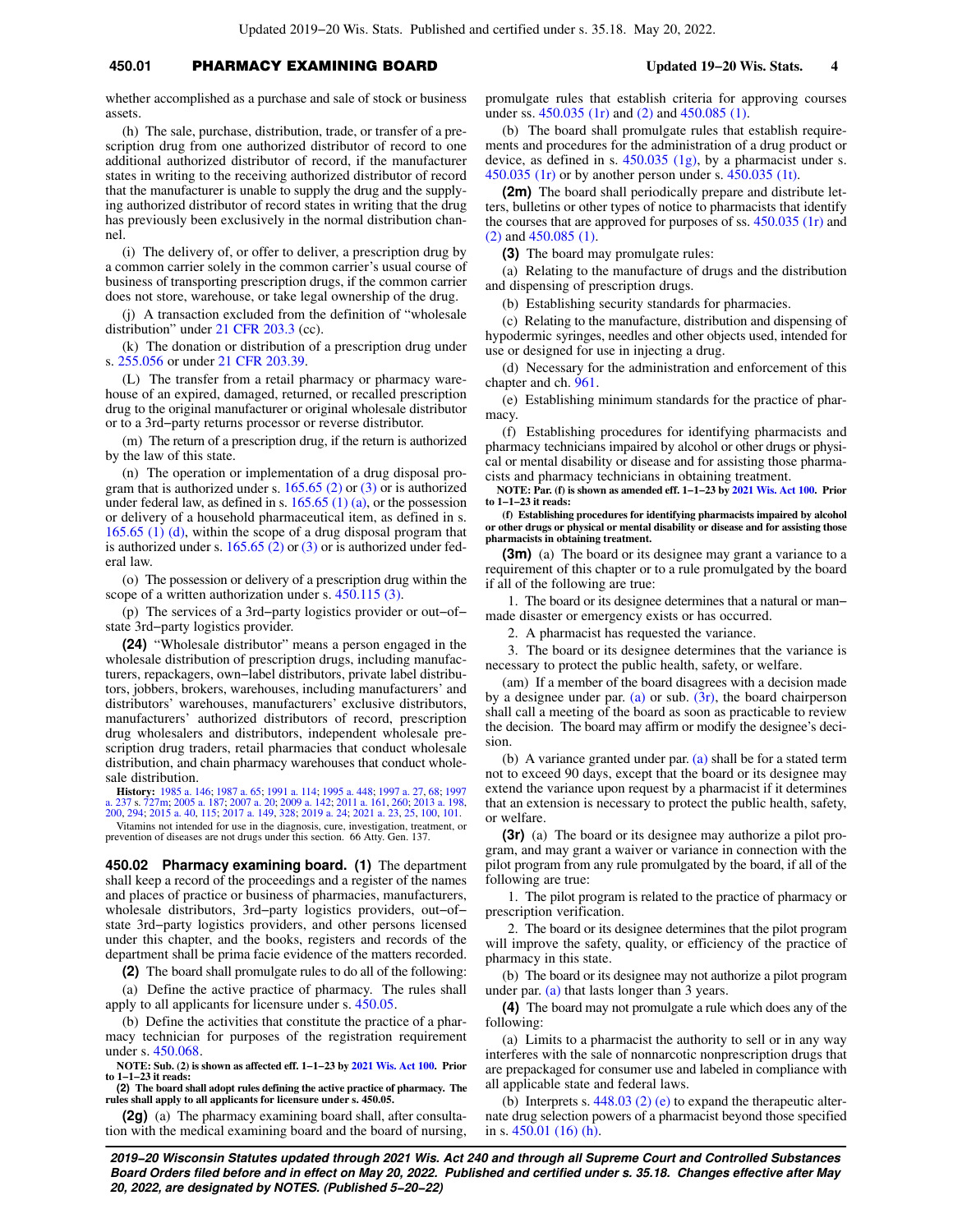**(5)** The board may promulgate rules governing pharmacies that are operated as remote dispensing sites. Rules promulgated under this subsection may exempt pharmacies operated as remote dispensing sites from requirements governing pharmacies that are not operated as remote dispensing sites.

**NOTE: Sub. (5) is created eff. 7−1−22 by [2021 Wis. Act 101.](https://docs-preview.legis.wisconsin.gov/document/acts/2021/101)**

**History:** [1985 a. 146;](https://docs-preview.legis.wisconsin.gov/document/acts/1985/146) [1987 a. 65;](https://docs-preview.legis.wisconsin.gov/document/acts/1987/65) [1995 a. 448](https://docs-preview.legis.wisconsin.gov/document/acts/1995/448); [1997 a. 68;](https://docs-preview.legis.wisconsin.gov/document/acts/1997/68) [1997 a. 237](https://docs-preview.legis.wisconsin.gov/document/acts/1997/237) s. [727m](https://docs-preview.legis.wisconsin.gov/document/acts/1997/237,%20s.%20727m); [2005 a. 270;](https://docs-preview.legis.wisconsin.gov/document/acts/2005/270) [2015 a. 55,](https://docs-preview.legis.wisconsin.gov/document/acts/2015/55) [290,](https://docs-preview.legis.wisconsin.gov/document/acts/2015/290) [313](https://docs-preview.legis.wisconsin.gov/document/acts/2015/313); [2021 a. 25](https://docs-preview.legis.wisconsin.gov/document/acts/2021/25), [100](https://docs-preview.legis.wisconsin.gov/document/acts/2021/100), [101](https://docs-preview.legis.wisconsin.gov/document/acts/2021/101). **Cross−reference:** See also [Phar,](https://docs-preview.legis.wisconsin.gov/document/administrativecode/Phar) Wis. adm. code.

**450.03 Pharmacist; licensure. (1)** No person may engage in the practice of pharmacy or use the title "pharmacist" or sell, give away or barter drugs unless the person is licensed as a pharmacist by the board. This subsection does not apply to:

(a) The offer to sell or sale of contraceptive articles, as defined under s. [450.155 \(1\) \(a\),](https://docs-preview.legis.wisconsin.gov/document/statutes/450.155(1)(a)) by a registered nurse licensed under s. [441.06.](https://docs-preview.legis.wisconsin.gov/document/statutes/441.06)

(b) The sale of any nonprescription drug product, in an original unbroken package, which complies with [21 USC 301](https://docs-preview.legis.wisconsin.gov/document/usc/21%20USC%20301) to [392](https://docs-preview.legis.wisconsin.gov/document/usc/21%20USC%20392).

(c) The sale of pesticides which comply with ss. [94.67](https://docs-preview.legis.wisconsin.gov/document/statutes/94.67) to [94.71.](https://docs-preview.legis.wisconsin.gov/document/statutes/94.71)

(d) The delivery of complimentary samples of drug products or devices to a practitioner by a manufacturer or its agent acting in the usual course of business.

(e) Any person lawfully practicing within the scope of a license, permit, registration, certificate, or certification granted to practice as a pharmacy technician under s. [450.068](https://docs-preview.legis.wisconsin.gov/document/statutes/450.068), to provide home medical oxygen under s. [450.076,](https://docs-preview.legis.wisconsin.gov/document/statutes/450.076) to practice professional or practical nursing or nurse−midwifery under ch. [441,](https://docs-preview.legis.wisconsin.gov/document/statutes/ch.%20441) to practice dentistry or dental hygiene or as an expanded function dental auxiliary under ch. [447,](https://docs-preview.legis.wisconsin.gov/document/statutes/ch.%20447) to practice medicine and surgery under ch. [448](https://docs-preview.legis.wisconsin.gov/document/statutes/ch.%20448), to practice optometry under ch. [449,](https://docs-preview.legis.wisconsin.gov/document/statutes/ch.%20449) to practice naturopathic medicine under ch. [466,](https://docs-preview.legis.wisconsin.gov/document/statutes/ch.%20466) or to practice veterinary medicine under ch. [89,](https://docs-preview.legis.wisconsin.gov/document/statutes/ch.%2089) or as otherwise provided by statute.

**NOTE: Par. (e) is shown as amended eff. 1−1−23 by [2021 Wis. Acts 100](https://docs-preview.legis.wisconsin.gov/document/acts/2021/100) and [254](https://docs-preview.legis.wisconsin.gov/document/acts/2021/254) and as merged by the legislative reference bureau under s. 13.92 (2) (i). Prior to 1−1−23 it reads:**

**(e) Any person lawfully practicing within the scope of a license, permit, registration, certificate, or certification granted to provide home medical oxygen under s. 450.076, to practice professional or practical nursing or nurse−midwifery under ch. 441, to practice dentistry or dental hygiene or as an expanded function dental auxiliary under ch. 447, to practice medicine and surgery under ch. 448, to practice optometry under ch. 449, to practice naturopathic medicine under ch. 466, or to practice veterinary medicine under ch. 89, or as otherwise provided by statute.**

(f) A person who has successfully completed his or her second year in, and is enrolled at, an accredited school of pharmacy and whose practice of pharmacy is limited to performing duties under the direct supervision of a person licensed as a pharmacist by the board and administering vaccines or drugs as authorized under s. [450.035](https://docs-preview.legis.wisconsin.gov/document/statutes/450.035).

(fm) A person who is enrolled at an accredited school of pharmacy and whose practice of pharmacy is limited to administering vaccines or drugs as authorized under s. [450.035](https://docs-preview.legis.wisconsin.gov/document/statutes/450.035).

(g) A person who has applied for a license under s. [450.05](https://docs-preview.legis.wisconsin.gov/document/statutes/450.05) whose practice of pharmacy is limited to performing duties under the direct supervision of a person licensed as a pharmacist by the board and administering vaccines or drugs as authorized under s. [450.035](https://docs-preview.legis.wisconsin.gov/document/statutes/450.035) during the period before which the board takes final action on the person's application.

(gm) A person who has applied for a registration under s. [450.068](https://docs-preview.legis.wisconsin.gov/document/statutes/450.068) and whose practice as a pharmacy technician is limited to performing duties under the direct supervision of a person licensed as a pharmacist by the board and during the period before which the board takes final action on the person's application.

**NOTE: Par. (gm) is created eff. 1−1−23 by [2021 Wis. Act 100](https://docs-preview.legis.wisconsin.gov/document/acts/2021/100).**

(h) The provision of services by a health care provider under s. [257.03.](https://docs-preview.legis.wisconsin.gov/document/statutes/257.03)

(i) Any person, other than a pharmacy technician, who is providing services as directed, supervised, and inspected by a pharmacist who has the power to direct, decide, and oversee the implementation of the services rendered, subject to any rules promulgated by the board and subject to s. [450.035 \(2m\)](https://docs-preview.legis.wisconsin.gov/document/statutes/450.035(2m)).

# **5 Updated 19−20 Wis. Stats.** PHARMACY EXAMINING BOARD **450.035**

**NOTE: Par. (i) is shown as amended eff. 1−1−23 by [2021 Wis. Act 100](https://docs-preview.legis.wisconsin.gov/document/acts/2021/100). Prior to 1−1−23 it reads:**

**(i) Any person who is providing services, including administering vaccines or drugs as authorized under s. 450.035, as directed, supervised, and inspected by a pharmacist who has the power to direct, decide, and oversee the implementation of the services rendered, subject to any rules promulgated by the board and subject to s. 450.035 (2m).**

(j) A person who dispenses, distributes, or sells dialysate drugs or devices necessary for providing home peritoneal kidney dialysis to a patient with end−stage renal disease if all of the following apply:

1. The person is licensed under s. [450.07](https://docs-preview.legis.wisconsin.gov/document/statutes/450.07) or [450.071](https://docs-preview.legis.wisconsin.gov/document/statutes/450.071), or is an agent of a person licensed under s. [450.07](https://docs-preview.legis.wisconsin.gov/document/statutes/450.07) or [450.071.](https://docs-preview.legis.wisconsin.gov/document/statutes/450.071)

2. The person lawfully holds the dialysate drugs or devices.

3. The dialysate drugs or devices are held and delivered in their original, sealed packaging from the manufacturing facility.

4. The dialysate drugs or devices are delivered only pursuant to a prescription order issued by a licensed physician and only if an order from a licensed pharmacy is transmitted to the person.

5. The dialysate drugs or devices are delivered to one of the following:

a. A patient with end−stage renal disease or the patient's designee, for the patient to self−administer the dialysis therapy.

b. A health care provider or institution, for administration or delivery of the dialysis therapy to a patient with end−stage renal disease.

6. If required by federal law, the dialysate drugs or devices are approved or cleared by the federal food and drug administration.

(k) A person who sells, gives away, or barters hemp, as defined in s. [94.55 \(1\),](https://docs-preview.legis.wisconsin.gov/document/statutes/94.55(1)) or takes any of the actions described in s. [450.01](https://docs-preview.legis.wisconsin.gov/document/statutes/450.01(16)(a))  $(16)$  (a) to [\(k\)](https://docs-preview.legis.wisconsin.gov/document/statutes/450.01(16)(k)) in relation to hemp.

(L) A person who is providing services as directed, supervised, and inspected by a person described in par.  $(e)$  in any of the following settings:

1. A narcotic treatment service for opiate addiction, as defined in s. [51.4224 \(1\) \(a\)](https://docs-preview.legis.wisconsin.gov/document/statutes/51.4224(1)(a)).

2. A free and charitable clinic.

**NOTE: Par. (L) is created eff. 7−1−22 by [2021 Wis. Act 101.](https://docs-preview.legis.wisconsin.gov/document/acts/2021/101)**

**(2)** Except as provided in s. [450.10,](https://docs-preview.legis.wisconsin.gov/document/statutes/450.10) the board shall issue a license as a pharmacist to any person who does all of the following:

(a) Has received a professional degree from a pharmacy program approved by the board.

(b) Has completed an internship in the practice of pharmacy or has practical experience acquired in another state that is comparable to that included in an internship and that is approved and verified by the board or by the agency that is the equivalent of the board in the state in which the practical experience was acquired.

(c) Passes the examination under s. [450.04](https://docs-preview.legis.wisconsin.gov/document/statutes/450.04).

(d) Pays the fee specified in s.  $440.05$  (1).

**History:** [1985 a. 146;](https://docs-preview.legis.wisconsin.gov/document/acts/1985/146) [1987 a. 264](https://docs-preview.legis.wisconsin.gov/document/acts/1987/264); [1991 a. 39](https://docs-preview.legis.wisconsin.gov/document/acts/1991/39); [2001 a. 16](https://docs-preview.legis.wisconsin.gov/document/acts/2001/16); [2005 a. 96](https://docs-preview.legis.wisconsin.gov/document/acts/2005/96); [2009 a. 42](https://docs-preview.legis.wisconsin.gov/document/acts/2009/42);<br>[2013 a. 114](https://docs-preview.legis.wisconsin.gov/document/acts/2013/114) ss. [25,](https://docs-preview.legis.wisconsin.gov/document/acts/2013/114,%20s.%2025) [27](https://docs-preview.legis.wisconsin.gov/document/acts/2013/114,%20s.%2027), [28](https://docs-preview.legis.wisconsin.gov/document/acts/2013/114,%20s.%2028); [2015 a. 3,](https://docs-preview.legis.wisconsin.gov/document/acts/2015/3) [55;](https://docs-preview.legis.wisconsin.gov/document/acts/2015/55) [2017 a. 293,](https://docs-preview.legis.wisconsin.gov/document/acts/2017/293) [366;](https://docs-preview.legis.wisconsin.gov/document/acts/2017/366) [2019 a. 13](https://docs-preview.legis.wisconsin.gov/document/acts/2019/13), [68;](https://docs-preview.legis.wisconsin.gov/document/acts/2019/68) [2021 a.](https://docs-preview.legis.wisconsin.gov/document/acts/2021/3)<br>[3](https://docs-preview.legis.wisconsin.gov/document/acts/2021/3), [100,](https://docs-preview.legis.wisconsin.gov/document/acts/2021/100) [101,](https://docs-preview.legis.wisconsin.gov/document/acts/2021/101) [130;](https://docs-preview.legis.wisconsin.gov/document/acts/2021/130) [2021 a. 238](https://docs-preview.legis.wisconsin.gov/document/acts/2021/238) s. [45](https://docs-preview.legis.wisconsin.gov/document/acts/2021/238,%20s.%2045); [2021 a. 254](https://docs-preview.legis.wisconsin.gov/document/acts/2021/254); s. **Cross−reference:** See also chs. [Phar 2](https://docs-preview.legis.wisconsin.gov/document/administrativecode/ch.%20Phar%202) and [17,](https://docs-preview.legis.wisconsin.gov/document/administrativecode/ch.%20Phar%2017) Wis. adm. code.

**450.033 Services delegated by physician.** A pharmacist may perform any patient care service delegated to the pharmacist by a physician, as defined in s. [448.01 \(5\)](https://docs-preview.legis.wisconsin.gov/document/statutes/448.01(5)). **History:** [2013 a. 294.](https://docs-preview.legis.wisconsin.gov/document/acts/2013/294)

**450.035 Administration of drug products and devices; vaccines.** (1g) In this section, "drug product or device" does

not include a vaccine. **(1r)** A pharmacist may not administer by injection a prescribed drug product or device unless he or she has successfully completed a course of study and training in administration technique conducted by a course provider approved by the Accreditation Council for Pharmacy Education or the board. A pharmacist who administers a prescribed drug product or device under this subsection shall comply with the requirements and procedures

established in rules promulgated by the board under [s. 45](https://docs-preview.legis.wisconsin.gov/document/statutes/450.02(2g)(b))0.02 (2g)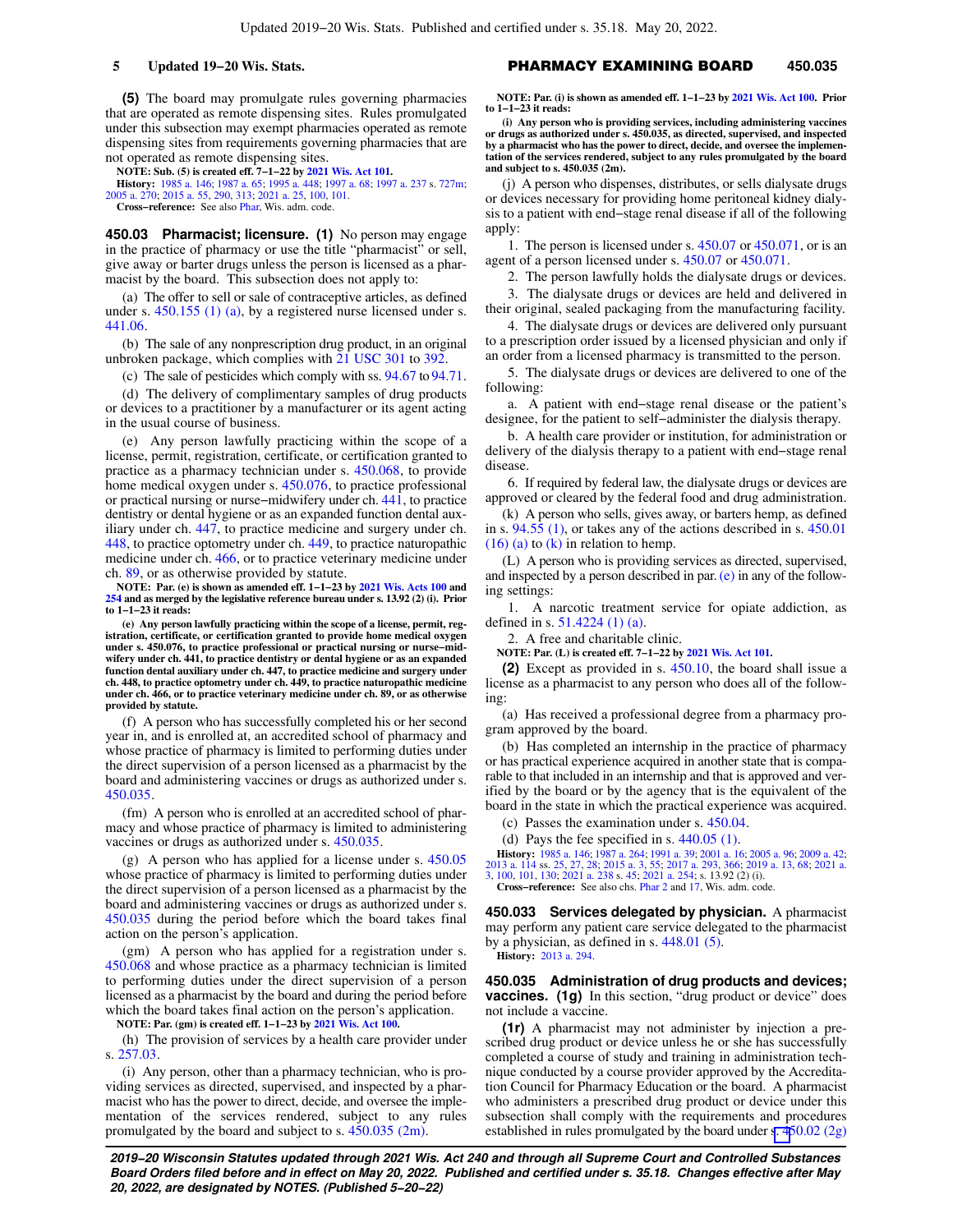# **450.035** PHARMACY EXAMINING BOARD **Updated 19−20 Wis. Stats. 6**

[\(b\)](https://docs-preview.legis.wisconsin.gov/document/statutes/450.02(2g)(b)). The pharmacist or his or her agent shall also, after the pharmacist administers a prescribed drug product or device under this subsection, notify the prescribing practitioner or enter the information in a patient record system shared by the prescribing practitioner.

**(1t)** A person engaged in the practice of pharmacy under s.  $450.03$  (1) (f) or [\(g\)](https://docs-preview.legis.wisconsin.gov/document/statutes/450.03(1)(g)) may not administer a prescribed drug product or device unless he or she has successfully completed a course of study and training in administration technique conducted by a course provider approved by the Accreditation Council for Pharmacy Education or the board. A person engaged in the practice of pharmacy under s.  $450.03$  (1) (f) or [\(g\)](https://docs-preview.legis.wisconsin.gov/document/statutes/450.03(1)(g)) may administer a prescribed drug product or device under this subsection only under the direct supervision of a pharmacist who has successfully completed a course of study and training in administration technique conducted by a course provider approved by the Accreditation Council for Pharmacy Education or the board. A person engaged in the practice of pharmacy under s.  $450.03$  (1) (f) or [\(g\)](https://docs-preview.legis.wisconsin.gov/document/statutes/450.03(1)(g)) who administers a prescribed drug product or device under this subsection shall comply with the requirements and procedures established in rules promulgated by the board under s.  $450.02$  (2g) (b). The person or his or her agent shall also, after the person administers a prescribed drug product or device under this subsection, notify the prescribing practitioner or enter the information in a patient record system shared by the prescribing practitioner.

**(2)** A pharmacist may not administer a vaccine unless he or she has successfully completed 12 hours in a course of study and training, approved by the Accreditation Council for Pharmacy Education or the board, in vaccination storage, protocols, administration technique, emergency procedures, and record keeping and has satisfied the requirements specified in sub.  $(2t)$ . Except as provided under sub.  $(2c)$ , a pharmacist may not administer a vaccine under this subsection to a person who is under the age of 6.

**(2c)** A pharmacist may administer a vaccine under sub. [\(2\)](https://docs-preview.legis.wisconsin.gov/document/statutes/450.035(2)) to a person who is under the age of 6 if all of the following apply:

(a) The vaccine is administered pursuant to a prescription order issued within the 29 days immediately preceding the day on which the vaccine is administered.

(b) The pharmacist has successfully completed a course of instruction approved by the Accreditation Council for Pharmacy Education or the board that includes the administration of vaccines to children under the age of 6.

**(2g)** (a) A person engaged in the practice of pharmacy under s. [450.03 \(1\) \(f\),](https://docs-preview.legis.wisconsin.gov/document/statutes/450.03(1)(f)) [\(fm\)](https://docs-preview.legis.wisconsin.gov/document/statutes/450.03(1)(fm)), or [\(g\)](https://docs-preview.legis.wisconsin.gov/document/statutes/450.03(1)(g)) may not administer a vaccine unless he or she acts under the direct supervision of a health care provider authorized to administer vaccines and he or she has successfully completed 12 hours in a course of study and training, approved by the Accreditation Council for Pharmacy Education or the board, in vaccination storage, protocols, administration technique, emergency procedures, and record keeping. If the supervising health care provider under this paragraph is a pharmacist, a person engaged in the practice of pharmacy under s. [450.03 \(1\) \(f\),](https://docs-preview.legis.wisconsin.gov/document/statutes/450.03(1)(f)) [\(fm\),](https://docs-preview.legis.wisconsin.gov/document/statutes/450.03(1)(fm)) or [\(g\)](https://docs-preview.legis.wisconsin.gov/document/statutes/450.03(1)(g)) may not administer a vaccine unless the supervising pharmacist has successfully completed a course of study and training specified in sub. [\(2\)](https://docs-preview.legis.wisconsin.gov/document/statutes/450.035(2)) and has satisfied the requirements specified in sub. [\(2t\)](https://docs-preview.legis.wisconsin.gov/document/statutes/450.035(2t)).

(b) A person engaged in the practice of pharmacy under s.  $450.03$  (1) (f), [\(fm\)](https://docs-preview.legis.wisconsin.gov/document/statutes/450.03(1)(fm)), or [\(g\)](https://docs-preview.legis.wisconsin.gov/document/statutes/450.03(1)(g)) may not administer a vaccine under this subsection to a person who is under the age of 6.

**(2h)** (a) A pharmacy technician may not administer a vaccine unless all of the following are satisfied:

1. The pharmacy technician has successfully completed at least 2 hours in a course of study and training, approved by the Accreditation Council for Pharmacy Education or the board, in hands−on injection technique and the recognition and treatment of emergency reactions to vaccines.

2. The pharmacy technician acts under the direct supervision of a pharmacist and the supervising pharmacist has successfully completed a course of study and training specified in sub. [\(2\)](https://docs-preview.legis.wisconsin.gov/document/statutes/450.035(2)) and has satisfied the requirements specified in sub. [\(2t\).](https://docs-preview.legis.wisconsin.gov/document/statutes/450.035(2t))

3. The pharmacy technician holds a current certification in basic life support or cardiopulmonary resuscitation.

4. The pharmacy technician holds a certified pharmacy technician certification from either the Pharmacy Technician Certification Board, or its successor organization, or the National Healthcareer Association, or its successor organization.

(b) A pharmacy technician may not administer a vaccine under this subsection to a person who is under the age of 6.

**NOTE: Sub. (2h) is shown as amended eff. 1−1−23 by [2021 Wis. Act 100](https://docs-preview.legis.wisconsin.gov/document/acts/2021/100). Prior to 1−1−23 it reads:**

**(2h) (a) A person engaged in the practice of pharmacy under s. 450.03 (1) (i) may not administer a vaccine unless all of the following are satisfied:**

**1. The person has successfully completed at least 2 hours in a course of study and training, approved by the Accreditation Council for Pharmacy Education or the board, in hands−on injection technique and the recognition and treatment of emergency reactions to vaccines.**

**2. The person acts under the direct supervision of a pharmacist and the supervising pharmacist has successfully completed a course of study and training specified in sub. (2) and has satisfied the requirements specified in sub. (2t).**

**3. The person holds a current certification in basic life support or cardiopulmonary resuscitation.**

**4. The person holds a certified pharmacy technician certification from either the Pharmacy Technician Certification Board, or its successor organization, or the National Healthcareer Association, or its successor organization.**

**(b) A person engaged in the practice of pharmacy under s. 450.03 (1) (i) may not administer a vaccine under this subsection to a person who is under the age of 6.**

**(2i)** (a) Subject to subs.  $(2)$ ,  $(2g)$ , and  $(2h)$ , a pharmacist, a pharmacy technician, or a person engaged in the practice of pharmacy under s.  $450.03$  (1) (f), [\(fm\),](https://docs-preview.legis.wisconsin.gov/document/statutes/450.03(1)(fm)) or [\(g\)](https://docs-preview.legis.wisconsin.gov/document/statutes/450.03(1)(g)) may administer without a prescription order any vaccine listed in the current immunization schedules recommended by the federal advisory committee on immunization practices and published by the federal centers for disease control and prevention.

**NOTE: Par. (a) is shown as amended eff. 1−1−23 by [2021 Wis. Act 100.](https://docs-preview.legis.wisconsin.gov/document/acts/2021/100) Prior to 1−1−23 it reads:**

**(a) Subject to subs. (2), (2g), and (2h), a pharmacist or a person engaged in the practice of pharmacy under s. 450.03 (1) (f), (fm), (g), or (i) may administer without a prescription order any vaccine listed in the current immunization schedules recommended by the federal advisory committee on immunization practices and published by the federal centers for disease control and prevention.**

(b) Subject to subs.  $(2)$ ,  $(2g)$ , and  $(2h)$ , a pharmacist, a pharmacy technician, or a person engaged in the practice of pharmacy under s.  $450.03$  (1) (f), [\(fm\),](https://docs-preview.legis.wisconsin.gov/document/statutes/450.03(1)(fm)) or [\(g\)](https://docs-preview.legis.wisconsin.gov/document/statutes/450.03(1)(g)) may initiate and administer any vaccine not listed in the current immunization schedules recommended by the federal advisory committee on immunization practices and published by the federal centers for disease control and prevention if the vaccine is administered pursuant to a prescription order, vaccination protocol, or standing order.

**NOTE: Par. (b) is shown as amended eff. 1−1−23 by [2021 Wis. Act 100.](https://docs-preview.legis.wisconsin.gov/document/acts/2021/100) Prior to 1−1−23 it reads:**

**(b) Subject to subs. (2), (2g), and (2h), a pharmacist or a person engaged in the practice of pharmacy under s. 450.03 (1) (f), (fm), (g), or (i) may initiate and administer any vaccine not listed in the current immunization schedules recommended by the federal advisory committee on immunization practices and published by the federal centers for disease control and prevention if the vaccine is administered pursuant to a prescription order, vaccination protocol, or standing order.**

**(2k)** A person authorized to administer a vaccine under this section may administer by injection epinephrine and diphenhydramine to a person experiencing an adverse reaction to a vaccine.

**(2m)** Except as provided in sub. [\(1t\)](https://docs-preview.legis.wisconsin.gov/document/statutes/450.035(1t)), [\(2g\),](https://docs-preview.legis.wisconsin.gov/document/statutes/450.035(2g)) [\(2h\)](https://docs-preview.legis.wisconsin.gov/document/statutes/450.035(2h)), or [\(2k\),](https://docs-preview.legis.wisconsin.gov/document/statutes/450.035(2k)) a pharmacist may not delegate to any person any administration of a prescribed drug product or device or vaccine under sub. [\(1r\)](https://docs-preview.legis.wisconsin.gov/document/statutes/450.035(1r)) or [\(2\).](https://docs-preview.legis.wisconsin.gov/document/statutes/450.035(2))

**(2t)** A pharmacist may not administer a vaccine under sub. [\(2\)](https://docs-preview.legis.wisconsin.gov/document/statutes/450.035(2)) or supervise a person administering a vaccine under sub. [\(2g\)](https://docs-preview.legis.wisconsin.gov/document/statutes/450.035(2g)) or [\(2h\)](https://docs-preview.legis.wisconsin.gov/document/statutes/450.035(2h)) unless the pharmacist satisfies each of the following: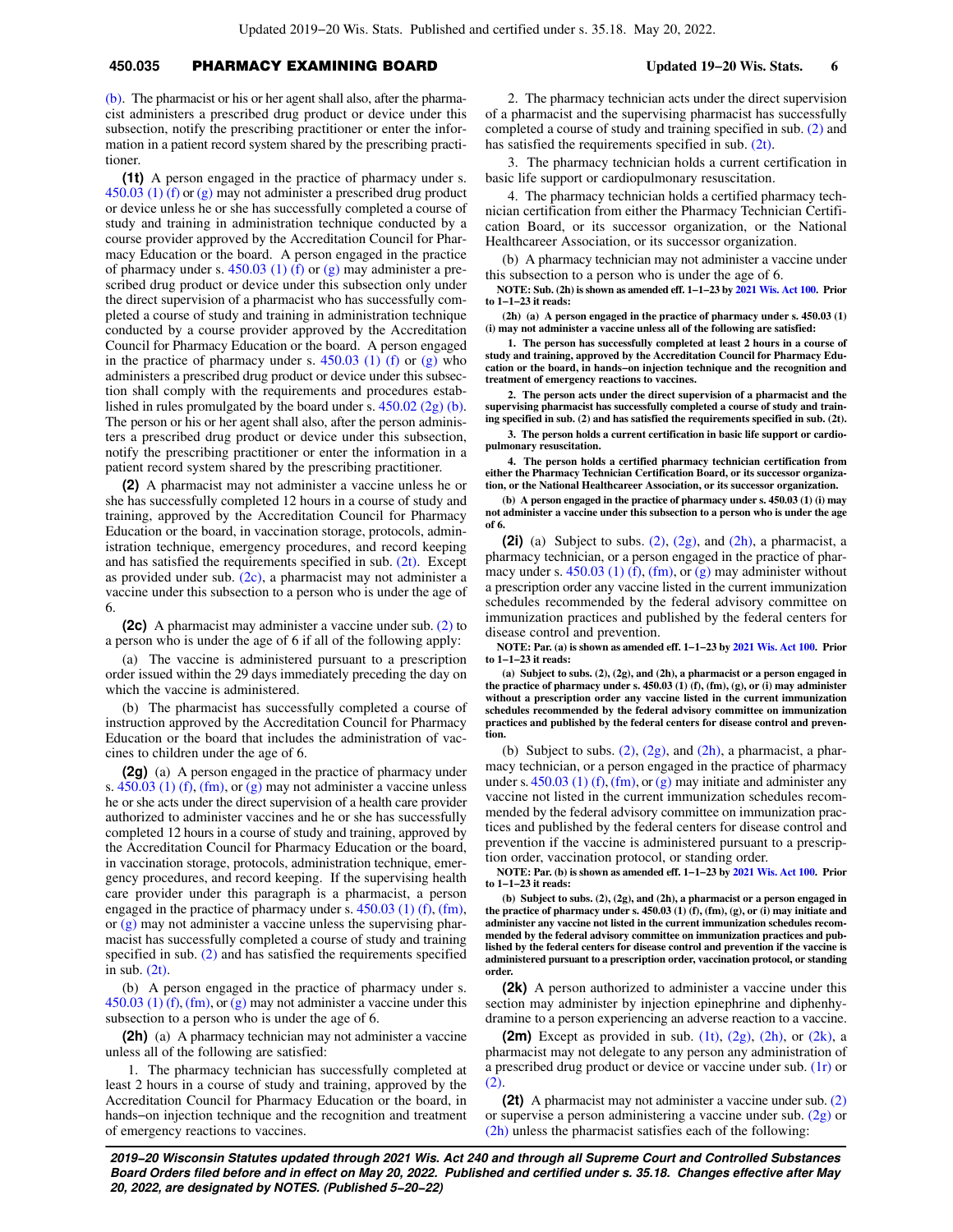(a) The pharmacist has in effect liability insurance that covers the pharmacist and a person who administers a vaccine under sub. [\(2g\)](https://docs-preview.legis.wisconsin.gov/document/statutes/450.035(2g)) or [\(2h\)](https://docs-preview.legis.wisconsin.gov/document/statutes/450.035(2h)) against loss, expense and liability resulting from errors, omissions or neglect in the administration of vaccines in an amount that is not less than \$1,000,000 for each occurrence and \$2,000,000 for all occurrences in any one policy year.

(b) The pharmacist maintains proof that he or she satisfies the requirement specified in par. [\(a\)](https://docs-preview.legis.wisconsin.gov/document/statutes/450.035(2t)(a)) and, upon request, provides copies of such proof to the department or the board.

**(3)** A pharmacist, a pharmacy technician, or a person engaged in the practice of pharmacy under s.  $450.03$  (1) (f), [\(fm\)](https://docs-preview.legis.wisconsin.gov/document/statutes/450.03(1)(fm)), or [\(g\)](https://docs-preview.legis.wisconsin.gov/document/statutes/450.03(1)(g)) who successfully completes a course of study and training specified in sub.  $(1r)$ ,  $(1t)$ ,  $(2)$ ,  $(2g)$ , or  $(2h)$ , or holds a certification under sub. [\(2h\),](https://docs-preview.legis.wisconsin.gov/document/statutes/450.035(2h)) shall maintain proof of completion or holding the certification and, upon request, provide copies of such proof to the department or the board.

**NOTE: Sub. (3) is shown as amended eff. 1−1−23 by [2021 Wis. Act 100.](https://docs-preview.legis.wisconsin.gov/document/acts/2021/100) Prior to 1−1−23 it reads:**

**(3) A pharmacist or a person engaged in the practice of pharmacy under s. 450.03 (1) (f), (fm), (g), or (i) who successfully completes a course of study and training specified in sub. (1r), (1t), (2), (2g), or (2h), or holds a certification under sub. (2h), shall maintain proof of completion or holding the certification and, upon request, provide copies of such proof to the department or the board.**

**(4)** A pharmacist, pharmacy technician, or person engaged in the practice of pharmacy under s.  $450.03$  (1) (f), [\(fm\)](https://docs-preview.legis.wisconsin.gov/document/statutes/450.03(1)(fm)), or [\(g\)](https://docs-preview.legis.wisconsin.gov/document/statutes/450.03(1)(g)) who administers a vaccine to a person under this section shall update, or cause a pharmacy to update, the Wisconsin Immunization Registry established by the department of health services within 7 days of administering the vaccine.

**NOTE: Sub. (4) is shown as amended eff. 1−1−23 by [2021 Wis. Act 100.](https://docs-preview.legis.wisconsin.gov/document/acts/2021/100) Prior to 1−1−23 it reads:**

**(4) A pharmacist or person engaged in the practice of pharmacy under s. 450.03 (1) (f), (fm), (g), or (i) who administers a vaccine to a person under this section shall update, or cause a pharmacy to update, the Wisconsin Immunization Registry established by the department of health services within 7 days of administering the vaccine.**

**History:** [1997 a. 68](https://docs-preview.legis.wisconsin.gov/document/acts/1997/68); [1997 a. 237](https://docs-preview.legis.wisconsin.gov/document/acts/1997/237) s. [727m;](https://docs-preview.legis.wisconsin.gov/document/acts/1997/237,%20s.%20727m) [2003 a. 181](https://docs-preview.legis.wisconsin.gov/document/acts/2003/181); [2011 a. 32;](https://docs-preview.legis.wisconsin.gov/document/acts/2011/32) [2013 a. 124](https://docs-preview.legis.wisconsin.gov/document/acts/2013/124); [2015 a. 290;](https://docs-preview.legis.wisconsin.gov/document/acts/2015/290) [2017 a. 42;](https://docs-preview.legis.wisconsin.gov/document/acts/2017/42) [2019 a. 24](https://docs-preview.legis.wisconsin.gov/document/acts/2019/24); [2021 a. 3,](https://docs-preview.legis.wisconsin.gov/document/acts/2021/3) [100.](https://docs-preview.legis.wisconsin.gov/document/acts/2021/100)

**450.04 Examinations. (1)** Examinations for licensure as a pharmacist shall be designed to determine whether an applicant is competent to engage in the practice of pharmacy.

**(2)** Examinations shall be conducted at least semiannually.

**(3)** Every candidate for examination for licensure as a pharmacist shall submit an application on a form provided by the department and pay the fee specified in s. [440.05 \(1\)](https://docs-preview.legis.wisconsin.gov/document/statutes/440.05(1)) at least 30 days before the date of examination.

**History:** [1985 a. 146;](https://docs-preview.legis.wisconsin.gov/document/acts/1985/146) [1991 a. 39](https://docs-preview.legis.wisconsin.gov/document/acts/1991/39); [1997 a. 27](https://docs-preview.legis.wisconsin.gov/document/acts/1997/27); [1997 a. 237](https://docs-preview.legis.wisconsin.gov/document/acts/1997/237) s. [722u;](https://docs-preview.legis.wisconsin.gov/document/acts/1997/237,%20s.%20722u) [2001 a. 16;](https://docs-preview.legis.wisconsin.gov/document/acts/2001/16) [2013](https://docs-preview.legis.wisconsin.gov/document/acts/2013/114) [a. 114.](https://docs-preview.legis.wisconsin.gov/document/acts/2013/114)

**Cross−reference:** See also ch. [Phar 4](https://docs-preview.legis.wisconsin.gov/document/administrativecode/ch.%20Phar%204) and s. [Phar 2.02,](https://docs-preview.legis.wisconsin.gov/document/administrativecode/Phar%202.02) Wis. adm. code.

Post−examination review with applicants discussed. 68 Atty. Gen. 48.

**450.05 Pharmacist licensed in other state; licensure.** The board may, upon application and payment of the fee specified in s. [440.05 \(2\)](https://docs-preview.legis.wisconsin.gov/document/statutes/440.05(2)), license as a pharmacist any person who is licensed in another state if the person produces satisfactory evidence of having met requirements comparable to those that existed in this state at the time the person became licensed in the other state. The board may deny a license as a pharmacist under this section to any person whose license to practice pharmacy in another state has been voluntarily surrendered, limited, suspended, or revoked. The board may require an applicant under this section to pass an equivalency examination administered by the board. If the board requires an equivalency examination, any person licensed as a pharmacist in another state who is engaged in the active practice of pharmacy may only be required to pass an examination on state and federal laws, rules, and regulations.

**History:** [1985 a. 146](https://docs-preview.legis.wisconsin.gov/document/acts/1985/146); [2013 a. 124](https://docs-preview.legis.wisconsin.gov/document/acts/2013/124).

**Cross−reference:** See also chs. [Phar 2](https://docs-preview.legis.wisconsin.gov/document/administrativecode/ch.%20Phar%202) and [5](https://docs-preview.legis.wisconsin.gov/document/administrativecode/ch.%20Phar%205), Wis. adm. code.

This chapter applies to out–of–state pharmacies that regularly and continually solicit mail orders for retail sale of prescription drugs to Wisconsin residents. [72 Atty.](https://docs-preview.legis.wisconsin.gov/document/oag/vol72-121) [Gen. 121](https://docs-preview.legis.wisconsin.gov/document/oag/vol72-121).

### **7 Updated 19−20 Wis. Stats. PHARMACY EXAMINING BOARD** 450.062

**450.06 Pharmacies located in this state; licensure. (1)** No pharmacist or person engaged in the practice of pharmacy under s.  $450.03$  (1) (f), [\(g\)](https://docs-preview.legis.wisconsin.gov/document/statutes/450.03(1)(g)), or [\(i\)](https://docs-preview.legis.wisconsin.gov/document/statutes/450.03(1)(i)) may dispense at any location in this state that is not licensed as a pharmacy by the board. No person in this state may use or display the title "pharmacy," "drugstore," "apothecary," or any other title, symbol, or insignia having the same or similar meanings, except for a place of practice which is licensed under this section as a pharmacy by the board.

**NOTE: Sub. (1) is shown as amended eff. 7−1−22 by [2021 Wis. Act 101.](https://docs-preview.legis.wisconsin.gov/document/acts/2021/101) Prior to 7−1−22 it reads:**

**(1) Except as provided in s. 450.062, no pharmacist may dispense at any location in this state that is not licensed as a pharmacy by the board. No person in this state may use or display the title "pharmacy," "drugstore," "apothecary," or any other title, symbol, or insignia having the same or similar meanings, except for a place of practice which is licensed under this section as a pharmacy by the board.**

**(2)** The board shall issue a license to operate a pharmacy at a specific location in this state if:

(a) An application is made on forms provided by the board showing all of the following:

1. The location of the pharmacy.

2. A floor plan of the pharmacy.

3. The name and address of the person holding title and ownership control of the location.

4. The name of the managing pharmacist of the pharmacy under s. [450.09 \(1\).](https://docs-preview.legis.wisconsin.gov/document/statutes/450.09(1))

(b) The location of the pharmacy is inspected in a manner approved by the board and found to meet all the requirements of this chapter.

**NOTE: Par. (b) is shown as amended eff. 7−1−22 by [2021 Wis. Act 101.](https://docs-preview.legis.wisconsin.gov/document/acts/2021/101) Prior to 7−1−22 it reads:**

**(b) The location of the pharmacy is inspected and found to meet all the requirements of this chapter.**

(c) The initial credential fee determined by the department under s. [440.03 \(9\) \(a\)](https://docs-preview.legis.wisconsin.gov/document/statutes/440.03(9)(a)) is paid.

**(2m)** The board may require that practice−related information be submitted on the application under sub. [\(2\) \(a\).](https://docs-preview.legis.wisconsin.gov/document/statutes/450.06(2)(a))

**NOTE: Sub. (2m) is shown as amended eff. 7−1−22 by [2021 Wis. Act 101](https://docs-preview.legis.wisconsin.gov/document/acts/2021/101). Prior to 7−1−22 it reads:**

**(2m) The board may request, but may not require, that practice−related information be submitted on the application under sub. (2) (a).**

**(3)** No pharmacy located in this state may be opened or kept open for practice following a change of ownership or change of location unless the pharmacy is licensed for the new owner or at the new location, notwithstanding any remaining period of validity under the pharmacy's license under the previous owner or at the previous location.

**(4)** Any person who fails to license his or her place of practice as required under this section may be assessed a forfeiture of not less than \$25 nor more than \$50 for each separate offense. Each day of violation constitutes a separate offense.

**History:** [1985 a. 146;](https://docs-preview.legis.wisconsin.gov/document/acts/1985/146) [1991 a. 39;](https://docs-preview.legis.wisconsin.gov/document/acts/1991/39) [2005 a. 242](https://docs-preview.legis.wisconsin.gov/document/acts/2005/242); [2007 a. 20,](https://docs-preview.legis.wisconsin.gov/document/acts/2007/20) [202;](https://docs-preview.legis.wisconsin.gov/document/acts/2007/202) [2021 a. 101](https://docs-preview.legis.wisconsin.gov/document/acts/2021/101). **Cross−reference:** See also ch. [Phar 6](https://docs-preview.legis.wisconsin.gov/document/administrativecode/ch.%20Phar%206), Wis. adm. code.

**450.062 Remote dispensing.** Pursuant to rules promulgated by the board, a pharmacist or a person engaged in the practice of pharmacy under s. [450.03 \(1\) \(f\)](https://docs-preview.legis.wisconsin.gov/document/statutes/450.03(1)(f)), [\(g\)](https://docs-preview.legis.wisconsin.gov/document/statutes/450.03(1)(g)), or [\(i\)](https://docs-preview.legis.wisconsin.gov/document/statutes/450.03(1)(i)) may dispense at any of the following locations:

**(1)** A health care facility under s. [150.84 \(2\)](https://docs-preview.legis.wisconsin.gov/document/statutes/150.84(2)) or a facility identified under s. [980.065.](https://docs-preview.legis.wisconsin.gov/document/statutes/980.065)

**(2)** The office or clinic of a practitioner.

**(3)** A county jail, rehabilitation facility under s. [59.53 \(8\),](https://docs-preview.legis.wisconsin.gov/document/statutes/59.53(8)) state prison under s.  $302.01$ , or county house of correction under s. [303.16 \(1\).](https://docs-preview.legis.wisconsin.gov/document/statutes/303.16(1))

**(4)** A juvenile correctional facility under s. [938.02 \(10p\),](https://docs-preview.legis.wisconsin.gov/document/statutes/938.02(10p)) juvenile detention facility under s. [938.02 \(10r\)](https://docs-preview.legis.wisconsin.gov/document/statutes/938.02(10r)), residential care center for children and youth under s. [938.02 \(15d\)](https://docs-preview.legis.wisconsin.gov/document/statutes/938.02(15d)), secured residential care center for children and youth under s. [938.02 \(15g\),](https://docs-preview.legis.wisconsin.gov/document/statutes/938.02(15g)) type 1 juvenile correctional facility under s. [938.02 \(19\),](https://docs-preview.legis.wisconsin.gov/document/statutes/938.02(19)) type 2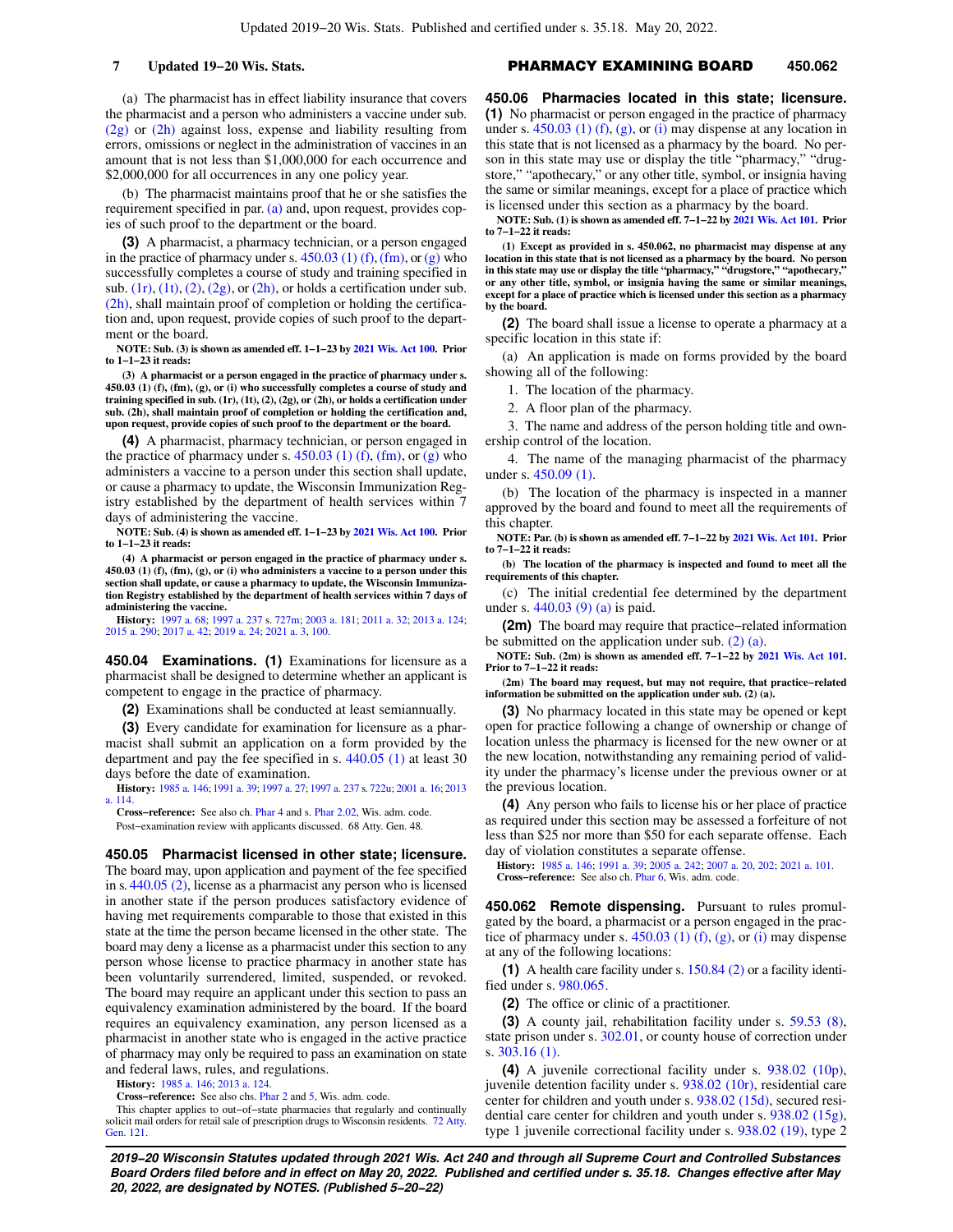# **450.062** PHARMACY EXAMINING BOARD **Updated 19−20 Wis. Stats. 8**

residential care center for children and youth under s. [938.02](https://docs-preview.legis.wisconsin.gov/document/statutes/938.02(19r)) [\(19r\),](https://docs-preview.legis.wisconsin.gov/document/statutes/938.02(19r)) or type 2 juvenile correctional facility under s. [938.02 \(20\).](https://docs-preview.legis.wisconsin.gov/document/statutes/938.02(20)) **NOTE: Section 450.062 (intro.) is repealed eff. 7−1−22 by [2021 Wis. Act 101](https://docs-preview.legis.wisconsin.gov/document/acts/2021/101). Section 450.062 (intro.) is amended eff. 1−1−23 by [2021 Wis. Act 100](https://docs-preview.legis.wisconsin.gov/document/acts/2021/100), but that**

**treatment is rendered without effect by the prior repeal of s. 450.062 (intro.) by [2021 Wis. Act 101.](https://docs-preview.legis.wisconsin.gov/document/acts/2021/101) Subs. (1) to (4) are renumbered to s. 450.09 (2) (b) 1. a. to d. eff. 7−1−22 by [2021 Wis. Act 101.](https://docs-preview.legis.wisconsin.gov/document/acts/2021/101) History:** [2007 a. 202](https://docs-preview.legis.wisconsin.gov/document/acts/2007/202); [2017 a. 293](https://docs-preview.legis.wisconsin.gov/document/acts/2017/293); [2021 a. 100,](https://docs-preview.legis.wisconsin.gov/document/acts/2021/100) [101.](https://docs-preview.legis.wisconsin.gov/document/acts/2021/101)

**450.065 Out−of−state pharmacies; licensure. (1)** No pharmacy that is in another state may ship, mail, or otherwise deliver a prescribed drug or device to persons in this state unless the pharmacy is licensed under sub. [\(2\).](https://docs-preview.legis.wisconsin.gov/document/statutes/450.065(2))

**(2)** The board shall issue a license to a pharmacy that is located outside this state if the pharmacy does all of the following:

(a) Applies on a form provided by the board that shows all of the following:

1. The location of the pharmacy.

2. The name and address of the person holding title and ownership control of the location.

3. The name of the managing pharmacist of the pharmacy.

(b) Submits a statement in a form prescribed by the board from the owner of the pharmacy or, if the pharmacy is not a sole proprietorship, from the managing pharmacist of the pharmacy that indicates that the owner or managing pharmacist, whichever is applicable, knows the laws relating to the practice of pharmacy in this state.

(c) Submits evidence satisfactory to the board that it is licensed in the state in which it is located.

(d) Pays the initial credential fee determined by the department under s. [440.03 \(9\) \(a\).](https://docs-preview.legis.wisconsin.gov/document/statutes/440.03(9)(a))

**(3)** A pharmacy that applies for a license under sub. [\(2\)](https://docs-preview.legis.wisconsin.gov/document/statutes/450.065(2)) may not be required to comply with any provision in this chapter or any rule promulgated under this chapter relating to the professional service area of a pharmacy or the minimum equipment requirements for a pharmacy.

**(4)** (a) Notwithstanding s. [450.03](https://docs-preview.legis.wisconsin.gov/document/statutes/450.03), a pharmacist employed in a pharmacy licensed under this section is not required to be licensed under this chapter.

(b) Notwithstanding s. [450.09,](https://docs-preview.legis.wisconsin.gov/document/statutes/450.09) a pharmacy licensed under this section is not required to be under the control of a managing pharmacist licensed under this chapter.

**(5)** A pharmacy licensed under this section shall provide a telephone number that allows a person in this state to contact the pharmacy during the pharmacy's regular hours of business and that is available for use by a person in this state for not less than 40 hours per week.

**History:** [2005 a. 242](https://docs-preview.legis.wisconsin.gov/document/acts/2005/242); [2007 a. 20.](https://docs-preview.legis.wisconsin.gov/document/acts/2007/20)

**450.068 Pharmacy technicians; registration. (1)** No person may engage in the practice of a pharmacy technician or use the title "pharmacy technician" or "pharmacy tech" unless the person is registered as a pharmacy technician by the board.

**(2)** Except as provided in s. [450.10,](https://docs-preview.legis.wisconsin.gov/document/statutes/450.10) the board shall issue a registration as a pharmacy technician to an applicant who satisfies all of the following:

(a) The applicant submits an application for registration on a form provided by the board that specifies all of the following:

1. The applicant's home address.

2. If the applicant is employed, the name and address of the applicant's employer, and the applicant's place of employment.

(b) The applicant satisfies one of the following:

1. The applicant is at least 18 years of age and has graduated from high school or has attained high school graduation equivalency as determined by the department of public instruction.

2. The applicant is enrolled in a youth apprenticeship program for pharmacy technicians that is on the list of youth apprenticeship programs approved by the department of workforce development under s. [106.13 \(2m\)](https://docs-preview.legis.wisconsin.gov/document/statutes/106.13(2m)).

(d) The applicant pays the fee specified in s. [440.05 \(1\)](https://docs-preview.legis.wisconsin.gov/document/statutes/440.05(1)).

**(3)** A pharmacy technician shall do all of the following:

(a) Notwithstanding s. [440.11](https://docs-preview.legis.wisconsin.gov/document/statutes/440.11), if the pharmacy technician moves from the last address provided to the department, notify the department of his or her new address within 10 days of the change in writing or in accordance with other notification procedures approved by the department.

(b) If the pharmacy technician changes his or her employer or place of employment, notify the department of his or her new employer or address of employment within 10 days of the change in writing or in accordance with other notification procedures approved by the department and, if required by the department, pay the transfer fee under s. [440.05 \(7\).](https://docs-preview.legis.wisconsin.gov/document/statutes/440.05(7))

**NOTE: This section is created eff. 1−1−23 by [2021 Wis. Act 100](https://docs-preview.legis.wisconsin.gov/document/acts/2021/100). History:** [2021 a. 100.](https://docs-preview.legis.wisconsin.gov/document/acts/2021/100)

**450.07 Manufacturers; licensure. (1)** Except as provided under sub.  $(1m)$ , no person may engage in manufacturing in this state unless the person obtains a manufacturer's license from the board. For the issuance of a license under this subsection, the applicant shall pay the initial credential fee determined by the department under s. [440.03 \(9\) \(a\).](https://docs-preview.legis.wisconsin.gov/document/statutes/440.03(9)(a))

**(1m)** A license is not required under this section for a person to engage in the manufacturing of hemp, as defined in s. [94.55 \(1\).](https://docs-preview.legis.wisconsin.gov/document/statutes/94.55(1))

**(4)** (a) The issuance of licenses under this section is subject to rules the board adopts for the protection of the public health and safety.

(b) The board shall adopt rules prescribing minimum standards for manufacturing and distributing drugs. Rules adopted under this paragraph may not impose requirements regarding the storage of a controlled substance in a safe, a steel cabinet, a vault, or any other secure storage compartment, area, room, or building unless one of the following applies:

1. The controlled substance is included in schedule I, II, III, or IV under ch. [961](https://docs-preview.legis.wisconsin.gov/document/statutes/ch.%20961).

2. The controlled substance is also a controlled substance under federal law.

(c) The rules adopted by the board under par. [\(b\)](https://docs-preview.legis.wisconsin.gov/document/statutes/450.07(4)(b)) shall require a manufacturer to maintain and to update at least once per month a list of the manufacturer's authorized distributors of record.

**History:** [1985 a. 146](https://docs-preview.legis.wisconsin.gov/document/acts/1985/146); [1991 a. 39;](https://docs-preview.legis.wisconsin.gov/document/acts/1991/39) [2005 a. 14](https://docs-preview.legis.wisconsin.gov/document/acts/2005/14); [2007 a. 20](https://docs-preview.legis.wisconsin.gov/document/acts/2007/20); [2019 a. 68;](https://docs-preview.legis.wisconsin.gov/document/acts/2019/68) [2021 a. 240](https://docs-preview.legis.wisconsin.gov/document/acts/2021/240) s. [30](https://docs-preview.legis.wisconsin.gov/document/acts/2021/240,%20s.%2030).

**Cross−reference:** See also chs. [Phar 12](https://docs-preview.legis.wisconsin.gov/document/administrativecode/ch.%20Phar%2012) and [13](https://docs-preview.legis.wisconsin.gov/document/administrativecode/ch.%20Phar%2013), Wis. adm. code.

**450.071 Wholesale distributors; licensure. (1)** No person may engage in the wholesale distribution of a prescription drug in this state without obtaining a license from the board for each facility from which the person distributes prescription drugs. The board shall exempt a manufacturer that distributes prescription drugs or devices manufactured by the manufacturer from licensing and other requirements under this section to the extent the license or requirement is not required under federal law or regulation, unless the board determines that it is necessary to apply a requirement to a manufacturer.

**(2)** An applicant shall submit a form provided by the board showing all of the following and swear or affirm the truthfulness of each item in the application:

(a) The name, business address, and telephone number of the applicant.

(b) All trade or business names used by the applicant.

(c) Names, addresses, and telephone numbers of contact persons for all facilities used by the applicant for the storage, handling, and distribution of prescription drugs.

(d) The type of ownership or operation for the applicant's business.

(e) If the applicant's wholesale distribution business is a partnership, the name of each partner and the name of the partnership.

(f) If the applicant's wholesale distribution business is a corporation, the name of each corporate officer and director, the name of the corporation, and the state of incorporation.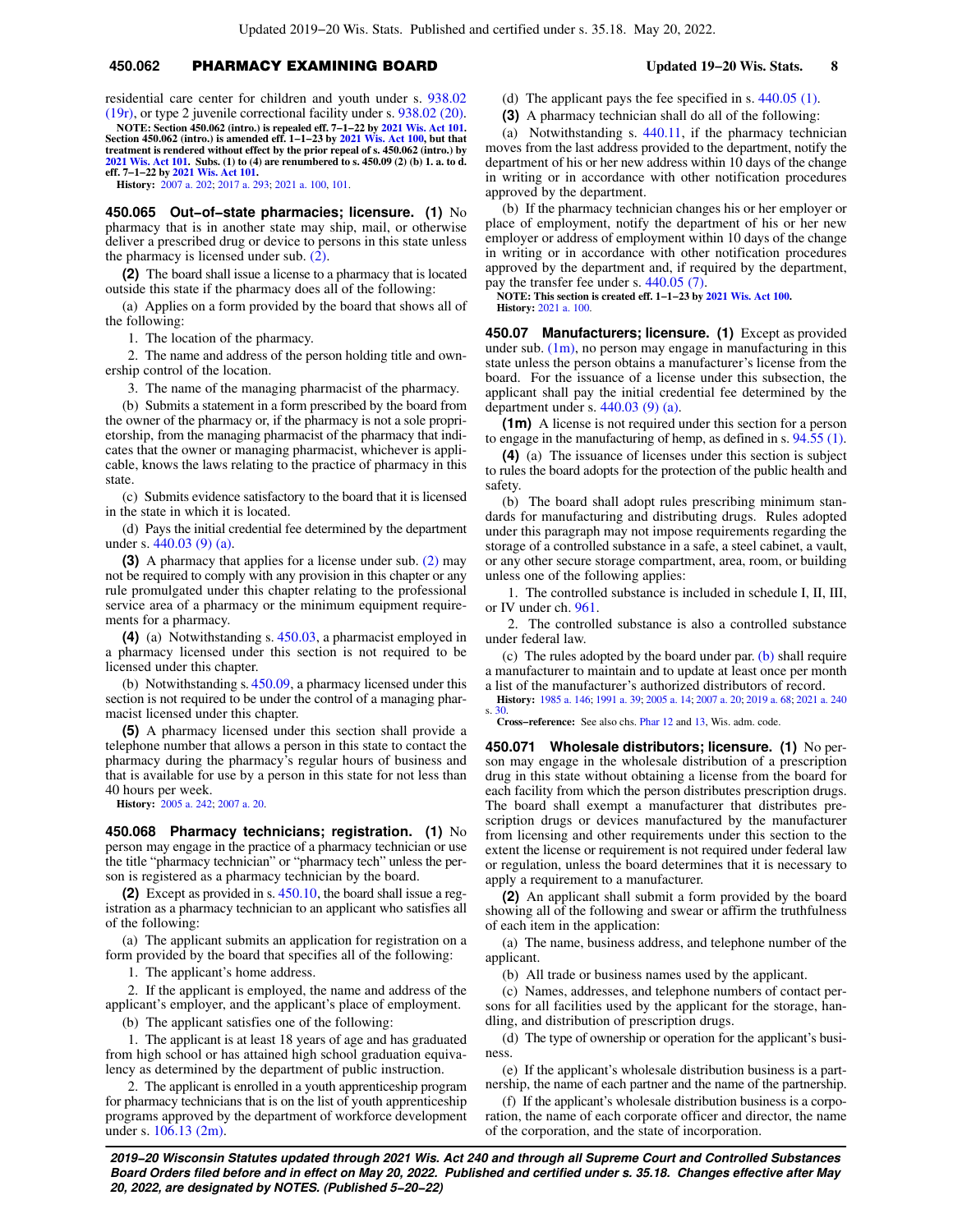(g) If the applicant's wholesale distribution business is a sole proprietorship, the name of the sole proprietor and the name of the business entity.

(h) A list of all licenses and permits issued to the applicant by any other state that authorizes the applicant to purchase or possess prescription drugs.

(i) The name, address, and telephone number of a designated representative.

[\(i\)](https://docs-preview.legis.wisconsin.gov/document/statutes/450.071(2)(i)) For the person listed in par.  $(i)$ , a personal information statement that contains all of the following:

1. The person's date and place of birth.

2. The person's places of residence for the 7−year period immediately preceding the date of the application.

3. The person's occupations, positions of employment, and offices held during the 7−year period immediately preceding the date of the application.

4. The name and addresses for each business, corporation, or other entity listed in subd. [3.](https://docs-preview.legis.wisconsin.gov/document/statutes/450.071(2)(j)3.)

5. A statement indicating whether the person has been, during the 7−year period immediately preceding the date of the application, the subject of any proceeding for the revocation of any business or professional license and the disposition of the proceeding.

6. A statement indicating whether the person has been, during the 7−year period immediately preceding the date of the application, enjoined by a court, either temporarily or permanently, from possessing, controlling, or distributing any prescription drug, and a description of the circumstances surrounding the injunction.

7. A description of any involvement by the person during the past 7 years with any business, including investments other than the ownership of stock in a publicly traded company or mutual fund, that manufactured, administered, prescribed, distributed, or stored pharmaceutical products or drugs, and a list of any lawsuits in which such a business was named as a party.

8. A description of any misdemeanor or felony criminal offense of which the person was, as an adult, found guilty, whether adjudication of guilt was withheld or the person pleaded guilty or no contest. If the person is appealing a criminal conviction, the application shall include a copy of the notice of appeal, and the applicant shall submit a copy of the final disposition of the appeal not more than 15 days after a final disposition is reached.

9. A photograph of the person taken within the 12−month period immediately preceding the date of the application.

(k) A statement that each facility used by the applicant for the wholesale distribution of prescription drugs has been inspected in the 3−year period immediately preceding the date of the application by the board, a pharmacy examining board of another state, the National Association of Boards of Pharmacy, or another accrediting body recognized by the board, with the date of each such inspection.

**(3)** The board shall grant a license to the applicant to engage in the wholesale distribution of prescription drugs if all of the following apply:

(a) The applicant pays the fee under s.  $440.05$  (1) (a).

(b) The inspections conducted pursuant to sub.  $(2)$  (k) satisfy requirements adopted by the board for wholesale distribution facilities.

(c) All of the following apply to each person identified by the applicant as a designated representative:

1. The person is at least 21 years old.

2. The person has been employed full time for at least 3 years in a pharmacy or with a wholesale prescription drug distributor in a capacity related to the dispensing and distribution of, and record keeping related to, prescription drugs.

3. The person is employed by the applicant full time in a managerial level position.

4. The person is physically present at the wholesale prescription drug distributor's facility during regular business hours and is involved in and aware of the daily operation of the wholesale prescription drug distributor. This subdivision does not preclude the designated representative from taking authorized sick leave and vacation time or from being absent from the facility for other authorized business or personal purposes.

5. The person is actively involved in and aware of the daily operations of the wholesale distributor.

6. The person is a designated representative for only one applicant at any given time. This subdivision does not apply if more than one wholesale distributor is located at the facility and the wholesale distributors located at the facility are members of an affiliated group.

7. The person has not been convicted of violating any federal, state, or local law relating to wholesale or retail prescription drug distribution or distribution of a controlled substance.

8. The person has not been convicted of a felony.

9. The person submits to the department 2 fingerprint cards, each bearing a complete set of the applicant's fingerprints. The department of justice shall provide for the submission of the fingerprint cards to the federal bureau of investigation for the purposes of verifying the identity of the applicant and obtaining the applicant's criminal arrest and conviction record. This subdivision does not apply to a person accredited by the national association of boards of pharmacy's verified−accredited wholesale distributor program.

**(3m)** Notwithstanding subs. [\(2\)](https://docs-preview.legis.wisconsin.gov/document/statutes/450.071(2)) and [\(3\),](https://docs-preview.legis.wisconsin.gov/document/statutes/450.071(3)) the board may grant a license to engage in the wholesale distribution of prescription drugs to a person who is domiciled in another state and is licensed to engage in the wholesale distribution of prescription drugs in another state, if the board determines that the standards for licensure in the state in which the person is licensed are at least as stringent as the standards for licensure under this section.

**(4)** The board may set, by rule, continuing education requirements for designated representatives under this section.

**(5)** (a) The board shall require every wholesale distributor to submit a surety bond acceptable to the board in an amount not to exceed \$100,000 or other equivalent means of security acceptable to the board, except that the board shall not require submission of a bond or other security under this subsection by a chain pharmacy warehouse that is engaged only in intracompany transfers. A wholesale distributor that operates more than one facility is not required to submit a bond or other security under this paragraph for each facility.

(b) The bond or other security under this subsection shall be used to secure payment of fees or costs that relate to the issuance of a license under this section and that have not been paid within 30 days after the fees or costs have become final. No claim may be made against a wholesale distributor's bond or other security under this subsection more than one year after the date on which the wholesale distributor's license expires.

(**6)** Applications for licensure under this section are not subject to inspection or copying under s. [19.35,](https://docs-preview.legis.wisconsin.gov/document/statutes/19.35) and may not be disclosed to any person except as necessary for compliance with and enforcement of the provisions of this chapter.

**History:** [2007 a. 20](https://docs-preview.legis.wisconsin.gov/document/acts/2007/20); [2009 a. 180.](https://docs-preview.legis.wisconsin.gov/document/acts/2009/180)

**450.072 Wholesale distributors; restrictions on transactions. (1)** A wholesale distributor shall receive prescription drug returns or exchanges from a pharmacy, a person authorized to administer or dispense drugs, or a pharmacy's intracompany warehouse pursuant to the terms and conditions of the agreement between the wholesale distributor and the pharmacy or chain pharmacy warehouse. A wholesale distributor that receives returns of expired, damaged, recalled, or otherwise nonsaleable prescription drugs may distribute the prescription drugs only to the original manufacturer of the products or to a 3rd party returns processor. Notwithstanding s. [450.073,](https://docs-preview.legis.wisconsin.gov/document/statutes/450.073) returns or exchanges of saleable or nonsaleable prescription drugs, including any redistribution by a receiving wholesaler, are not subject to pedigree requirements under s. [450.073](https://docs-preview.legis.wisconsin.gov/document/statutes/450.073) if the returns or exchanges are

**2019−20 Wisconsin Statutes updated through 2021 Wis. Act 240 and through all Supreme Court and Controlled Substances Board Orders filed before and in effect on May 20, 2022. Published and certified under s. 35.18. Changes effective after May 20, 2022, are designated by NOTES. (Published 5−20−22)**

### **9 Updated 19−20 Wis. Stats. PHARMACY EXAMINING BOARD** 450.072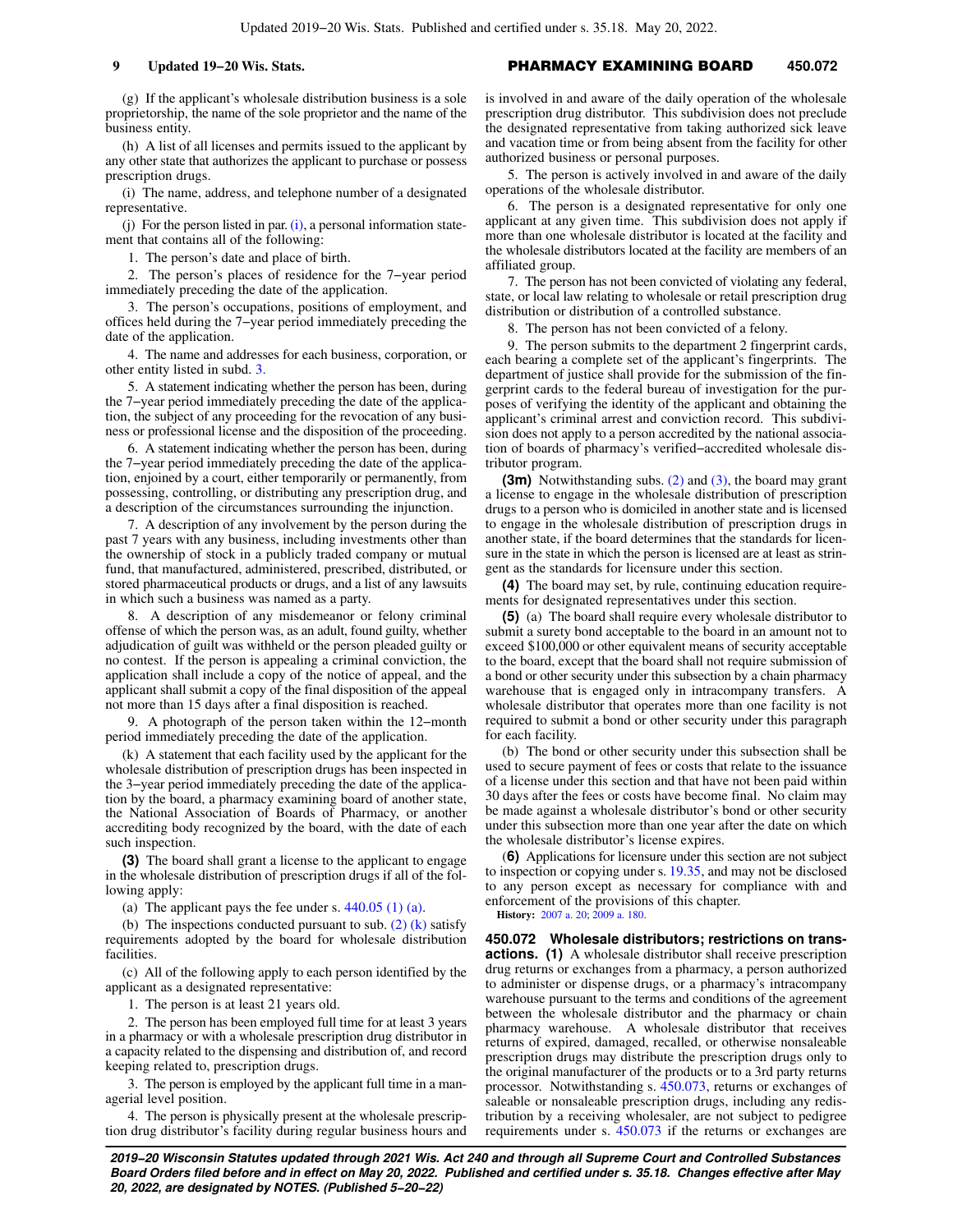# **450.072** PHARMACY EXAMINING BOARD **Updated 19−20 Wis. Stats. 10**

exempt from the pedigree requirement under the federal food and drug administration's current guidance on the federal prescription drug marketing act. A person licensed under s. [450.071](https://docs-preview.legis.wisconsin.gov/document/statutes/450.071) or a pharmacy or other person authorized to administer or dispense drugs shall ensure that the person or pharmacy's return process is secure and does not permit the entry of adulterated and counterfeit products.

**(2)** (a) A manufacturer or wholesale distributor may not deliver prescription drugs to a person unless the person is licensed under s. [450.071](https://docs-preview.legis.wisconsin.gov/document/statutes/450.071) or [450.06](https://docs-preview.legis.wisconsin.gov/document/statutes/450.06) or by the appropriate licensing authority of another state or unless the person is a faculty member of an institution of higher education, as defined in s. [36.32 \(1\),](https://docs-preview.legis.wisconsin.gov/document/statutes/36.32(1)) and is obtaining the prescription drugs for the purpose of lawful research, teaching, or testing and not for resale. A manufacturer or wholesale distributor may not deliver prescription drugs to a person that is not known to the manufacturer or wholesale distributor unless the manufacturer or wholesale distributor has verified with the board or with the licensing authority of the state in which the person is located that the person is licensed to receive prescription drugs or unless the person is a faculty member of an institution of higher education, as defined in s.  $36.32$  (1), and is obtaining the prescription drugs for the purpose of lawful research, teaching, or testing and not for resale.

(b) A manufacturer or wholesale distributor may distribute a prescription drug only to the premises listed on the person's license or authorization, except that a manufacturer or wholesale distributor may distribute the prescription drugs to an authorized agent of the person at the premises of the manufacturer or wholesale distributor if all of the following are true:

1. The manufacturer or wholesale distributor documents the authorized agent's name and address.

2. Distribution to an authorized agent is necessary to promote or protect the immediate health or safety of the authorized agent's patient.

(c) A manufacturer or wholesale distributor may distribute a prescription drug to a hospital pharmacy receiving area if a licensed pharmacist or another authorized recipient signs, at the time of the distribution, a receipt that shows the type and quantity of prescription drugs distributed. If there is a discrepancy between the type and quantity of prescription drugs indicated on the receipt and the type and quantity of prescription drugs received at the hospital pharmacy receiving area, the discrepancy shall be reported to the manufacturer or wholesale distributor that distributed the prescription drugs no later than the day immediately following the date on which the prescription drugs were distributed to the hospital pharmacy receiving area.

(d) No manufacturer or wholesale distributor may accept payment for, or allow the use of, a person's credit to establish an account for the purchase of a prescription drug from any person other than the owner of record, the chief executive officer, or the chief financial officer identified on the license or authorization of a person who may receive prescription drugs. Any account established for the purchase of prescription drugs shall bear the name of the licensed or authorized person.

**History:** [2007 a. 20;](https://docs-preview.legis.wisconsin.gov/document/acts/2007/20) [2011 a. 100](https://docs-preview.legis.wisconsin.gov/document/acts/2011/100).

**450.073 Wholesale distributors; pedigree. (1)** A wholesale distributor shall establish and maintain a pedigree for each prescription drug that leaves, or has ever left, the normal distribution channel. Before a wholesale distribution of a prescription drug leaves the normal distribution channel, a wholesale distributor shall provide a copy of the pedigree to the person receiving the drug. This section does not apply to a retail pharmacy or pharmacy intracompany warehouse unless the pharmacy or pharmacy intracompany warehouse engages in the wholesale distribution of prescription drugs.

**(2)** A pedigree shall contain all necessary identifying information concerning each sale in the chain of the distribution of the prescription drug from the manufacturer of the prescription drug or the manufacturers 3rd−party logistics provider, colicensed product partner, or exclusive distributor until final sale or distribution to a pharmacy or a person dispensing or distributing the prescription drug. The pedigree shall include all of the following:

(a) The name, address, telephone number, and, if available, electronic mail address of each recipient or distributor of the prescription drug in the chain of distribution, until the final sale or distribution described in sub. [\(2\) \(intro.\).](https://docs-preview.legis.wisconsin.gov/document/statutes/450.073(2)(intro.))

(b) The name and address of each facility from which the prescription drug was distributed, if different from the address provided in par. [\(a\)](https://docs-preview.legis.wisconsin.gov/document/statutes/450.073(2)(a)).

(c) The date of each distribution.

(d) A certification that every recipient has authenticated the pedigree before distribution of the prescription drug to the next point in the chain of distribution.

(e) The name, dosage strength, size and number of containers, lot number, and name of the manufacturer for each prescription drug.

**(3)** The board shall promulgate rules implementing an electronic track and trace pedigree system. Not later than July 1, 2010, the board shall determine the date on which the system will be implemented. The system may not be implemented before July 1, 2011, and the board may delay the implementation date in increments if the board determines that the technology to implement the system is not yet universally available across the prescription drug supply chain or is not capable of adequately protecting patient safety.

**(4)** A person who is engaged in the wholesale distribution of a prescription drug, including a repackager but not including the original manufacturer of the prescription drug, who possesses a pedigree for the prescription drug, and who intends to further distribute the prescription drug, shall verify that each transaction recorded on the pedigree has occurred before the person may distribute the prescription drug.

**(5)** (a) A pedigree shall be maintained by a person who purchases prescription drugs identified in the pedigree and by a wholesale distributor who distributes prescription drugs identified in the pedigree for not less than 3 years from the date of sale or distribution.

(b) A person maintaining a pedigree under par. [\(a\)](https://docs-preview.legis.wisconsin.gov/document/statutes/450.073(5)(a)) shall make the pedigree available for inspection or use by a law enforcement officer within 7 days after the law enforcement officer's request. **History:** [2007 a. 20](https://docs-preview.legis.wisconsin.gov/document/acts/2007/20).

**450.074 Wholesale distributors; prohibited actions, enforcement, penalties. (1)** If the board finds that there is a reasonable probability that a wholesale distributor, other than a manufacturer, has done any of the following, that continued distribution of a prescription drug involved in the occurrence could cause death or serious adverse health consequences, and that additional procedures would result in an unreasonable delay, the board shall issue an order requiring that distribution of a prescription drug in this state cease immediately:

(a) Violated a provision of ss. [450.071](https://docs-preview.legis.wisconsin.gov/document/statutes/450.071) to [450.073.](https://docs-preview.legis.wisconsin.gov/document/statutes/450.073)

(b) Falsified a pedigree or sold, distributed, transferred, manufactured, repackaged, handled, or held a counterfeit prescription drug intended for human use.

**(2)** If the board issues an order under sub. [\(1\)](https://docs-preview.legis.wisconsin.gov/document/statutes/450.074(1)), the board shall provide the person who is the subject of the order an opportunity for an informal hearing not more than 10 days after the date on which the order is issued. If, after a hearing, the board determines that the order was issued without sufficient grounds, the board shall vacate the order.

**(3)** Any person who knowingly does any of the following is guilty of a Class H felony:

(a) Fails to obtain a license required under s. [450.071.](https://docs-preview.legis.wisconsin.gov/document/statutes/450.071)

(b) Purchases or otherwise receives a prescription drug from a pharmacy in violation of s. [450.072 \(1\)](https://docs-preview.legis.wisconsin.gov/document/statutes/450.072(1)).

(c) Violates s.  $450.072$  (2) (a), if the person is required to obtain a license under s. [450.071](https://docs-preview.legis.wisconsin.gov/document/statutes/450.071).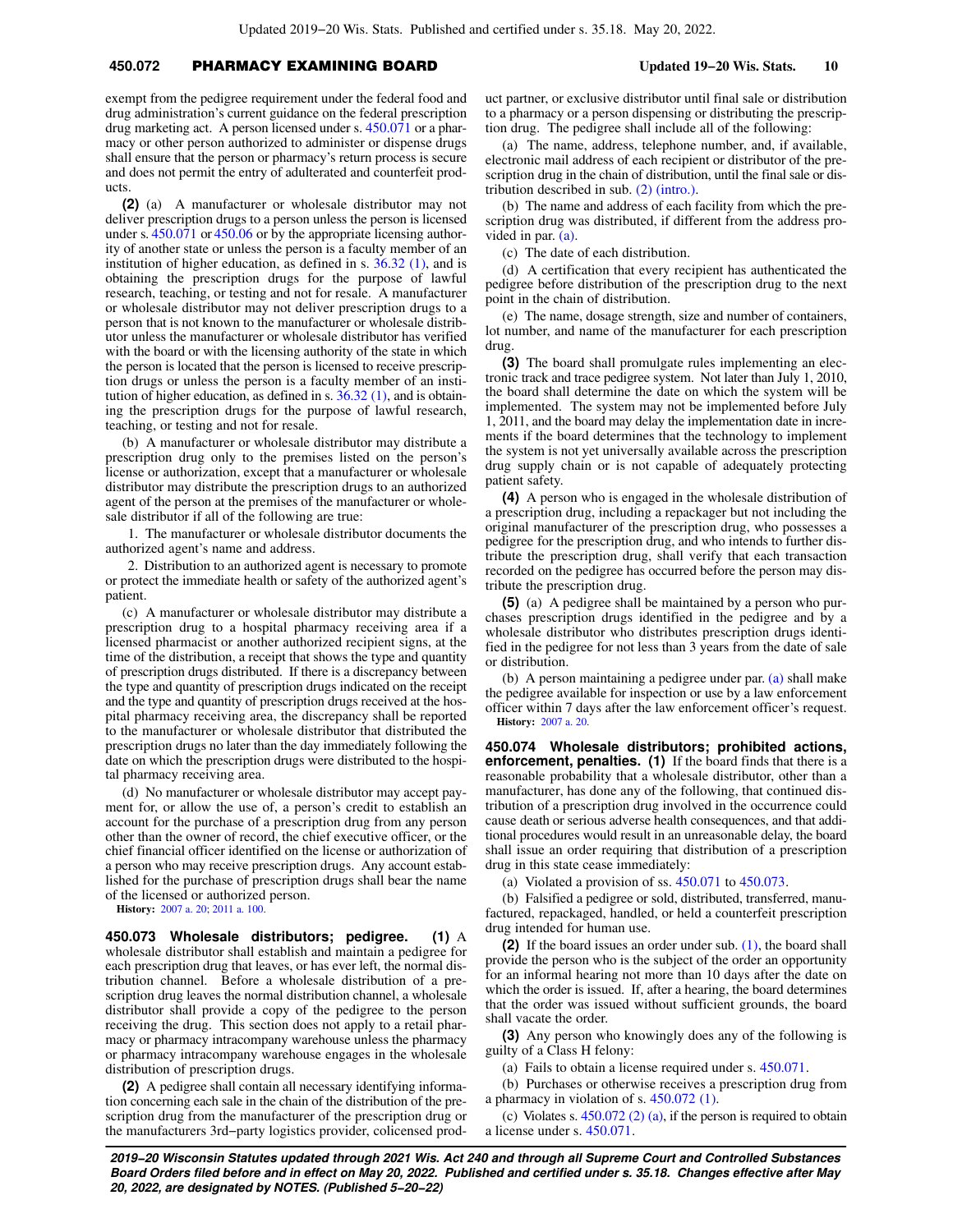(d) Violates s. [450.072 \(2\) \(b\).](https://docs-preview.legis.wisconsin.gov/document/statutes/450.072(2)(b))

(e) Violates s. [450.072 \(2\) \(d\)](https://docs-preview.legis.wisconsin.gov/document/statutes/450.072(2)(d)).

(f) Violates s. [450.073](https://docs-preview.legis.wisconsin.gov/document/statutes/450.073).

(g) Provides false or fraudulent records to, or makes a false or fraudulent statement to, the board, a representative of the board, or a federal official.

(h) Obtains or attempts to obtain a prescription drug by fraud, deceit, or misrepresentation, or engages in misrepresentation or fraud in the distribution of a prescription drug.

(i) Manufactures, repackages, sells, transfers, delivers, holds, or offers for sale a prescription drug that is adulterated, misbranded, counterfeit, suspected of being counterfeit, or otherwise unfit for distribution, except for wholesale distribution by a manufacturer of a prescription drug that has been delivered into commerce pursuant to an application approved by the federal food and drug administration.

(j) Adulterates, misbrands, or counterfeits a prescription drug, except for wholesale distribution by a manufacturer of a prescription drug that has been delivered into commerce pursuant to an application approved by the federal food and drug administration.

(k) Receives a prescription drug that has been adulterated, misbranded, stolen, obtained by fraud or deceit, counterfeited, or suspected of being counterfeited, and delivers or proffers such a drug.

(L) Alters, mutilates, destroys, obliterates, or removes any part of the labeling of a prescription drug or commits another act that results in the misbranding of a prescription drug.

**(4)** Subsection [\(3\)](https://docs-preview.legis.wisconsin.gov/document/statutes/450.074(3)) does not apply to a prescription drug manufacturer or an agent of a prescription drug manufacturer, if the manufacturer or agent is obtaining or attempting to obtain a prescription drug for the sole purpose of testing the authenticity of the prescription drug.

**History:** [2007 a. 20.](https://docs-preview.legis.wisconsin.gov/document/acts/2007/20)

### **450.075 Third−party logistics providers; licensure.**

**(1)** LICENSE ALLOWED. A person acting as a 3rd−party logistics provider or an out−of−state 3rd−party logistics provider of any drug or device may apply to obtain a license from the board under this section. If operations are conducted at more than one facility, a person acting as a 3rd−party logistics provider or out−of−state 3rd−party logistics provider may apply to obtain a license from the board for each such facility.

**(2)** APPLICATION. An applicant for a license under this section shall submit a form provided by the board showing all of the following and swear or affirm the truthfulness of each item in the application:

(a) The name, business address, and telephone number of the applicant.

(b) All trade or business names used by the applicant.

(c) Names, addresses, and telephone numbers of contact persons for all facilities used by the applicant for the warehousing, distribution, or other services on behalf of the manufacturer of prescription drugs.

(d) The type of ownership or operation for the applicant's business.

(e) If the applicant's 3rd−party logistics provider business is a partnership, the name of each partner and the name of the partnership.

(f) If the applicant's 3rd−party logistics provider business is a corporation, the name of each corporate officer and director, the name of the corporation, and the state of incorporation.

(g) If the applicant's 3rd−party logistics provider business is a sole proprietorship, the name of the sole proprietor and the name of the business entity.

(h) A list of all licenses and permits issued to the applicant by any other state that authorizes the applicant to warehouse or distribute prescription drugs.

(i) The name, address, and telephone number of a designated representative.

# **11 Updated 19−20 Wis. Stats.** PHARMACY EXAMINING BOARD **450.075**

(j) For the person identified as the designated representative in par. [\(i\)](https://docs-preview.legis.wisconsin.gov/document/statutes/450.075(2)(i)), a personal information statement that contains all of the following:

1. The person's date and place of birth.

2. The person's place of residence for the 7−year period immediately preceding the date of the application.

3. The person's occupations, positions of employment, and offices held during the 7−year period immediately preceding the date of the application.

4. The name and addresses for each business, corporation, or other entity listed in subd. [3.](https://docs-preview.legis.wisconsin.gov/document/statutes/450.075(2)(j)3.)

5. A statement indicating whether the person has been, during the 7−year period immediately preceding the date of the application, the subject of any proceeding for the revocation of any business or professional license and the disposition of the proceeding.

6. A statement indicating whether the person has been, during the 7−year period immediately preceding the date of the application, enjoined by a court, either temporarily or permanently, from possessing, controlling, or distributing any prescription drug, and a description of the circumstances surrounding the injunction.

7. A description of any involvement by the person during the past 7 years with any business, including investments other than the ownership of stock in a publicly traded company or mutual fund, that manufactured, administered, prescribed, distributed, or stored pharmaceutical products or drugs, and a list of any lawsuits in which such a business was named as a party.

8. A description of any misdemeanor or felony criminal offense of which the person was, as an adult, found guilty, whether adjudication of guilt was withheld or the person pleaded guilty or no contest. If the person is appealing a criminal conviction, the application shall include a copy of the notice of appeal, and the person shall submit a copy of the final disposition of the appeal not more than 15 days after a final disposition is reached.

9. A photograph of the person taken within the 12−month period immediately preceding the date of the application.

(k) A statement that each facility used by the applicant for 3rd− party logistics provider services has been inspected in the 3−year period immediately preceding the date of the application by the board, a pharmacy examining board of another state, the National Association of Boards of Pharmacy, or another accrediting body recognized by the board, with the date of each such inspection.

**(3)** LICENSURE. The board shall grant a license to an applicant to act as a 3rd−party logistics provider or an out−of−state 3rd− party logistics provider if all of the following apply:

(a) The applicant pays the fee specified in s. [440.05 \(1\).](https://docs-preview.legis.wisconsin.gov/document/statutes/440.05(1))

(b) The inspections conducted pursuant to sub.  $(2)$   $(k)$  satisfy requirements adopted by the board for 3rd−party logistics providers or out−of−state 3rd−party logistics providers.

(c) All of the following apply to each person identified by the applicant as a designated representative:

1. The person is at least 21 years old.

2. The person has been employed full time for at least 3 years in a pharmacy or with a wholesale prescription drug distributor in a capacity related to the dispensing of and distribution of, and record keeping related to, prescription drugs.

3. The person is employed by the applicant full time in a managerial position.

4. The person is physically present at the 3rd−party logistics provider's or out−of−state 3rd−party logistics provider's facility during regular business hours and is involved in and aware of the daily operation of the 3rd−party logistics provider or the out−of− state 3rd−party logistics provider. This subdivision does not preclude the person from taking authorized sick leave and vacation time or from being absent from the facility for other authorized business or personal purposes.

5. The person is actively involved in and aware of the daily operation of the 3rd−party logistics provider or the out−of−state 3rd−party logistics provider.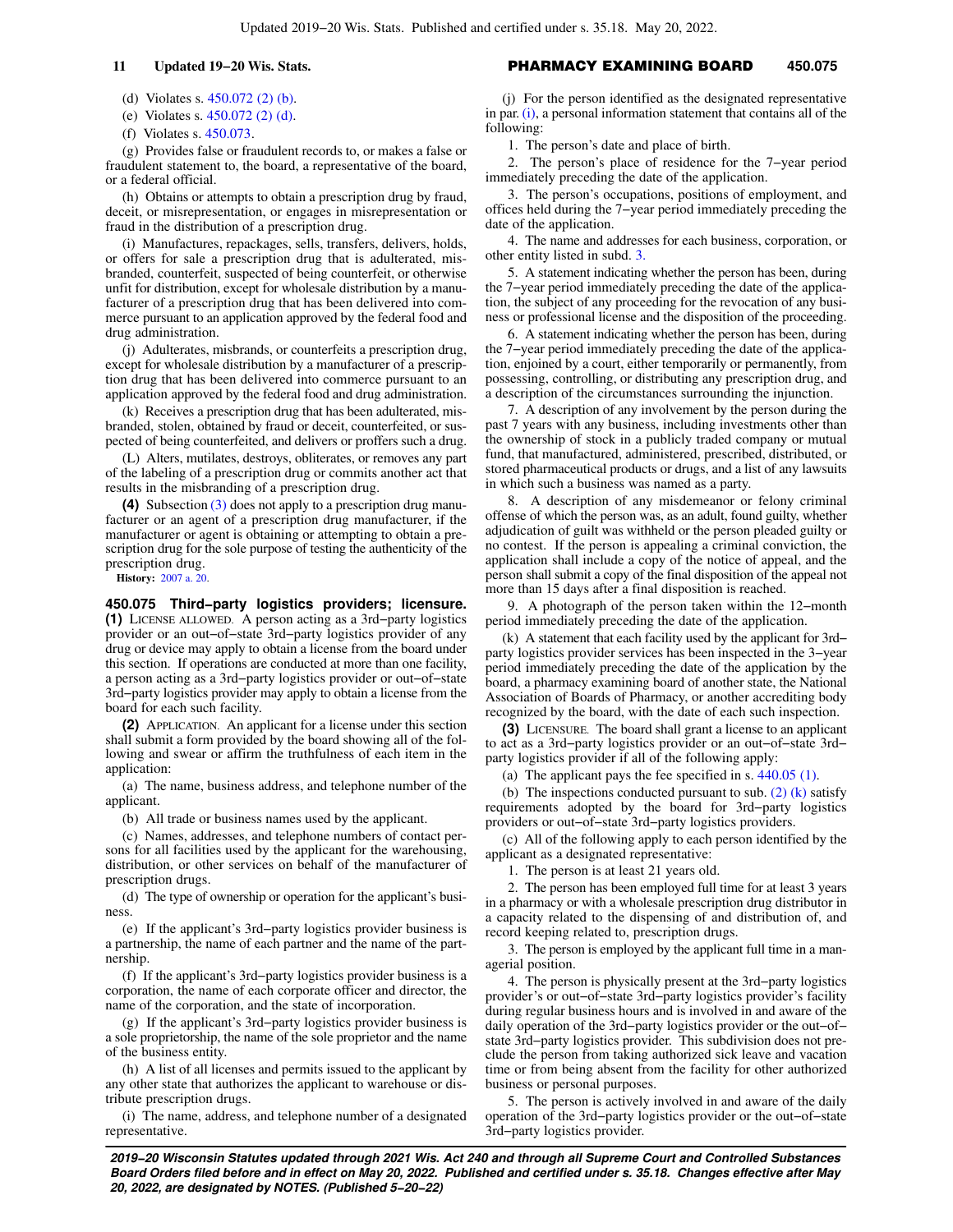# **450.075** PHARMACY EXAMINING BOARD **Updated 19−20 Wis. Stats. 12**

6. The person is a designated representative for only one applicant at any given time. This subdivision does not apply if more than one 3rd−party logistics provider or out−of−state 3rd− party logistics provider is located at the facility and the 3rd−party logistics providers or out−of−state 3rd−party logistics providers located at the facility are members of an affiliated group.

7. The person has not been convicted of violating any federal, state, or local law relating to distribution of a controlled substance.

8. The person has not been convicted of a felony.

9. The person submits to the department 2 fingerprint cards, each bearing a complete set of the applicant's fingerprints. The department of justice shall provide for the submission of the fingerprint cards to the federal bureau of investigation for purposes of verifying the identity of the person and obtaining the person's criminal arrest and conviction record.

(d) The applicant satisfies any other requirements established by the board by rule.

**(4)** RULES. The board shall promulgate rules implementing this section. The rules shall ensure compliance with the federal drug supply chain security act, [21 USC 360eee,](https://docs-preview.legis.wisconsin.gov/document/usc/21%20USC%20360eee) et seq. The board may not promulgate rules that impose requirements more strict than the federal drug supply chain security act or any regulations passed under the federal drug supply chain security act. The board may not promulgate rules that require a license under this section.

**(5)** ACCESS TO RECORDS. Applications for licensure under this section are not subject to inspection or copying under s. [19.35](https://docs-preview.legis.wisconsin.gov/document/statutes/19.35), and may not be disclosed to any person except as necessary for compliance with and enforcement of the provisions of this chapter.

**(6)** INSPECTIONS. A 3rd−party logistics provider or an out−of− state 3rd−party logistics provider shall allow the board and authorized federal, state, and local law enforcement officials to enter and inspect its facilities and delivery vehicles, to audit its records and written operating procedures, and to confiscate prescription drugs and records to the extent authorized by law, rule, or regulation.

**(7)** APPLICABILITY. (a) If the federal government establishes a licensing program for 3rd−party logistics providers, the board shall evaluate the federal licensing program to determine whether licensing by this state of resident 3rd−party logistics providers is required for a resident 3rd−party logistics provider to provide 3rd− party logistics provider services in another state. If the board determines under this subsection that licensing by this state is not required, this section does not apply.

(b) By April 17, 2023, and biennially thereafter, the board shall evaluate whether continued licensing by this state of resident 3rd− party logistics providers is required for a resident 3rd−party logistics provider to provide 3rd−party logistics provider services in another state and, if the board determines licensing in this state is required, submit to the legislative reference bureau for publication in the Wisconsin Administrative Register a notice continuing the licensing under this section. This section does not apply unless the board submits the notice under this paragraph.

**History:** [2021 a. 25](https://docs-preview.legis.wisconsin.gov/document/acts/2021/25); [2021 a. 240](https://docs-preview.legis.wisconsin.gov/document/acts/2021/240) s. [30.](https://docs-preview.legis.wisconsin.gov/document/acts/2021/240,%20s.%2030)

### **450.076 Home medical oxygen providers; licensure. (1)** DEFINITIONS. In this section:

(a) "Home medical oxygen provider" means a person that provides medical oxygen directly to a consumer or patient in this state for that consumer's or patient's own use.

(b) "Licensed provider" means a home medical oxygen provider licensed under this section.

(c) "Medical oxygen" means oxygen that is a prescription drug.

**(2)** LICENSE REQUIRED. (a) Except as provided in par. [\(b\),](https://docs-preview.legis.wisconsin.gov/document/statutes/450.076(2)(b)) no person may operate as a home medical oxygen provider, use the title "home medical oxygen provider" or any similar title, or hold itself out as a home medical oxygen provider unless the person is a licensed provider.

(b) No license under this section is required for any of the following:

1. A person that holds a current credential, as defined in s. [440.01 \(2\) \(a\)](https://docs-preview.legis.wisconsin.gov/document/statutes/440.01(2)(a)), and is acting within the scope of that credential.

2. A hospital, excluding any home medical oxygen provider that is owned or operated by a hospital.

3. An employee or agent of a licensed provider acting within the scope of his or her employment or agency.

**(3)** LICENSURE. The board may grant a license to act as a home medical oxygen provider to a person that does all of the following:

(a) Submits an application for licensure on a form provided by the board.

(b) Pays the fee specified in s.  $440.05$  (1).

(c) Satisfies any other requirements established by the board by rule.

**(4)** RULES. The board shall promulgate rules implementing this section. The rules shall include rules governing the professional conduct of licensed providers and their employees and agents.

**History:** [2015 a. 3.](https://docs-preview.legis.wisconsin.gov/document/acts/2015/3)

**450.08 Credential renewals. (1)** The renewal dates for all licenses and registrations granted by the board are specified under s. [440.08 \(2\) \(a\)](https://docs-preview.legis.wisconsin.gov/document/statutes/440.08(2)(a)). Except as provided under sub. [\(2\) \(a\)](https://docs-preview.legis.wisconsin.gov/document/statutes/450.08(2)(a)), only a holder of an unexpired license or registration may engage in his or her licensed activity.

**NOTE: Section 450.08 (title) and sub. (1) are shown as affected eff. 1−1−23 by [2021 Wis. Act 100.](https://docs-preview.legis.wisconsin.gov/document/acts/2021/100) Prior to 1−1−23 they read: License renewal. (1) The renewal date for all licenses granted by the board**

**is specified under s. 440.08 (2) (a). Except as provided under sub. (2) (a), only a holder of an unexpired license may engage in his or her licensed activity.**

**(2)** (a) A pharmacist's license may be renewed by complying with continuing education requirements under s. [450.085](https://docs-preview.legis.wisconsin.gov/document/statutes/450.085) and paying the applicable fee determined by the department under s. [440.03 \(9\) \(a\)](https://docs-preview.legis.wisconsin.gov/document/statutes/440.03(9)(a)) on or before the applicable renewal date specified under s. [440.08 \(2\) \(a\)](https://docs-preview.legis.wisconsin.gov/document/statutes/440.08(2)(a)). Notwithstanding s. [440.08 \(3\) \(a\),](https://docs-preview.legis.wisconsin.gov/document/statutes/440.08(3)(a)) if a pharmacist fails to obtain renewal by that date, the board may suspend the pharmacist's license, and the board may require the pharmacist to pass an examination to the satisfaction of the board to restore that license.

(b) A pharmacy, pharmacy technician's, manufacturer's, distributor's, or home medical oxygen provider's license or registration may be renewed by paying the applicable fee determined by the department under s.  $\frac{440.03}{9}$  (a) on or before the applicable renewal date specified under s. [440.08 \(2\) \(a\)](https://docs-preview.legis.wisconsin.gov/document/statutes/440.08(2)(a)).

**NOTE: Par. (b) is shown as amended eff. 1−1−23 by [2021 Wis. Act 100.](https://docs-preview.legis.wisconsin.gov/document/acts/2021/100) Prior to 1−1−23 it reads:**

**(b) A pharmacy, manufacturer's, distributor's, or home medical oxygen provider's license may be renewed by paying the applicable fee determined by the department under s. 440.03 (9) (a) on or before the applicable renewal date specified under s. 440.08 (2) (a).**

**History:** [1985 a. 146;](https://docs-preview.legis.wisconsin.gov/document/acts/1985/146) [1991 a. 39](https://docs-preview.legis.wisconsin.gov/document/acts/1991/39); [1997 a. 68;](https://docs-preview.legis.wisconsin.gov/document/acts/1997/68) [1997 a. 237](https://docs-preview.legis.wisconsin.gov/document/acts/1997/237) s. [727m;](https://docs-preview.legis.wisconsin.gov/document/acts/1997/237,%20s.%20727m) [2007 a. 20](https://docs-preview.legis.wisconsin.gov/document/acts/2007/20); [2013 a. 124;](https://docs-preview.legis.wisconsin.gov/document/acts/2013/124) [2015 a. 3;](https://docs-preview.legis.wisconsin.gov/document/acts/2015/3) [2021 a. 100](https://docs-preview.legis.wisconsin.gov/document/acts/2021/100).

**450.085 Continuing education. (1)** An applicant for renewal of a license under s.  $450.08$  (2) (a) shall submit proof that he or she has completed, within the 2−year period immediately preceding the date of his or her application, 30 hours of continuing education in courses conducted by a provider that is approved by the Accreditation Council for Pharmacy Education or in courses approved by the board. Courses specified in s. [450.035 \(1r\)](https://docs-preview.legis.wisconsin.gov/document/statutes/450.035(1r)) and [\(2\)](https://docs-preview.legis.wisconsin.gov/document/statutes/450.035(2)) are courses in continuing education for purposes of this subsection. This subsection does not apply to an applicant for renewal of a license that expires on the first renewal date after the date on which the board initially granted the license.

**(2)** The board may waive all or part of any requirement in sub. [\(1\)](https://docs-preview.legis.wisconsin.gov/document/statutes/450.085(1)) if it finds that exceptional circumstances such as prolonged illness, disability or other similar circumstances have prevented a pharmacist from meeting the requirement.

**History:** [1997 a. 68](https://docs-preview.legis.wisconsin.gov/document/acts/1997/68); [1997 a. 237](https://docs-preview.legis.wisconsin.gov/document/acts/1997/237) s. [727m;](https://docs-preview.legis.wisconsin.gov/document/acts/1997/237,%20s.%20727m) [2013 a. 124](https://docs-preview.legis.wisconsin.gov/document/acts/2013/124). **Cross−reference:** See also ch. [Phar 16,](https://docs-preview.legis.wisconsin.gov/document/administrativecode/ch.%20Phar%2016) Wis. adm. code.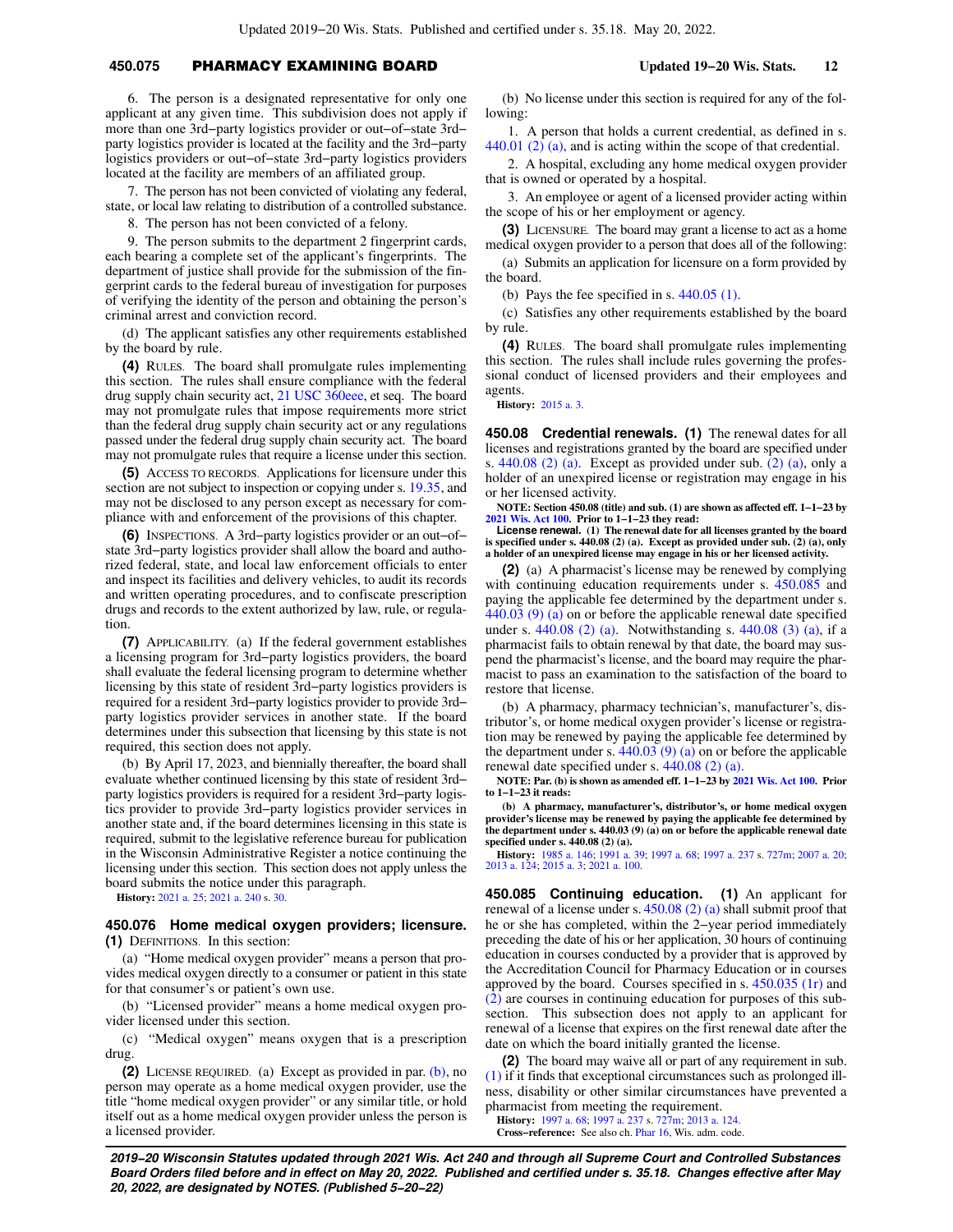**450.09 Pharmacy practice. (1)** MANAGING PHARMACIST. (a) Every pharmacy shall be under the control of the managing pharmacist who signed the pharmacy license application, the most recent license renewal application or the most recent amended schedule of operations. The managing pharmacist shall be responsible for the professional operations of the pharmacy. A pharmacist may be the managing pharmacist of not more than one community and one institutional pharmacy at any time and shall be engaged in the practice of pharmacy at each location he or she supervises. The board shall by rule define community pharmacy and institutional pharmacy for the purposes of this section, but a pharmacy that is operated exclusively as a remote dispensing site shall not be considered a community pharmacy or institutional pharmacy for the purposes of this paragraph.

**NOTE: Par. (a) is shown as amended eff. 7−1−22 by [2021 Wis. Act 101](https://docs-preview.legis.wisconsin.gov/document/acts/2021/101). Prior to 7−1−22 it reads:**

**(a) Every pharmacy shall be under the control of the managing pharmacist who signed the pharmacy license application, the most recent license renewal application or the most recent amended schedule of operations. The managing pharmacist shall be responsible for the professional operations of the pharmacy. A pharmacist may be the managing pharmacist of not more than one community and one institutional pharmacy at any time and shall be engaged in the practice of pharmacy at each location he or she supervises. The board shall by rule define community pharmacy and institutional pharmacy for the purposes of this section.**

(b) If the managing pharmacist anticipates being continuously absent for a period of more than 30 days from a pharmacy he or she supervises, the managing pharmacist shall delegate the supervisory responsibility to another pharmacist for the duration of the absence by written power of attorney which shall be kept on file in the pharmacy to which the power of attorney applies. The pharmacist designated to assume the supervisory responsibility for the pharmacy during the managing pharmacist's absence shall be engaged in the practice of pharmacy at the pharmacy to which the power of attorney applies.

**(2)** SUPERVISION BY PHARMACIST. (a) No pharmaceutical service may be provided to any person unless a pharmacist is present in the pharmacy to provide or supervise the service, except as provided in par. [\(b\).](https://docs-preview.legis.wisconsin.gov/document/statutes/450.09(2)(b))

(b) 1. A pharmacist is not required to be present in a pharmacy if the pharmacy is any of the following locations:

a. A health care facility under s. [150.84 \(2\)](https://docs-preview.legis.wisconsin.gov/document/statutes/150.84(2)) or a facility identified under s. [980.065](https://docs-preview.legis.wisconsin.gov/document/statutes/980.065).

b. The office or clinic of a practitioner.

c. A county jail, rehabilitation facility under s. [59.53 \(8\),](https://docs-preview.legis.wisconsin.gov/document/statutes/59.53(8)) state prison under s. [302.01](https://docs-preview.legis.wisconsin.gov/document/statutes/302.01), or county house of correction under s. [303.16 \(1\).](https://docs-preview.legis.wisconsin.gov/document/statutes/303.16(1))

d. A juvenile correctional facility under s. [938.02 \(10p\),](https://docs-preview.legis.wisconsin.gov/document/statutes/938.02(10p)) juvenile detention facility under s. [938.02 \(10r\),](https://docs-preview.legis.wisconsin.gov/document/statutes/938.02(10r)) residential care center for children and youth under s. [938.02 \(15d\)](https://docs-preview.legis.wisconsin.gov/document/statutes/938.02(15d)), secured residential care center for children and youth under s. [938.02 \(15g\),](https://docs-preview.legis.wisconsin.gov/document/statutes/938.02(15g)) type 1 juvenile correctional facility under s. [938.02 \(19\),](https://docs-preview.legis.wisconsin.gov/document/statutes/938.02(19)) type 2 residential care center for children and youth under s. [938.02 \(19r\)](https://docs-preview.legis.wisconsin.gov/document/statutes/938.02(19r)), or type 2 juvenile correctional facility under s. [938.02 \(20\)](https://docs-preview.legis.wisconsin.gov/document/statutes/938.02(20)).

2. Whenever a pharmacist is not present at the pharmacy when allowed under subd. [1.,](https://docs-preview.legis.wisconsin.gov/document/statutes/450.09(2)(b)1.) all of the following shall apply:

a. The pharmacy shall be considered a remote dispensing site and shall be subject to and governed by any rules promulgated under s. [450.02 \(5\)](https://docs-preview.legis.wisconsin.gov/document/statutes/450.02(5)).

b. A pharmacist shall remotely supervise the pharmaceutical services provided, consistent with any rules promulgated under s. [450.02 \(5\).](https://docs-preview.legis.wisconsin.gov/document/statutes/450.02(5))

**NOTE: Sub. (2) is shown as affected eff. 7−1−22 by [2021 Wis. Act 101](https://docs-preview.legis.wisconsin.gov/document/acts/2021/101). Prior to 7−1−22 it reads:**

**(2) PRESENCE OF PHARMACIST. No pharmaceutical service may be provided to any person unless a pharmacist is present in the pharmacy to provide or supervise the service.**

**(4)** CONDITION OF PHARMACY. The pharmacy shall be maintained in a clean and orderly manner and the professional service area shall be equipped with proper fixtures and equipment for sanitation.

## **13 Updated 19−20 Wis. Stats.** PHARMACY EXAMINING BOARD **450.10**

**(6)** MEDICATION PROFILE RECORD SYSTEM. Every pharmacy shall maintain a medication profile record system of all drug products dispensed for a particular patient according to the minimum standards for such systems established by the board by rule. Every practitioner shall maintain a record of all drug products dispensed to each patient according to standards established by the appropriate examining board by rule. The standards established by each examining board shall require the recording of all renewal dispensing information required by federal and state law and related rules and regulations.

**(7)** SELECTION OF DRUGS. Drug products purchased for subsequent sale and dispensing at a pharmacy shall be selected for purchase by a pharmacist.

**(7m)** STATE PRISONS. A prescription drug that is returned to a pharmacy that primarily serves patients confined in a state prison may be dispensed to any patient in any state prison, but only if all of the following are satisfied:

(a) The prescription drug was never in the possession of the patient to whom it was originally prescribed.

(b) The prescription drug is returned in its original container.

(c) A pharmacist determines that the prescription drug has not been adulterated or misbranded.

**(8)** PENALTIES. Any person who violates this section may be assessed a forfeiture of not less than \$25 nor more than \$50 for each separate offense. Each day of violation constitutes a separate offense.

**History:** [1985 a. 146;](https://docs-preview.legis.wisconsin.gov/document/acts/1985/146) [2003 a. 54;](https://docs-preview.legis.wisconsin.gov/document/acts/2003/54) [2017 a. 18;](https://docs-preview.legis.wisconsin.gov/document/acts/2017/18) [2021 a. 101](https://docs-preview.legis.wisconsin.gov/document/acts/2021/101) ss. [9](https://docs-preview.legis.wisconsin.gov/document/acts/2021/101,%20s.%209) to [13.](https://docs-preview.legis.wisconsin.gov/document/acts/2021/101,%20s.%2013) **Cross−reference:** See also ch. [Phar 7](https://docs-preview.legis.wisconsin.gov/document/administrativecode/ch.%20Phar%207), Wis. adm. code.

**450.095 Duty to dispense contraceptives. (1)** In this section:

(a) "Contraceptive drug or device" means any drug or device approved by the federal food and drug administration that is used to prevent pregnancy, including a contraceptive drug or device restricted to distribution by a pharmacy.

(b) "Without delay" means within the usual and customary time frame reasonably expected at a pharmacy for dispensing or distributing a prescription that is not a contraceptive drug or device.

**(2)** Unless one or more of the following applies, a pharmacy shall dispense lawfully prescribed contraceptive drugs and devices and shall deliver contraceptive drugs and devices restricted to distribution by a pharmacy to a patient without delay:

(a) The prescription contains an obvious or known error or contains inadequate instructions.

(b) The prescription is contraindicated for the patient, is incompatible with another drug or device prescribed for the patient, or is prohibited by state or federal law.

(c) The prescription is potentially fraudulent.

**(3)** Any person who violates this section may be required to forfeit not less than \$250 nor more than \$2,500 for each violation.

**(4)** Nothing in this section may be construed to abrogate a pharmacist's legal and ethical obligations to comply with the laws of this state.

**History:** [2009 a. 28](https://docs-preview.legis.wisconsin.gov/document/acts/2009/28), [276](https://docs-preview.legis.wisconsin.gov/document/acts/2009/276).

**450.10 Disciplinary proceedings; immunity; orders. (1)** (a) In this subsection, "unprofessional conduct" includes any of the following, but does not include the dispensing of an antimicrobial drug for expedited partner therapy as described in s. [450.11 \(1g\)](https://docs-preview.legis.wisconsin.gov/document/statutes/450.11(1g)) or the delivery of an opioid antagonist as described in s. [450.11 \(1i\):](https://docs-preview.legis.wisconsin.gov/document/statutes/450.11(1i))

1. Making any materially false statement or giving any materially false information in connection with an application for a license or registration or for renewal or reinstatement of a license or registration.

**NOTE: Subd. 1. is shown as amended eff. 1−1−23 by [2021 Wis. Act 100](https://docs-preview.legis.wisconsin.gov/document/acts/2021/100). Prior to 1−1−23 it reads:**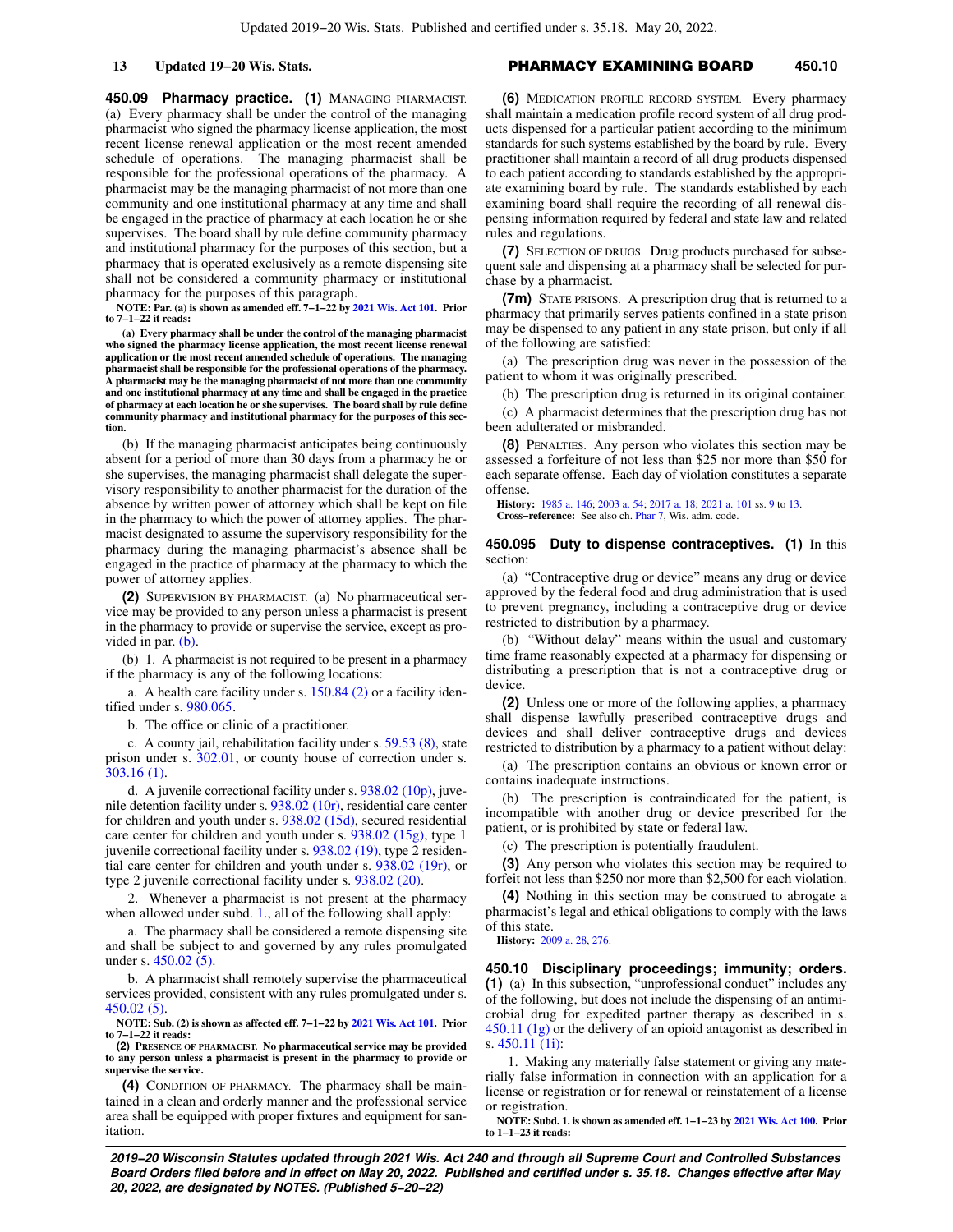# **450.10** PHARMACY EXAMINING BOARD **Updated 19−20 Wis. Stats. 14**

**1. Making any materially false statement or giving any materially false information in connection with an application for a license or for renewal or reinstatement of a license.**

2. Violating this chapter or, subject to s. [961.38 \(4r\)](https://docs-preview.legis.wisconsin.gov/document/statutes/961.38(4r)), ch. [961](https://docs-preview.legis.wisconsin.gov/document/statutes/ch.%20961) or any federal or state statute or rule which substantially relates to the practice of the licensee or registrant.

**NOTE: Subd. 2. is shown as amended eff. 1−1−23 by [2021 Wis. Act 100.](https://docs-preview.legis.wisconsin.gov/document/acts/2021/100) Prior to 1−1−23 it reads:**

**2. Violating this chapter or, subject to s. 961.38 (4r), ch. 961 or any federal or state statute or rule which substantially relates to the practice of the licensee.**

3. Engaging in the practice of pharmacy or practicing as a pharmacy technician while the person's ability to practice is impaired by alcohol or other drugs or physical or mental disability or disease.

**NOTE: Subd. 3. is shown as amended eff. 1−1−23 by [2021 Wis. Act 100.](https://docs-preview.legis.wisconsin.gov/document/acts/2021/100) Prior to 1−1−23 it reads:**

**3. Practicing pharmacy while the person's ability to practice is impaired by alcohol or other drugs or physical or mental disability or disease.**

4. Engaging in false, misleading or deceptive advertising.

5. Making a substantial misrepresentation in the course of practice which is relied upon by another person.

6. Engaging in conduct in the practice of the licensee or registrant that evidences a lack of knowledge or ability to apply professional principles or skills.

**NOTE: Subd. 6. is shown as amended eff. 1−1−23 by [2021 Wis. Act 100.](https://docs-preview.legis.wisconsin.gov/document/acts/2021/100) Prior to 1−1−23 it reads:**

**6. Engaging in conduct in the practice of the licensee which evidences a lack of knowledge or ability to apply professional principles or skills.**

7. Obtaining or attempting to obtain compensation by fraud or deceit.

8. Violating any order of the board.

(b) Subject to subch. [II of ch. 111](https://docs-preview.legis.wisconsin.gov/document/statutes/subch.%20II%20of%20ch.%20111) and the rules adopted under s. [440.03 \(1\)](https://docs-preview.legis.wisconsin.gov/document/statutes/440.03(1)), the board may reprimand the licensee or registrant or deny, revoke, suspend, or limit the license or registration or any combination thereof of any person licensed under this chapter who has:

**NOTE: Par. (b) (intro.) is shown as amended eff. 1−1−23 by [2021 Wis. Act 100](https://docs-preview.legis.wisconsin.gov/document/acts/2021/100). Prior to 1−1−23 it reads:**

**(b) Subject to subch. II of ch. 111 and the rules adopted under s. 440.03 (1), the board may reprimand the licensee or deny, revoke, suspend or limit the license or any combination thereof of any person licensed under this chapter who has:**

1. Engaged in unprofessional conduct.

2. Been adjudicated mentally incompetent by a court.

3. Been found guilty of an offense the circumstances of which substantially relate to the practice of the licensee or registrant.

**NOTE: Subd. 3. is shown as amended eff. 1−1−23 by [2021 Wis. Act 100.](https://docs-preview.legis.wisconsin.gov/document/acts/2021/100) Prior to 1−1−23 it reads:**

**3. Been found guilty of an offense the circumstances of which substantially relate to the practice of the licensee.**

**(2)** In addition to or in lieu of a reprimand or denial, limitation, suspension, or revocation of a license or registration under sub. [\(1\)](https://docs-preview.legis.wisconsin.gov/document/statutes/450.10(1)), the board may, for the violations enumerated under sub. [\(1\),](https://docs-preview.legis.wisconsin.gov/document/statutes/450.10(1)) assess a forfeiture of not more than \$1,000 for each separate offense. Each day of violation constitutes a separate offense.

**NOTE: Sub. (2) is shown as amended eff. 1−1−23 by [2021 Wis. Act 100.](https://docs-preview.legis.wisconsin.gov/document/acts/2021/100) Prior to 1−1−23 it reads:**

**(2) In addition to or in lieu of a reprimand or denial, limitation, suspension or revocation of a license under sub. (1), the board may, for the violations enumerated under sub. (1), assess a forfeiture of not more than \$1,000 for each separate offense. Each day of violation constitutes a separate offense.**

**(3)** (a) In this subsection, "health care professional" means any of the following:

1. A pharmacist or pharmacy technician licensed or registered under this chapter.

**NOTE: Subd. 1. is shown as amended eff. 1−1−23 by [2021 Wis. Act 100.](https://docs-preview.legis.wisconsin.gov/document/acts/2021/100) Prior to 1−1−23 it reads:**

**1. A pharmacist licensed under this chapter.**

- 2. A nurse licensed under ch. [441.](https://docs-preview.legis.wisconsin.gov/document/statutes/ch.%20441)
- 3. A chiropractor licensed under ch. [446](https://docs-preview.legis.wisconsin.gov/document/statutes/ch.%20446).
- 4. A dentist licensed under ch. [447](https://docs-preview.legis.wisconsin.gov/document/statutes/ch.%20447).

5. A physician, physician assistant, podiatrist, physical therapist, physical therapist assistant, occupational therapist, occupational therapy assistant, or genetic counselor licensed under ch. [448,](https://docs-preview.legis.wisconsin.gov/document/statutes/ch.%20448) a physical therapist or physical therapist assistant who holds a compact privilege under subch. [XI of ch. 448](https://docs-preview.legis.wisconsin.gov/document/statutes/subch.%20XI%20of%20ch.%20448), or an occupational therapist or occupational therapy assistant who holds a compact privilege under subch. [XII of ch. 448](https://docs-preview.legis.wisconsin.gov/document/statutes/subch.%20XII%20of%20ch.%20448).

**NOTE: Subd. 5. is shown as affected eff. 5−1−23 by [2021 Wis. Acts 23](https://docs-preview.legis.wisconsin.gov/document/acts/2021/23) and [251](https://docs-preview.legis.wisconsin.gov/document/acts/2021/251) and as merged by the legislative reference bureau under s. 13.92 (2) (i). The cross−reference to subch. XI of ch. 448 was changed from subch. X of ch. 448 and the cross−reference to subch. XII of ch. 448 was changed from subch. XI of ch. 448 by the legislative reference bureau under s. 13.92 (1) (bm) 2. to reflect the renumbering under s. 13.92 (1) (bm) 2. of subchs. X and XI of ch. 448. Prior to 5−1−23, as affected by [2021 Wis. Acts 23](https://docs-preview.legis.wisconsin.gov/document/acts/2021/23) and [123](https://docs-preview.legis.wisconsin.gov/document/acts/2021/123) and as merged by the legislative reference bureau under s. 13.92 (2) (i), subd. 5. reads:**

**5. A physician, physician assistant, podiatrist, physical therapist, physical therapist assistant, occupational therapist, or occupational therapy assistant licensed under ch. 448, a physical therapist or physical therapist assistant who holds a compact privilege under subch. XI of ch. 448, or an occupational therapist or occupational therapy assistant who holds a compact privilege under subch. XII of ch. 448.**

5m. A dietitian certified under subch. [V of ch. 448.](https://docs-preview.legis.wisconsin.gov/document/statutes/subch.%20V%20of%20ch.%20448)

5q. An athletic trainer licensed under subch. [VI of ch. 448](https://docs-preview.legis.wisconsin.gov/document/statutes/subch.%20VI%20of%20ch.%20448).

- 6. An optometrist licensed under ch. [449.](https://docs-preview.legis.wisconsin.gov/document/statutes/ch.%20449)
- 7. An acupuncturist certified under ch. [451](https://docs-preview.legis.wisconsin.gov/document/statutes/ch.%20451).
- 8. A veterinarian licensed under ch. [89.](https://docs-preview.legis.wisconsin.gov/document/statutes/ch.%2089)

9. A psychologist who is licensed under ch. [455,](https://docs-preview.legis.wisconsin.gov/document/statutes/ch.%20455) who is exercising the temporary authorization to practice, as defined in s. [455.50 \(2\) \(o\),](https://docs-preview.legis.wisconsin.gov/document/statutes/455.50(2)(o)) in this state, or who is practicing under the authority to practice interjurisdictional telepsychology, as defined in s. [455.50 \(2\) \(b\).](https://docs-preview.legis.wisconsin.gov/document/statutes/455.50(2)(b))

10. A social worker, marriage and family therapist, or professional counselor certified or licensed under ch. [457](https://docs-preview.legis.wisconsin.gov/document/statutes/ch.%20457).

11. A speech−language pathologist or audiologist licensed under subch. [II of ch. 459](https://docs-preview.legis.wisconsin.gov/document/statutes/subch.%20II%20of%20ch.%20459) or a speech and language pathologist licensed by the department of public instruction.

12. A naturopathic doctor or limited−scope naturopathic doctor licensed under ch. [466.](https://docs-preview.legis.wisconsin.gov/document/statutes/ch.%20466)

(b) Any health care professional who in good faith provides another health care professional with information concerning a violation of this chapter or ch. [961](https://docs-preview.legis.wisconsin.gov/document/statutes/ch.%20961) by any person shall be immune from any civil or criminal liability that results from any act or omission in providing such information. In any administrative or court proceeding, the good faith of the health care professional providing such information shall be presumed.

**(4)** (a) The secretary may, in case of the need for emergency action, issue general and special orders necessary to prevent or correct actions by any pharmacist under this section that would be cause for suspension or revocation of a license.

(b) Special orders may direct a pharmacist to cease and desist from engaging in particular activities.

**History:** [1985 a. 146;](https://docs-preview.legis.wisconsin.gov/document/acts/1985/146) [1987 a. 264,](https://docs-preview.legis.wisconsin.gov/document/acts/1987/264) [399;](https://docs-preview.legis.wisconsin.gov/document/acts/1987/399) [1989 a. 31](https://docs-preview.legis.wisconsin.gov/document/acts/1989/31), [316](https://docs-preview.legis.wisconsin.gov/document/acts/1989/316); [1991 a. 39](https://docs-preview.legis.wisconsin.gov/document/acts/1991/39), [160;](https://docs-preview.legis.wisconsin.gov/document/acts/1991/160) [1993](https://docs-preview.legis.wisconsin.gov/document/acts/1993/222)<br>[a. 222](https://docs-preview.legis.wisconsin.gov/document/acts/1993/222), [443](https://docs-preview.legis.wisconsin.gov/document/acts/1993/443); [1995 a. 27](https://docs-preview.legis.wisconsin.gov/document/acts/1995/27) s. [9145 \(1\)](https://docs-preview.legis.wisconsin.gov/document/acts/1995/27,%20s.%209145); [1995 a. 448;](https://docs-preview.legis.wisconsin.gov/document/acts/1995/448) [1997 a. 27,](https://docs-preview.legis.wisconsin.gov/document/acts/1997/27) [67](https://docs-preview.legis.wisconsin.gov/document/acts/1997/67), [75,](https://docs-preview.legis.wisconsin.gov/document/acts/1997/75) [175;](https://docs-preview.legis.wisconsin.gov/document/acts/1997/175) [1999 a. 9](https://docs-preview.legis.wisconsin.gov/document/acts/1999/9),<br>[32](https://docs-preview.legis.wisconsin.gov/document/acts/1999/32), [180](https://docs-preview.legis.wisconsin.gov/document/acts/1999/180); [2001 a. 70](https://docs-preview.legis.wisconsin.gov/document/acts/2001/70), [80;](https://docs-preview.legis.wisconsin.gov/document/acts/2001/80) [2009 a. 280](https://docs-preview.legis.wisconsin.gov/document/acts/2009/280); [2013 a. 200](https://docs-preview.legis.wisconsin.gov/document/acts/2013/200); 2015 **Cross−reference:** See also ch. [Phar 10,](https://docs-preview.legis.wisconsin.gov/document/administrativecode/ch.%20Phar%2010) Wis. adm. code.

Administrative rules describing unprofessional conduct are applied. Noesen v. Department of Regulation and Licensing, [2008 WI App 52,](https://docs-preview.legis.wisconsin.gov/document/courts/2008%20WI%20App%2052) [311 Wis. 2d 237,](https://docs-preview.legis.wisconsin.gov/document/courts/311%20Wis.%202d%20237) [751](https://docs-preview.legis.wisconsin.gov/document/courts/751%20N.W.2d%20385) [N.W.2d 385,](https://docs-preview.legis.wisconsin.gov/document/courts/751%20N.W.2d%20385) [06−1110](https://docs-preview.legis.wisconsin.gov/document/wicourtofappeals/06-1110).

**450.11 Prescription drugs and prescription devices. (1)** DISPENSING. Except as provided in sub. [\(1i\) \(b\) 2.,](https://docs-preview.legis.wisconsin.gov/document/statutes/450.11(1i)(b)2.) no person may dispense any prescribed drug or device except upon the prescription order of a practitioner. All prescription orders shall, except as provided in sub.  $(1a)$ , specify the date of issue, the name and address of the practitioner, the name and quantity of the drug product or device prescribed, directions for the use of the drug product or device, the symptom or purpose for which the drug is being prescribed if required under sub. [\(4\) \(a\) 8.](https://docs-preview.legis.wisconsin.gov/document/statutes/450.11(4)(a)8.), and, if the order is written by the practitioner, the signature of the practitioner. Except as provided in ss. [118.2925 \(3\),](https://docs-preview.legis.wisconsin.gov/document/statutes/118.2925(3)) [255.07 \(2\),](https://docs-preview.legis.wisconsin.gov/document/statutes/255.07(2)) [441.18 \(2\) \(a\)](https://docs-preview.legis.wisconsin.gov/document/statutes/441.18(2)(a)1.) [1.,](https://docs-preview.legis.wisconsin.gov/document/statutes/441.18(2)(a)1.) [448.035 \(2\)](https://docs-preview.legis.wisconsin.gov/document/statutes/448.035(2)), [448.037 \(2\) \(a\) 1.,](https://docs-preview.legis.wisconsin.gov/document/statutes/448.037(2)(a)1.) [448.9725 \(2\),](https://docs-preview.legis.wisconsin.gov/document/statutes/448.9725(2)) and [448.9727 \(2\)](https://docs-preview.legis.wisconsin.gov/document/statutes/448.9727(2)(a)1.) [\(a\) 1.](https://docs-preview.legis.wisconsin.gov/document/statutes/448.9727(2)(a)1.) and except for standing orders issued under s.  $441.18$  (2) (a) [2.,](https://docs-preview.legis.wisconsin.gov/document/statutes/441.18(2)(a)2.) [448.037 \(2\) \(a\) 2.,](https://docs-preview.legis.wisconsin.gov/document/statutes/448.037(2)(a)2.) or [448.9727 \(2\) \(a\) 2.,](https://docs-preview.legis.wisconsin.gov/document/statutes/448.9727(2)(a)2.) all prescription orders shall also specify the name and address of the patient. A prescription order issued under s. [118.2925 \(3\)](https://docs-preview.legis.wisconsin.gov/document/statutes/118.2925(3)) shall specify the name and address of the school. A prescription order issued under [s. 25](https://docs-preview.legis.wisconsin.gov/document/statutes/255.07(2))5.07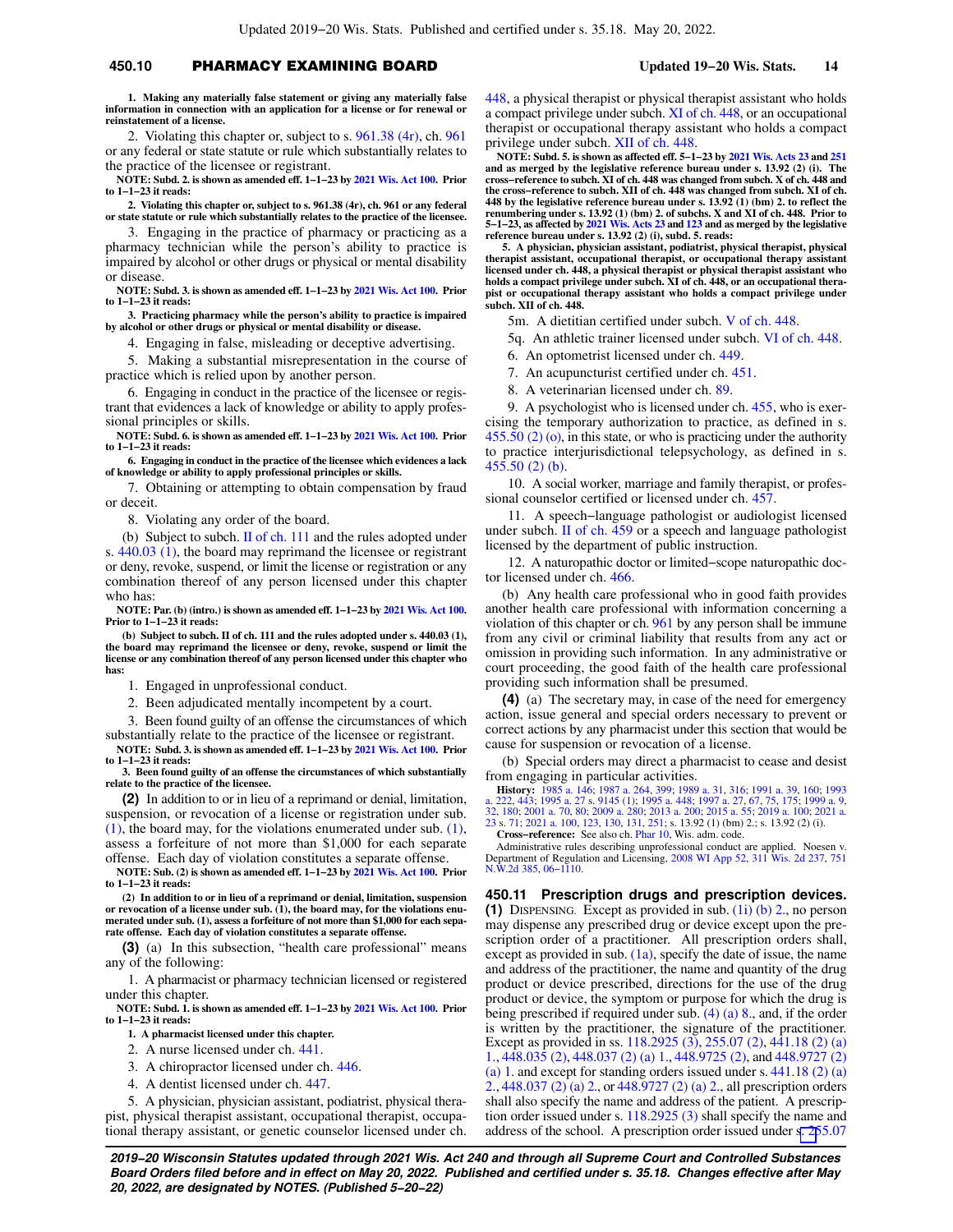[\(2\)](https://docs-preview.legis.wisconsin.gov/document/statutes/255.07(2)) shall specify the name and address of the authorized entity or authorized individual. Any oral prescription order shall be immediately reduced to writing by the pharmacist and filed according to sub. [\(2\).](https://docs-preview.legis.wisconsin.gov/document/statutes/450.11(2))

**(1a)** CHART ORDERS. A prescription order entered on the chart or medical record of an inpatient or resident of a health care facility by a practitioner is not required to include the address of the practitioner.

**(1b)** IDENTIFICATION CARD REQUIRED FOR CERTAIN CON-TROLLED SUBSTANCES. (a) In this subsection:

1. "Health care facility" means a facility, as defined in s. [647.01 \(4\);](https://docs-preview.legis.wisconsin.gov/document/statutes/647.01(4)) any hospital, nursing home, community−based residential facility, county home, county infirmary, county hospital, county mental health complex, or other place licensed or approved by the department of health services under s. [49.70,](https://docs-preview.legis.wisconsin.gov/document/statutes/49.70) [49.71](https://docs-preview.legis.wisconsin.gov/document/statutes/49.71), [49.72,](https://docs-preview.legis.wisconsin.gov/document/statutes/49.72) [50.03,](https://docs-preview.legis.wisconsin.gov/document/statutes/50.03) [50.032,](https://docs-preview.legis.wisconsin.gov/document/statutes/50.032) [50.033,](https://docs-preview.legis.wisconsin.gov/document/statutes/50.033) [50.034,](https://docs-preview.legis.wisconsin.gov/document/statutes/50.034) [50.35](https://docs-preview.legis.wisconsin.gov/document/statutes/50.35), [51.08,](https://docs-preview.legis.wisconsin.gov/document/statutes/51.08) or [51.09](https://docs-preview.legis.wisconsin.gov/document/statutes/51.09); a facility under s. [45.50](https://docs-preview.legis.wisconsin.gov/document/statutes/45.50), [51.05](https://docs-preview.legis.wisconsin.gov/document/statutes/51.05), [51.06](https://docs-preview.legis.wisconsin.gov/document/statutes/51.06), [233.40](https://docs-preview.legis.wisconsin.gov/document/statutes/233.40), [233.41,](https://docs-preview.legis.wisconsin.gov/document/statutes/233.41) [233.42,](https://docs-preview.legis.wisconsin.gov/document/statutes/233.42) or [252.10](https://docs-preview.legis.wisconsin.gov/document/statutes/252.10); and any other facility identified by the board by rule.

2. "Identification card" means any of the following:

a. An operator's license issued under ch. [343](https://docs-preview.legis.wisconsin.gov/document/statutes/ch.%20343) or under a comparable law of another state.

b. An identification card issued under s. [343.50](https://docs-preview.legis.wisconsin.gov/document/statutes/343.50) or under a comparable law of another state.

c. An identification card issued by a U.S. uniformed service.

d. A U.S. or foreign passport.

e. A tribal identification card, as defined in s. [134.695 \(1\)](https://docs-preview.legis.wisconsin.gov/document/statutes/134.695(1)(cm))  $(cm)$ 

(b) Except as provided under par. [\(e\),](https://docs-preview.legis.wisconsin.gov/document/statutes/450.11(1b)(e)) a controlled substance included in schedule II or III of ch. [961](https://docs-preview.legis.wisconsin.gov/document/statutes/ch.%20961) may not be dispensed, and may not be delivered to a representative of the ultimate user, without an identification card belonging to the person to whom the drug is being dispensed or delivered.

(bm) A pharmacist, pharmacy technician, or other person dispensing or delivering a drug shall legibly record the name on each identification card presented under par. [\(b\)](https://docs-preview.legis.wisconsin.gov/document/statutes/450.11(1b)(b)) to the pharmacist, pharmacy technician, or other person, and the name of each person to whom a drug is dispensed or delivered subject to par. [\(e\) 2.,](https://docs-preview.legis.wisconsin.gov/document/statutes/450.11(1b)(e)2.) and shall maintain that record for a time established by the board by rule or, for a record that is subject to s. [961.385](https://docs-preview.legis.wisconsin.gov/document/statutes/961.385), until the name is delivered to the controlled substances board under s. [961.385,](https://docs-preview.legis.wisconsin.gov/document/statutes/961.385) whichever is sooner.

**NOTE: Par. (bm) is shown as amended eff. 1−1−23 by [2021 Wis. Act 100](https://docs-preview.legis.wisconsin.gov/document/acts/2021/100). Prior to 1−1−23 it reads:**

**(bm) A pharmacist or other person dispensing or delivering a drug shall legibly record the name on each identification card presented under par. (b) to the pharmacist or other person, and the name of each person to whom a drug is dispensed or delivered subject to par. (e) 2., and shall maintain that record for a time established by the board by rule or, for a record that is subject to s. 961.385, until the name is delivered to the controlled substances board under s. 961.385, whichever is sooner.**

(c) If the person to whom a drug subject to par.  $(b)$  is being delivered is not the ultimate user of the drug, the person delivering the drug may ask the ultimate user of the drug to designate a person who is authorized to pick up the drug on behalf of the ultimate user and may inform the person to whom the drug is being delivered that his or her identification is being recorded.

(d) A pharmacist or pharmacy technician is immune from any civil or criminal liability and from discipline under s. [450.10](https://docs-preview.legis.wisconsin.gov/document/statutes/450.10) for any act taken by the pharmacist or pharmacy technician in reliance on an identification card that the pharmacist reasonably believed was authentic and displayed the name of the person to whom the drug was being delivered if the sale was made in good faith.

**NOTE: Par. (d) is shown as amended eff. 1−1−23 by [2021 Wis. Act 100](https://docs-preview.legis.wisconsin.gov/document/acts/2021/100). Prior to 1−1−23 it reads:**

**(d) A pharmacist is immune from any civil or criminal liability and from discipline under s. 450.10 for any act taken by the pharmacist in reliance on an identification card that the pharmacist reasonably believed was authentic and displayed the name of the person to whom the drug was being delivered if the sale was made in good faith.**

# **15 Updated 19−20 Wis. Stats.** PHARMACY EXAMINING BOARD **450.11**

(e) No identification card is required under par. [\(b\)](https://docs-preview.legis.wisconsin.gov/document/statutes/450.11(1b)(b)) if any of the following applies:

1. The drug is administered or dispensed directly to the ultimate user by a practitioner.

2. The pharmacist, pharmacy technician, or other person dispensing or delivering the drug has personal knowledge of the person to whom the drug is dispensed or delivered and that the person is the ultimate user or the ultimate user's authorized representative.

**NOTE: Subd. 2. is shown as amended eff. 1−1−23 by [2021 Wis. Act 100](https://docs-preview.legis.wisconsin.gov/document/acts/2021/100). Prior to 1−1−23 it reads:**

**2. The pharmacist or other person dispensing or delivering the drug has personal knowledge of the person to whom the drug is dispensed or delivered and that the person is the ultimate user or the ultimate user's authorized representative.**

3. The drug is delivered to a health care facility to be administered in the health care facility.

(f) The board may, by rule, establish an exemption from the requirements under this subsection for the delivery of a drug by mail if the board determines that the exemption is necessary.

**(1g)** DISPENSING CERTAIN ANTIMICROBIAL DRUGS FOR EXPE-DITED PARTNER THERAPY. (a) In this subsection:

1. "Antimicrobial drug" has the meaning given in s. [448.035](https://docs-preview.legis.wisconsin.gov/document/statutes/448.035(1)(b)) [\(1\) \(b\)](https://docs-preview.legis.wisconsin.gov/document/statutes/448.035(1)(b)).

2. "Expedited partner therapy" has the meaning given in s. [448.035 \(1\) \(c\).](https://docs-preview.legis.wisconsin.gov/document/statutes/448.035(1)(c))

(b) A pharmacist may, upon the prescription order of a practitioner providing expedited partner therapy, as specified in s. [448.035](https://docs-preview.legis.wisconsin.gov/document/statutes/448.035) or [448.9725,](https://docs-preview.legis.wisconsin.gov/document/statutes/448.9725) that complies with the requirements of sub. [\(1\),](https://docs-preview.legis.wisconsin.gov/document/statutes/450.11(1)) dispense an antimicrobial drug as a course of therapy for treatment of chlamydial infections, gonorrhea, or trichomoniasis to the practitioner's patient or a person with whom the patient has had sexual contact for use by the person with whom the patient has had sexual contact. The pharmacist shall provide a consultation in accordance with rules promulgated by the board for the dispensing of a prescription to the person to whom the antimicrobial drug is dispensed. A pharmacist providing a consultation under this paragraph shall ask whether the person for whom the antimicrobial drug has been prescribed is allergic to the antimicrobial drug and advise that the person for whom the antimicrobial drug has been prescribed must discontinue use of the antimicrobial drug if the person is allergic to or develops signs of an allergic reaction to the antimicrobial drug.

(c) 1. Except as provided in subd. [2.](https://docs-preview.legis.wisconsin.gov/document/statutes/450.11(1g)(c)2.), a pharmacist is immune from civil liability for injury to or the death of a person who takes an antimicrobial drug dispensed for that person under this subsection in connection with expedited partner therapy if the antimicrobial drug is dispensed as provided under par. [\(b\)](https://docs-preview.legis.wisconsin.gov/document/statutes/450.11(1g)(b)).

2. The immunity under subd. [1.](https://docs-preview.legis.wisconsin.gov/document/statutes/450.11(1g)(c)1.) does not extend to the distribution or dispensing of an antimicrobial drug by a pharmacist whose act or omission involves reckless, wanton, or intentional misconduct.

**(1i)** OPIOID ANTAGONISTS. (a) *Prescription and liability.* 1. A pharmacist may, upon and in accordance with the prescription order of an advanced practice nurse prescriber under s. [441.18 \(2\)](https://docs-preview.legis.wisconsin.gov/document/statutes/441.18(2)(a)1.) [\(a\) 1.,](https://docs-preview.legis.wisconsin.gov/document/statutes/441.18(2)(a)1.) of a physician under s.  $448.037$  (2) (a) 1., or of a physician assistant under s. [448.9727 \(2\) \(a\) 1.](https://docs-preview.legis.wisconsin.gov/document/statutes/448.9727(2)(a)1.) that complies with the requirements of sub. [\(1\)](https://docs-preview.legis.wisconsin.gov/document/statutes/450.11(1)), deliver an opioid antagonist to a person specified in the prescription order and may, upon and in accordance with the standing order of an advanced practice nurse prescriber under s. [441.18 \(2\) \(a\) 2.,](https://docs-preview.legis.wisconsin.gov/document/statutes/441.18(2)(a)2.) of a physician under s. [448.037](https://docs-preview.legis.wisconsin.gov/document/statutes/448.037(2)(a)2.) [\(2\) \(a\) 2.](https://docs-preview.legis.wisconsin.gov/document/statutes/448.037(2)(a)2.), or of a physician assistant under s. [448.9727 \(2\) \(a\) 2.](https://docs-preview.legis.wisconsin.gov/document/statutes/448.9727(2)(a)2.) that complies with the requirements of sub.  $(1)$ , deliver an opioid antagonist to an individual in accordance with the order. The pharmacist shall provide a consultation in accordance with rules promulgated by the board for the delivery of a prescription to the person to whom the opioid antagonist is delivered.

2. A pharmacist who, acting in good faith, delivers an opioid antagonist in accordance with subd. [1.](https://docs-preview.legis.wisconsin.gov/document/statutes/450.11(1i)(a)1.), or who, acting in good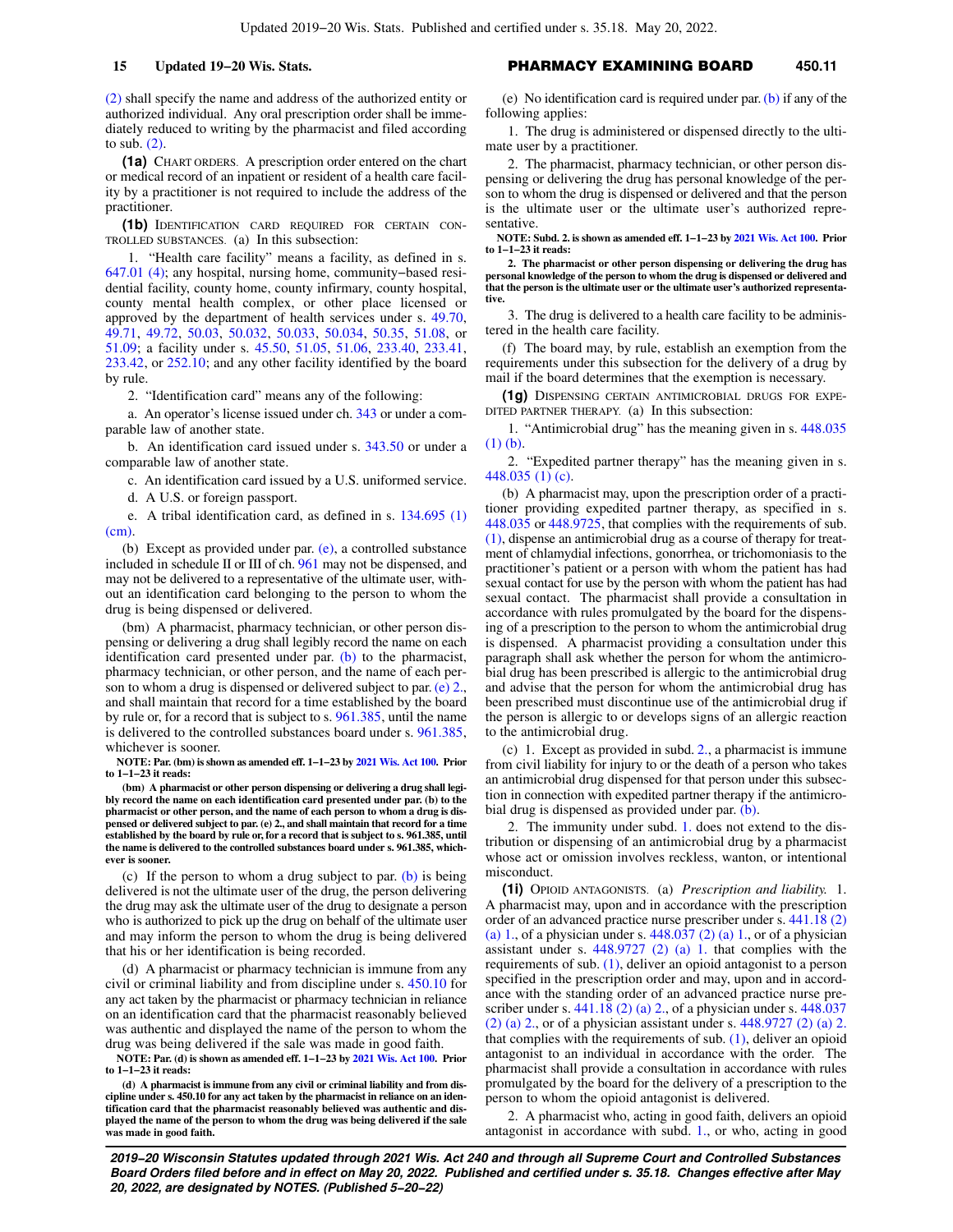# **450.11** PHARMACY EXAMINING BOARD **Updated 19−20 Wis. Stats. 16**

faith, otherwise lawfully dispenses an opioid antagonist, shall be immune from criminal or civil liability and may not be subject to professional discipline under s. [450.10](https://docs-preview.legis.wisconsin.gov/document/statutes/450.10) for any outcomes resulting from delivering or dispensing the opioid antagonist.

(b) *Possession, dispensing, and delivery.* 1. Any person may possess an opioid antagonist.

2. a. Subject to subd. [2. b.](https://docs-preview.legis.wisconsin.gov/document/statutes/450.11(1i)(b)2.b.) to [d.](https://docs-preview.legis.wisconsin.gov/document/statutes/450.11(1i)(b)2.d.), any person may deliver or dispense an opioid antagonist.

b. An advanced practice nurse prescriber may only deliver or dispense an opioid antagonist in accordance with s. [441.18 \(2\)](https://docs-preview.legis.wisconsin.gov/document/statutes/441.18(2)) or in accordance with his or her other legal authority to dispense prescription drugs.

c. A physician may only deliver or dispense an opioid antagonist in accordance with s. [448.037 \(2\)](https://docs-preview.legis.wisconsin.gov/document/statutes/448.037(2)) or in accordance with his or her other legal authority to dispense prescription drugs.

cm. A physician assistant may only deliver or dispense an opioid antagonist in accordance with s. [448.9727 \(2\)](https://docs-preview.legis.wisconsin.gov/document/statutes/448.9727(2)) or in accordance with his or her other legal authority to dispense prescription drugs.

d. A pharmacist may only deliver or dispense an opioid antag-onist in accordance with par. [\(a\) 1.](https://docs-preview.legis.wisconsin.gov/document/statutes/450.11(1i)(a)1.) or in accordance with his or her other legal authority to dispense prescription drugs.

(c) *Immunity.* 1. In this paragraph, "opioid−related drug overdose" has the meaning given in s.  $256.40$  (1) (d).

2. Subject to par. [\(a\) 2.](https://docs-preview.legis.wisconsin.gov/document/statutes/450.11(1i)(a)2.) and ss. [441.18 \(3\)](https://docs-preview.legis.wisconsin.gov/document/statutes/441.18(3)), [448.037 \(3\)](https://docs-preview.legis.wisconsin.gov/document/statutes/448.037(3)), and [448.9727 \(3\),](https://docs-preview.legis.wisconsin.gov/document/statutes/448.9727(3)) any person who, acting in good faith, delivers or dispenses an opioid antagonist to another person shall be immune from civil or criminal liability for any outcomes resulting from delivering or dispensing the opioid antagonist.

3. Subject to ss. [256.40 \(3\) \(b\)](https://docs-preview.legis.wisconsin.gov/document/statutes/256.40(3)(b)) and [895.48 \(1g\),](https://docs-preview.legis.wisconsin.gov/document/statutes/895.48(1g)) any person who, reasonably believing another person to be undergoing an opioid−related drug overdose, administers an opioid antagonist to that person shall be immune from civil or criminal liability for any outcomes resulting from the administration of the opioid antagonist to that person.

**(1m)** ELECTRONIC TRANSMISSION. Except as provided in s. [89.068 \(1\) \(c\) 4.](https://docs-preview.legis.wisconsin.gov/document/statutes/89.068(1)(c)4.), a practitioner may transmit a prescription order electronically only if the patient approves the transmission and the prescription order is transmitted to a pharmacy designated by the patient.

**(2)** PRESCRIPTION ORDER FILE. Every prescription order shall be filed in a suitable book or file and preserved for at least 5 years. Prescription orders transmitted electronically may be filed and preserved in electronic format.

**(3)** PREPARATION OF PRESCRIPTION DRUGS. Except as provided in sub. [\(1i\) \(b\)](https://docs-preview.legis.wisconsin.gov/document/statutes/450.11(1i)(b)) and ss. [118.2925 \(4\)](https://docs-preview.legis.wisconsin.gov/document/statutes/118.2925(4)), [255.07 \(3\)](https://docs-preview.legis.wisconsin.gov/document/statutes/255.07(3)), and [450.076,](https://docs-preview.legis.wisconsin.gov/document/statutes/450.076) no person other than a pharmacist or practitioner or their agents and employees as directed, supervised, and inspected by the pharmacist or practitioner, including pharmacy technicians, may prepare, compound, dispense, or prepare for delivery for a patient any prescription drug.

**NOTE: Sub. (3) is shown as amended eff. 1−1−23 by [2021 Wis. Act 100.](https://docs-preview.legis.wisconsin.gov/document/acts/2021/100) Prior to 1−1−23 it reads:**

**(3) PREPARATION OF PRESCRIPTION DRUGS. Except as provided in sub. (1i) (b) and ss. 118.2925 (4), 255.07 (3), and 450.076, no person other than a pharmacist or practitioner or their agents and employees as directed, supervised, and inspected by the pharmacist or practitioner may prepare, compound, dispense, or prepare for delivery for a patient any prescription drug.**

**(4)** LABEL REQUIRED. (a) Except as provided under par. [\(b\),](https://docs-preview.legis.wisconsin.gov/document/statutes/450.11(4)(b)) no prescribed drug or device may be dispensed unless there is a label attached to the container disclosing all of the following:

1. The name and address of the dispensing practitioner or licensed facility from which the prescribed drug or device was dispensed.

1m. The telephone number of the pharmacy, if the prescribed drug or device is dispensed by an out−of−state pharmacy licensed under s. [450.065](https://docs-preview.legis.wisconsin.gov/document/statutes/450.065).

2. The date on which the prescription was dispensed.

3. The number of the prescription order as recorded in the prescription order file of the facility from which the prescription was dispensed.

4. The name of the practitioner who prescribed the drug or device.

5. a. Except as provided in subd. [5. b.](https://docs-preview.legis.wisconsin.gov/document/statutes/450.11(4)(a)5.b.) to [d.,](https://docs-preview.legis.wisconsin.gov/document/statutes/450.11(4)(a)5.d.) the full name of the patient.

b. For an antimicrobial drug dispensed under sub. [\(1g\)](https://docs-preview.legis.wisconsin.gov/document/statutes/450.11(1g)), the full name of the patient, if known, or the words, "expedited partner therapy" or the letters "EPT."

c. For an opioid antagonist when delivered under sub. [\(1i\) \(a\),](https://docs-preview.legis.wisconsin.gov/document/statutes/450.11(1i)(a)) the name of the person to whom the opioid antagonist is delivered.

d. For an epinephrine auto−injector or prefilled syringe prescribed under s. [118.2925 \(3\)](https://docs-preview.legis.wisconsin.gov/document/statutes/118.2925(3)) or [255.07 \(2\),](https://docs-preview.legis.wisconsin.gov/document/statutes/255.07(2)) the name of the school, authorized entity, authorized individual, or other person specified under s. [255.07 \(3\).](https://docs-preview.legis.wisconsin.gov/document/statutes/255.07(3))

6. Directions for use of the prescribed drug or device as contained in the prescription order.

7. The name and strength of the prescribed drug dispensed, unless the prescribing practitioner requests omission of the name and strength of the drug dispensed.

8. The symptom or purpose for which the drug is being prescribed if the prescription order specifies the symptom or purpose under sub. [\(4m\).](https://docs-preview.legis.wisconsin.gov/document/statutes/450.11(4m))

(b) Paragraph [\(a\)](https://docs-preview.legis.wisconsin.gov/document/statutes/450.11(4)(a)) does not apply to complimentary samples of drug products or devices dispensed by a practitioner to his or her patients.

**(4g)** BRAND NAME PERMITTED ON LABEL; DRUGS AND DRUG PRODUCTS. (a) In this subsection:

1. "Brand name" has the meaning given in s. [450.12 \(1\) \(a\).](https://docs-preview.legis.wisconsin.gov/document/statutes/450.12(1)(a))

2. "Drug product equivalent" has the meaning given in s. [450.13 \(1e\).](https://docs-preview.legis.wisconsin.gov/document/statutes/450.13(1e))

3. "Generic name" has the meaning given in s. [450.12 \(1\) \(b\).](https://docs-preview.legis.wisconsin.gov/document/statutes/450.12(1)(b))

(b) If a pharmacist, pursuant to a prescription order that specifies a drug product by its brand name, dispenses the drug product equivalent of the drug product specified in the prescription order, the label required under sub.  $(4)$  (a) may include both the generic name of the drug product equivalent and the brand name specified in the prescription order, unless the prescribing practitioner requests that the brand name be omitted from the label.

(c) This subsection does not apply to a prescription order for a biological product.

**(4i)** BRAND NAME PERMITTED ON LABEL; BIOLOGICAL PROD-UCTS. (a) In this section:

1. "Brand name" has the meaning given in s. [450.122 \(1\) \(a\).](https://docs-preview.legis.wisconsin.gov/document/statutes/450.122(1)(a))

2. "Interchangeable biological product" has the meaning given in s. [450.135 \(1\)](https://docs-preview.legis.wisconsin.gov/document/statutes/450.135(1)).

3. "Proper name" has the meaning given in s. [450.122 \(1\) \(b\).](https://docs-preview.legis.wisconsin.gov/document/statutes/450.122(1)(b))

(b) If a pharmacist, pursuant to a prescription order that specifies a biological product by its brand name, dispenses the interchangeable biological product of the biological product specified in the prescription order, the label required under sub.  $(4)$  (a) may include both the proper name of the interchangeable biological product and the brand name specified in the prescription order.

**(4m)** LABEL OPTIONS. If a patient indicates in writing to a practitioner who makes a prescription order for the patient that the patient wants the symptom or purpose for the prescription to be disclosed on the label, the practitioner shall specify the symptom or purpose in the prescription order.

**(5)** INITIAL FILLS AND REFILLS. (a) Except as provided in pars. [\(bm\)](https://docs-preview.legis.wisconsin.gov/document/statutes/450.11(5)(bm)) and [\(br\)](https://docs-preview.legis.wisconsin.gov/document/statutes/450.11(5)(br)), no prescription may be refilled unless the requirements of sub.  $(1)$  and, if applicable, sub.  $(1m)$  have been met and written, oral, or electronic authorization has been given by the prescribing practitioner. Unless the prescribing practitioner has specified in the prescription order that dispensing a prescribed drug in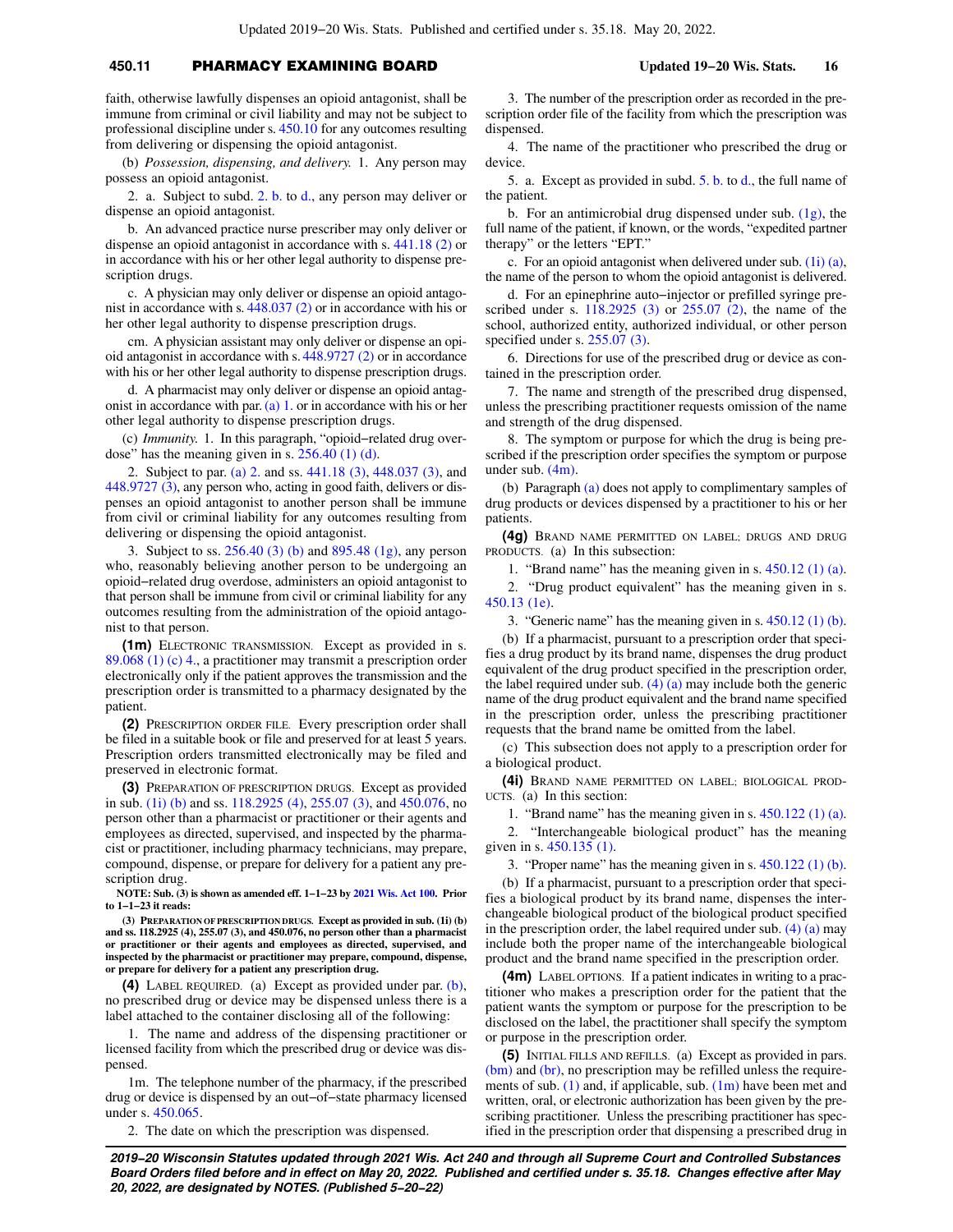an initial amount followed by periodic refills as specified in the prescription order is medically necessary, a pharmacist may exercise his or her professional judgment to dispense varying quantities of the prescribed drug per fill up to the total number of dosage units authorized by the prescribing practitioner in the prescription order including any refills, subject to par. [\(b\).](https://docs-preview.legis.wisconsin.gov/document/statutes/450.11(5)(b))

(b) 1. The authority of a pharmacist under par.  $(a)$  to dispense varying quantities of a drug applies only with respect to the refills, if any, specified in the prescription order and does not apply with respect to the initial quantity specified in the prescription order, except that a pharmacist may dispense a varying initial quantity of a drug using that authority if such quantity of that drug was previously dispensed to the patient in the previous 2−year period under an earlier prescription.

2. The authority of a pharmacist under par. [\(a\)](https://docs-preview.legis.wisconsin.gov/document/statutes/450.11(5)(a)) to dispense varying quantities of a drug does not apply with respect to controlled substances.

3. A pharmacist may not use the authority under par. [\(a\)](https://docs-preview.legis.wisconsin.gov/document/statutes/450.11(5)(a)) to dispense varying quantities of a drug to dispense more than a 90−day supply of a drug in a single fill or refill.

(bm) 1. In the event a pharmacist receives a request for a prescription to be refilled and the prescription cannot be refilled as provided in par. [\(a\)](https://docs-preview.legis.wisconsin.gov/document/statutes/450.11(5)(a)), the pharmacist may, subject to subd. [2. a.](https://docs-preview.legis.wisconsin.gov/document/statutes/450.11(5)(bm)2.a.) to [e.](https://docs-preview.legis.wisconsin.gov/document/statutes/450.11(5)(bm)2.e.), extend the existing prescription order and dispense the drug to the patient, if all of the following apply:

a. The pharmacist has been unsuccessful in attempting to procure a new prescription order or refill authorization for the drug after attempting to contact the prescribing practitioner or his or her office.

b. The patient is on a consistent drug therapy program and the patient has previously refilled the prescription at that pharmacy or through another pharmacy in the same pharmacy chain.

c. The drug is essential to the life of the patient, or the interruption of the drug therapy could result in undesirable consequences for the patient's health.

d. The pharmacist has not received and is not aware of written or oral instructions from the prescribing practitioner prohibiting further dispensing pursuant to or extension of the prescription order.

2. a. A prescribing practitioner may indicate, by writing on the face of the prescription order or, with respect to a prescription order transmitted electronically, by designating in electronic format the phrase "No extensions," or words of similar meaning, that no extension of the prescription order may be made under subd. [1.](https://docs-preview.legis.wisconsin.gov/document/statutes/450.11(5)(bm)1.) If such indication is made, the pharmacist may not extend the prescription order under subd. [1.](https://docs-preview.legis.wisconsin.gov/document/statutes/450.11(5)(bm)1.)

b. A pharmacist acting under subd. [1.](https://docs-preview.legis.wisconsin.gov/document/statutes/450.11(5)(bm)1.) may not extend a prescription order to dispense more than a 7−day supply of the prescribed drug, except that if the drug is typically packaged in a form that requires a pharmacist to dispense the drug in a quantity greater than a 7−day supply, the pharmacist may extend the prescription order as necessary to dispense the drug in the smallest quantity in which it is typically packaged.

c. A pharmacist may not extend a prescription order under subd. [1.](https://docs-preview.legis.wisconsin.gov/document/statutes/450.11(5)(bm)1.) for a drug that is a controlled substance.

d. A pharmacist may not extend a prescription order under subd. [1.](https://docs-preview.legis.wisconsin.gov/document/statutes/450.11(5)(bm)1.) for a particular patient if a prescription order was previously extended under subd. [1.](https://docs-preview.legis.wisconsin.gov/document/statutes/450.11(5)(bm)1.) for that patient in the previous one− year period for that drug.

e. A pharmacist shall, at the earliest reasonable time after acting under subd. [1.](https://docs-preview.legis.wisconsin.gov/document/statutes/450.11(5)(bm)1.), notify the prescribing practitioner or his or her office.

(br) 1. In the event a pharmacist receives a request for a prescription to be refilled and the prescription cannot be refilled as provided in par. [\(a\)](https://docs-preview.legis.wisconsin.gov/document/statutes/450.11(5)(a)), the pharmacist may, subject to subd. [2. a.](https://docs-preview.legis.wisconsin.gov/document/statutes/450.11(5)(br)2.a.) to [e.](https://docs-preview.legis.wisconsin.gov/document/statutes/450.11(5)(br)2.e.), extend the existing prescription order and dispense the drug to the patient, if the pharmacist has not received and is not aware of written or oral instructions from the prescribing practitioner pro-

# **17 Updated 19−20 Wis. Stats.** PHARMACY EXAMINING BOARD **450.11**

hibiting further dispensing pursuant to or extension of the prescription order.

2. a. A prescribing practitioner may indicate, by writing on the face of the prescription order or, with respect to a prescription order transmitted electronically, by designating in electronic format the phrase "No extensions," or words of similar meaning, that no extension of the prescription order may be made under subd. [1.](https://docs-preview.legis.wisconsin.gov/document/statutes/450.11(5)(br)1.) If such indication is made, the pharmacist may not extend the prescription order under subd. [1.](https://docs-preview.legis.wisconsin.gov/document/statutes/450.11(5)(br)1.)

b. A pharmacist acting under subd. [1.](https://docs-preview.legis.wisconsin.gov/document/statutes/450.11(5)(br)1.) may not extend a prescription order to dispense more than a 30–day supply of the prescribed drug, except that if the drug is typically packaged in a form that requires a pharmacist to dispense the drug in a quantity greater than a 30−day supply, the pharmacist may extend the prescription order as necessary to dispense the drug in the smallest quantity in which it is typically packaged.

c. A pharmacist may not extend a prescription order under subd. [1.](https://docs-preview.legis.wisconsin.gov/document/statutes/450.11(5)(br)1.) for a drug that is a controlled substance.

d. A pharmacist may not extend a prescription order under subd. [1.](https://docs-preview.legis.wisconsin.gov/document/statutes/450.11(5)(br)1.) for a particular patient if a prescription order was previously extended under subd. [1.](https://docs-preview.legis.wisconsin.gov/document/statutes/450.11(5)(br)1.) for that patient during the period described in subd. [3.](https://docs-preview.legis.wisconsin.gov/document/statutes/450.11(5)(br)3.)

e. A pharmacist shall, at the earliest reasonable time after acting under subd. [1.,](https://docs-preview.legis.wisconsin.gov/document/statutes/450.11(5)(br)1.) notify the prescribing practitioner or his or her office, but is not required to attempt to procure a new prescription order or refill authorization for the drug by contacting the prescribing practitioner or his or her office prior to acting under subd. After acting under subd. [1.,](https://docs-preview.legis.wisconsin.gov/document/statutes/450.11(5)(br)1.) the pharmacist may notify the patient or other individual that any further refills will require the authorization of a prescribing practitioner.

3. This paragraph applies only during the public health emergency declared on March 12, 2020, by executive order 72, and for 30 days after the conclusion of that public health emergency. During that time, this paragraph supersedes par. [\(bm\)](https://docs-preview.legis.wisconsin.gov/document/statutes/450.11(5)(bm)) to the extent of any conflict.

(c) An accurate record of refill dispensing shall be maintained showing the date and amount.

**(6)** SALES OF PRESCRIPTION DRUGS. In the event of any sale of prescription drugs in bankruptcy, at public auction or any other sale of prescription drugs other than in the normal course of business or practice, the seller shall give written notice of the sale to the board at least one week prior to the date of sale and shall make a complete and accurate written report of the sale to the board within 10 days after the sale, showing the name and address of all of the purchasers of prescription drugs together with an itemized inventory of the prescription drugs sold to each purchaser. This subsection does not apply to the sale of a manufacturer, distributor or pharmacy as an ongoing business or practice if the parties first notify the board of the impending sale.

**(7)** PROHIBITED ACTS. (a) No person may obtain or attempt to obtain a prescription drug, or procure or attempt to procure the administration of a prescription drug, by fraud, deceit or willful misrepresentation or by forgery or alteration of a prescription order; or by willful concealment of a material fact; or by use of a false name or address.

(b) Information communicated to a physician, physician assistant, or advanced practice nurse prescriber in an effort to procure unlawfully a prescription drug or the administration of a prescription drug is not a privileged communication.

(c) No person may willfully make a false statement in any prescription order, report or record required by this section.

(d) No person may, for the purpose of obtaining a prescription drug, falsely assume the title of, or represent himself or herself to be, a manufacturer, distributor, pharmacist, pharmacy technician, or practitioner.

**NOTE: Par. (d) is shown as amended eff. 1−1−23 by [2021 Wis. Act 100.](https://docs-preview.legis.wisconsin.gov/document/acts/2021/100) Prior to 1−1−23 it reads:**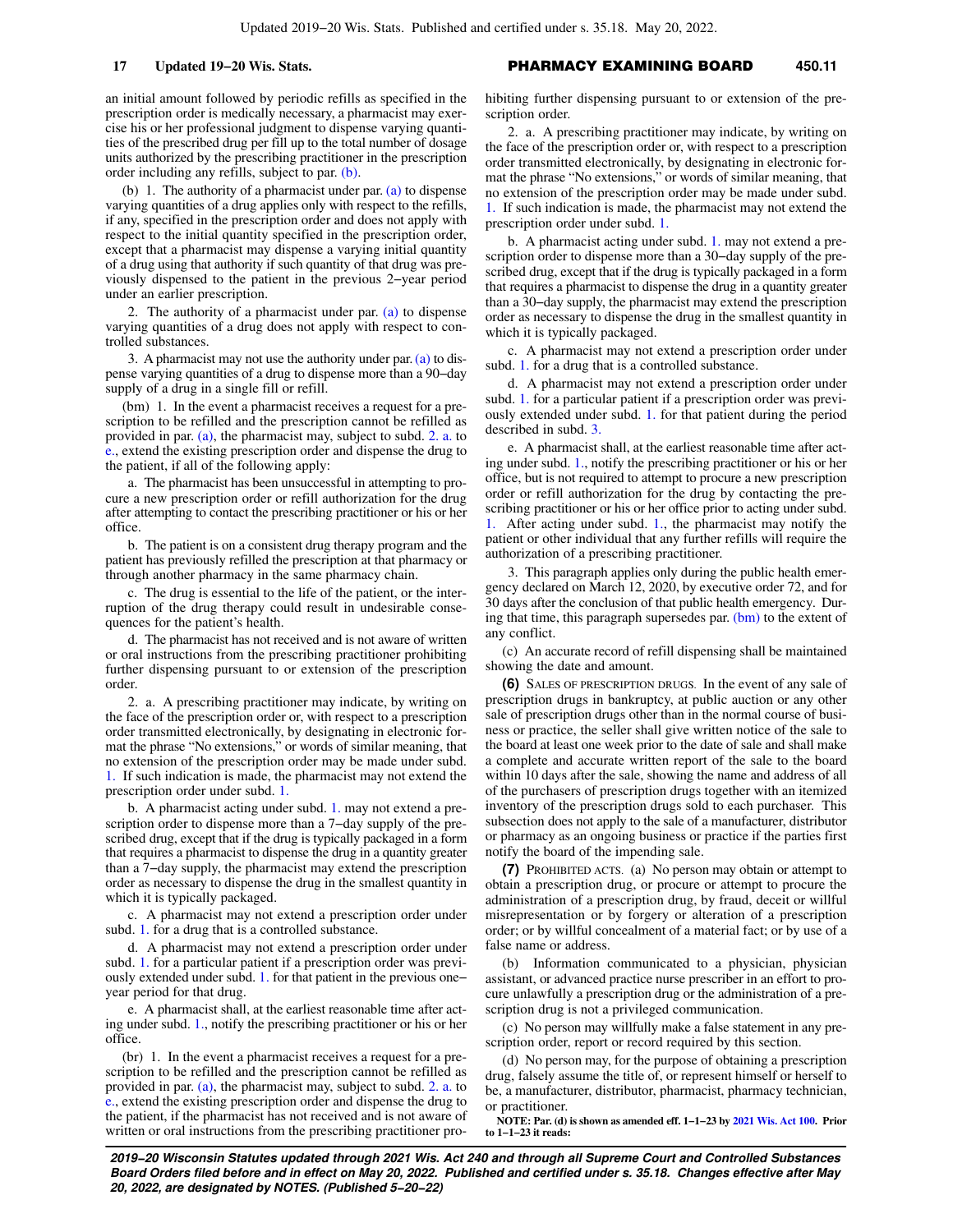# **450.11** PHARMACY EXAMINING BOARD **Updated 19−20 Wis. Stats. 18**

**(d) No person may, for the purpose of obtaining a prescription drug, falsely assume the title of, or represent himself or herself to be, a manufacturer, distributor, pharmacist or practitioner.**

(e) No person may make or utter any false or forged prescription order.

(f) No person may willfully affix any false or forged label to a package or receptacle containing prescription drugs.

(g) Except as authorized by this chapter, no person may possess, with intent to manufacture or deliver, a prescription drug. Intent under this paragraph may be demonstrated by, without limitation because of enumeration, evidence of the quantity and monetary value of the substance possessed, the possession of manufacturing implements or paraphernalia, and the activities or statements of the person in possession of the prescription drug prior to, during and after the alleged violation.

(h) Except as provided in sub.  $(1i)$  (b), no person may possess a prescription drug unless the prescription drug is obtained in compliance with this section.

(i) No pharmacist, manufacturer, distributor, owner or operator of a pharmacy or agent of a pharmacist, manufacturer, distributor or such an owner or operator may give any compensation or anything of value to a practitioner for the purpose of providing, or inducing the practitioner to obtain, any equipment, computer software or access to a service that may be used for the electronic transmission of a prescription order.

**(8)** RULE−MAKING AUTHORITY. The department of justice may promulgate rules necessary for the enforcement of this section. In addition to all law enforcement officers and agencies, the enforcement of this section is the responsibility of the department and:

(a) The board, insofar as this section applies to pharmacists and pharmacy technicians.

**NOTE: Par. (a) is shown as amended eff. 1−1−23 by [2021 Wis. Act 100](https://docs-preview.legis.wisconsin.gov/document/acts/2021/100). Prior to 1−1−23 it reads:**

**(a) The board, insofar as this section applies to pharmacists.**

(b) The medical examining board, insofar as this section applies to physicians.

(bm) The podiatry affiliated credentialing board, insofar as this section applies to podiatrists.

(c) The veterinary examining board, insofar as this section applies to veterinarians.

(d) The dentistry examining board, insofar as this section applies to dentists.

(e) The board of nursing, insofar as this section applies to advanced practice nurse prescribers.

(f) The physician assistant affiliated credentialing board, insofar as this section applies to physician assistants.

**(9)** PENALTIES AND ENFORCEMENT PROCEEDINGS. (a) Except as provided in par. [\(b\)](https://docs-preview.legis.wisconsin.gov/document/statutes/450.11(9)(b)), any person who violates this section may be fined not more than \$500 or imprisoned not more than 6 months or both.

(b) Any person who delivers, or who possesses with intent to manufacture or deliver, a prescription drug in violation of this section is guilty of a Class H felony.

(bm) A violation of sub.  $(1b)$  is not punishable under par.  $(a)$ or [\(b\)](https://docs-preview.legis.wisconsin.gov/document/statutes/450.11(9)(b)).

(c) In any action or proceeding brought for the enforcement of this section, it shall not be necessary to negate any exception or exemption contained in this section, and the burden of proof of any such exception or exemption shall be upon the defendant.

**History:** [1985 a. 146](https://docs-preview.legis.wisconsin.gov/document/acts/1985/146); [1997 a. 27](https://docs-preview.legis.wisconsin.gov/document/acts/1997/27), [175](https://docs-preview.legis.wisconsin.gov/document/acts/1997/175), [283](https://docs-preview.legis.wisconsin.gov/document/acts/1997/283); [2001 a. 109;](https://docs-preview.legis.wisconsin.gov/document/acts/2001/109) [2005 a. 187](https://docs-preview.legis.wisconsin.gov/document/acts/2005/187), [195](https://docs-preview.legis.wisconsin.gov/document/acts/2005/195), [196](https://docs-preview.legis.wisconsin.gov/document/acts/2005/196), [242](https://docs-preview.legis.wisconsin.gov/document/acts/2005/242); [2007 a. 97](https://docs-preview.legis.wisconsin.gov/document/acts/2007/97); [2009 a. 113](https://docs-preview.legis.wisconsin.gov/document/acts/2009/113), [280](https://docs-preview.legis.wisconsin.gov/document/acts/2009/280); [2011 a. 159](https://docs-preview.legis.wisconsin.gov/document/acts/2011/159), [161](https://docs-preview.legis.wisconsin.gov/document/acts/2011/161); [2013 a. 199,](https://docs-preview.legis.wisconsin.gov/document/acts/2013/199) [200,](https://docs-preview.legis.wisconsin.gov/document/acts/2013/200) [239;](https://docs-preview.legis.wisconsin.gov/document/acts/2013/239) [2015 a.](https://docs-preview.legis.wisconsin.gov/document/acts/2015/3) [3](https://docs-preview.legis.wisconsin.gov/document/acts/2015/3), [35,](https://docs-preview.legis.wisconsin.gov/document/acts/2015/35) [55,](https://docs-preview.legis.wisconsin.gov/document/acts/2015/55) [115](https://docs-preview.legis.wisconsin.gov/document/acts/2015/115), [291](https://docs-preview.legis.wisconsin.gov/document/acts/2015/291); [2017 a. 18](https://docs-preview.legis.wisconsin.gov/document/acts/2017/18), [19,](https://docs-preview.legis.wisconsin.gov/document/acts/2017/19) [133](https://docs-preview.legis.wisconsin.gov/document/acts/2017/133), [149](https://docs-preview.legis.wisconsin.gov/document/acts/2017/149), [226,](https://docs-preview.legis.wisconsin.gov/document/acts/2017/226) [364;](https://docs-preview.legis.wisconsin.gov/document/acts/2017/364) [2019 a. 185](https://docs-preview.legis.wisconsin.gov/document/acts/2019/185); [2021 a. 23,](https://docs-preview.legis.wisconsin.gov/document/acts/2021/23) [100](https://docs-preview.legis.wisconsin.gov/document/acts/2021/100), [218](https://docs-preview.legis.wisconsin.gov/document/acts/2021/218).

Arrest did not terminate possession or control of a prescription drug. State v. Brantner, [2020 WI 21](https://docs-preview.legis.wisconsin.gov/document/courts/2020%20WI%2021), [390 Wis. 2d 494,](https://docs-preview.legis.wisconsin.gov/document/courts/390%20Wis.%202d%20494) [939 N.W.2d 546,](https://docs-preview.legis.wisconsin.gov/document/courts/939%20N.W.2d%20546) [18−0053.](https://docs-preview.legis.wisconsin.gov/document/wisupremecourt/18-0053)

## **450.115 Drug disposal programs and authorizations. (1)** In this section:

(a) "Guardian" means the person named by the court under ch. [880,](https://docs-preview.legis.wisconsin.gov/document/statutes/2003/ch.%20880) 2003 stats., or ch. [48](https://docs-preview.legis.wisconsin.gov/document/statutes/ch.%2048) or [54](https://docs-preview.legis.wisconsin.gov/document/statutes/ch.%2054) that has the duty and authority of guardianship.

(am) "Hospice worker" means a person who is employed by a hospice, as defined in s. [50.90 \(1\)](https://docs-preview.legis.wisconsin.gov/document/statutes/50.90(1)).

(b) "Personal representative" means an executor, administrator, or special administrator of a decedent's estate, a person legally authorized to perform substantially the same functions, or a successor to any of those persons.

(c) "Trustee" means a person that holds in trust title to or power over property. "Trustee" includes an original, added, or successor trustee.

(d) "Ward" means a person for whom a guardian has been appointed.

**(2)** Nothing in this chapter, or rules promulgated under this chapter, prohibits any of the following:

(a) The direct operation or implementation of a drug disposal program that is authorized under s. [165.65 \(2\)](https://docs-preview.legis.wisconsin.gov/document/statutes/165.65(2)) or [\(3\)](https://docs-preview.legis.wisconsin.gov/document/statutes/165.65(3)) or is authorized under federal law, as defined in s. [165.65 \(1\) \(a\)](https://docs-preview.legis.wisconsin.gov/document/statutes/165.65(1)(a)).

(b) The transfer of a prescription drug by a person that lawfully possesses the prescription drug to a drug disposal program that is authorized under s. [165.65 \(2\)](https://docs-preview.legis.wisconsin.gov/document/statutes/165.65(2)) or [\(3\)](https://docs-preview.legis.wisconsin.gov/document/statutes/165.65(3)) or is authorized under federal law, as defined in s.  $165.65(1)(a)$ , and that accepts the prescription drug.

(c) Subject to sub. [\(4\)](https://docs-preview.legis.wisconsin.gov/document/statutes/450.115(4)), the possession of a prescription drug under a written authorization described in sub. [\(3\).](https://docs-preview.legis.wisconsin.gov/document/statutes/450.115(3))

**(3)** (a) A guardian may grant written authorization to an adult who is related to the guardian's ward by blood, marriage, or adoption within the 3rd degree of kinship as computed under s. [990.001](https://docs-preview.legis.wisconsin.gov/document/statutes/990.001(16)) [\(16\)](https://docs-preview.legis.wisconsin.gov/document/statutes/990.001(16)), or to a domestic partner of the ward under ch. [770](https://docs-preview.legis.wisconsin.gov/document/statutes/ch.%20770), for the disposal of a prescription drug that belongs to the ward.

(b) A personal representative or a trustee may grant written authorization to an adult beneficiary, as defined in s. [701.1102](https://docs-preview.legis.wisconsin.gov/document/statutes/701.1102(1m))  $(1m)$ , of the estate or trust for the disposal of a prescription drug that belongs to the estate or trust.

(c) A person who is a competent adult may grant written authorization to that person's domestic partner under ch. [770](https://docs-preview.legis.wisconsin.gov/document/statutes/ch.%20770) or to another adult who is related to that person by blood, marriage, or adoption within the 3rd degree of kinship as computed under s. [990.001 \(16\)](https://docs-preview.legis.wisconsin.gov/document/statutes/990.001(16)), for the disposal of a prescription drug that lawfully belongs to that person.

(d) A personal representative, trustee, or an adult beneficiary, as defined in s.  $701.1102$  (1m), of an estate or trust may grant written authorization to a hospice worker for the disposal of a controlled substance that belongs to the estate or trust.

**(4)** A written authorization under sub. [\(3\)](https://docs-preview.legis.wisconsin.gov/document/statutes/450.115(3)) is valid only to the extent permitted under federal law and only if all of the following conditions are satisfied:

(a) The authorization describes with reasonable specificity each prescription drug or controlled substance that is to be disposed of.

(b) The authorization is in the physical possession of the person authorized to dispose of the prescription drug or controlled substance and each prescription drug or controlled substance described in the authorization is, within 24 hours after the authorization is signed by the person granting the authorization, transferred to a drug disposal program under s. [165.65](https://docs-preview.legis.wisconsin.gov/document/statutes/165.65) or otherwise lawfully disposed of.

(c) The authorization and each prescription drug or controlled substance to be disposed of were obtained without consideration. **History:** [2013 a. 198;](https://docs-preview.legis.wisconsin.gov/document/acts/2013/198) [2015 a. 197](https://docs-preview.legis.wisconsin.gov/document/acts/2015/197); [2017 a. 99](https://docs-preview.legis.wisconsin.gov/document/acts/2017/99).

**450.12 Labeling of prescription drugs and prescription drug products. (1)** In this section: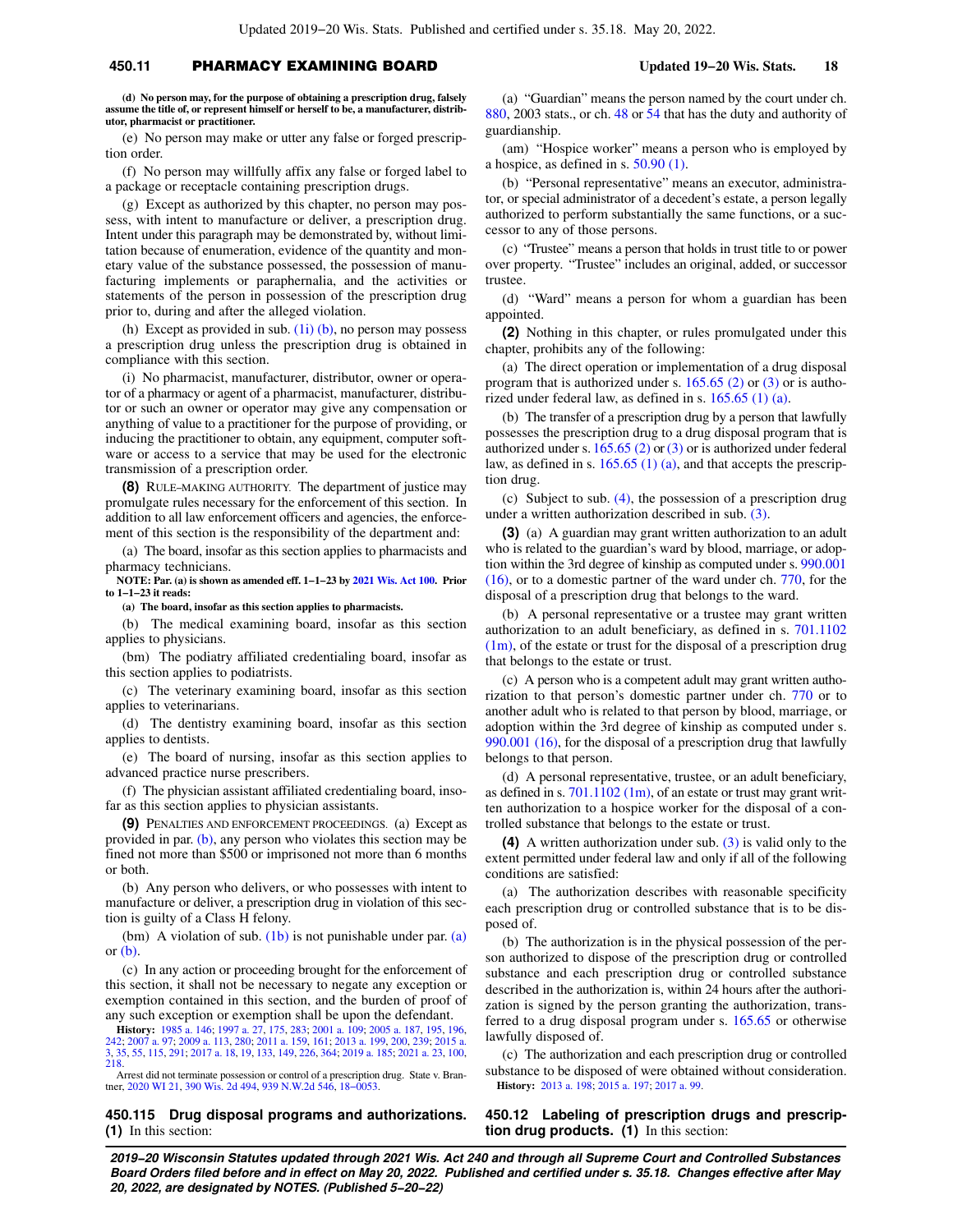(a) "Brand name" means the name, other than the generic name, that the labeler of a drug or drug product places on its commercial container at the time of packaging.

(b) "Generic name" means the official or established name given a drug by the U.S. department of health and human services or the U.S. adopted names council.

**(2)** The manufacturer's or distributor's commercial container of every prescription drug or prescription drug product delivered to any pharmacist, practitioner, hospital or nursing home shall bear a label containing the generic name of the drug, if any, the brand name of the drug or drug product, if any, the name and address of the manufacturer of the drug or drug product and, if different from the manufacturer, the name and address of the distributor of the drug or drug product.

**(3)** Every prescription order or medication profile record shall include the brand name, if any, or the name of the manufacturer or distributor of the drug product dispensed.

**(4)** This section does not apply with respect to biological products.

**History:** [1985 a. 146](https://docs-preview.legis.wisconsin.gov/document/acts/1985/146); [2017 a. 149](https://docs-preview.legis.wisconsin.gov/document/acts/2017/149).

**450.122 Labeling of biological products. (1)** In this section:

(a) "Brand name" means the name, other than the proper name, that the labeler of a biological product places on its commercial container at the time of packaging.

(b) "Proper name" means the nonproprietary name for a biological product designated by the federal food and drug administration licensure for use upon each package of the product.

**(2)** The manufacturer's or distributor's commercial container of every biological product delivered to any pharmacist, practitioner, hospital, or nursing home shall bear a label containing the proper name of the biological product, the brand name of the biological product, if any, the name and address of the manufacturer of the biological product, and, if different from the manufacturer, the name and address of the distributor of the biological product.

**(3)** Every prescription order or medication profile record for a biological product shall include the brand name, if any, and the name of the manufacturer of the biological product.

**History:** [2017 a. 149](https://docs-preview.legis.wisconsin.gov/document/acts/2017/149); [2021 a. 238](https://docs-preview.legis.wisconsin.gov/document/acts/2021/238) s. [45](https://docs-preview.legis.wisconsin.gov/document/acts/2021/238,%20s.%2045).

**450.125 Drugs for animal use.** In addition to complying with the other requirements in this chapter for distributing and dispensing, a pharmacist who distributes or dispenses a drug for animal use shall comply with s. [89.068.](https://docs-preview.legis.wisconsin.gov/document/statutes/89.068)

**History:** [1991 a. 306](https://docs-preview.legis.wisconsin.gov/document/acts/1991/306); [2015 a. 55.](https://docs-preview.legis.wisconsin.gov/document/acts/2015/55)

**450.13 Using drug product equivalent in dispensing prescriptions. (1e)** DEFINITION. In this section, "drug product equivalent" means a drug product that is designated the therapeutic equivalent of another drug product by the federal food and drug administration as set forth in the latest edition of or supplement to the federal food and drug administration's Approved Drug Products with Therapeutic Equivalence Evaluations.

**(1s)** DRUG PRODUCT OR EQUIVALENT TO BE USED. Except as provided in sub. [\(2\)](https://docs-preview.legis.wisconsin.gov/document/statutes/450.13(2)), a pharmacist shall dispense every prescription using either the drug product prescribed or its drug product equivalent, if its drug product equivalent is lower in price to the consumer than the drug product prescribed, and shall inform the consumer of the options available in dispensing the prescription.

**(2)** EXCEPTION. A prescribing practitioner may indicate, by writing on the face of the prescription order or, with respect to a prescription order transmitted electronically, by designating in electronic format the phrase "No substitutions" or words of similar meaning or the initials "N.S.", that no substitution of the drug product prescribed may be made under sub. [\(1s\).](https://docs-preview.legis.wisconsin.gov/document/statutes/450.13(1s)) If such indication is made, the pharmacist shall dispense the prescription with the specific drug product prescribed. No preprinted statement regarding drug product substitution may appear on the face of the prescription order.

# **19 Updated 19−20 Wis. Stats.** PHARMACY EXAMINING BOARD **450.135**

**(3)** REFILLED PRESCRIPTIONS. Prescriptions dispensed with a drug product equivalent may be refilled with a different drug product equivalent only if the pharmacist informs the consumer of the change.

**(4)** LIMITATION ON LIABILITY. A pharmacist who dispenses a prescription with a drug product equivalent under this section assumes no greater liability than would be incurred had the pharmacist dispensed the prescription with the drug product prescribed.

**(5)** USE OF DRUG PRODUCT EQUIVALENT IN HOSPITALS. Subsections  $(1s)$  to  $(4)$  do not apply to a pharmacist who dispenses a drug product equivalent that is prescribed for a patient in a hospital if the pharmacist dispenses the drug product equivalent in accordance with written guidelines or procedures previously established by a pharmacy and therapeutics committee of the hospital and approved by the hospital's medical staff and use of the drug product equivalent has been approved for a patient during the period of the patient's stay within the hospital by any of the following:

(a) The patient's individual physician.

(b) The patient's advanced practice nurse prescriber, if the advanced practice nurse prescriber has entered into a written agreement to collaborate with a physician.

(c) The patient's physician assistant.

**(5m)** DISCLOSURES TO CONSUMERS. (a) Each pharmacy shall post in a prominent place at or near the place where prescriptions are dispensed a sign that clearly describes a pharmacist's ability under this state's law to substitute a less expensive drug product equivalent under sub. [\(1s\)](https://docs-preview.legis.wisconsin.gov/document/statutes/450.13(1s)) unless the consumer or the prescribing practitioner has indicated otherwise under sub. [\(2\).](https://docs-preview.legis.wisconsin.gov/document/statutes/450.13(2))

(b) The pharmacy examining board shall create a list of the 100 most commonly prescribed generic drug product equivalents, including the generic and brand names of the drugs, and provide, either directly or on the department's Internet site, the list to each pharmacy on an annual basis. Each pharmacy shall make available to the public information on how to access the list under this paragraph.

(c) Each pharmacy shall have available for the public a listing of the retail price, updated no less frequently than monthly, of the 100 most commonly prescribed prescription drugs, which includes brand name and generic equivalent drugs and biological products and interchangeable biological products, that are available for purchase at the pharmacy.

**(6)** APPLICABILITY. This section does not apply with respect to a prescription for a biological product.

**History:** [1985 a. 146;](https://docs-preview.legis.wisconsin.gov/document/acts/1985/146) [1991 a. 114;](https://docs-preview.legis.wisconsin.gov/document/acts/1991/114) [1997 a. 27](https://docs-preview.legis.wisconsin.gov/document/acts/1997/27); [2005 a. 187](https://docs-preview.legis.wisconsin.gov/document/acts/2005/187); [2011 a. 161](https://docs-preview.legis.wisconsin.gov/document/acts/2011/161); [2017 a.](https://docs-preview.legis.wisconsin.gov/document/acts/2017/149) [149;](https://docs-preview.legis.wisconsin.gov/document/acts/2017/149) [2021 a. 9](https://docs-preview.legis.wisconsin.gov/document/acts/2021/9).

**450.135 Using interchangeable biological product in dispensing prescriptions. (1)** DEFINITION. In this section, "interchangeable biological product" means a biological product that the federal food and drug administration has licensed and has determined meets the standards for interchangeability pursuant to [42 USC 262](https://docs-preview.legis.wisconsin.gov/document/usc/42%20USC%20262) (k) (4) or has determined is therapeutically equivalent as set forth in the latest edition of or supplement to the federal food and drug administration's Approved Drug Products with Therapeutic Equivalence Evaluations.

**(2)** BIOLOGICAL PRODUCT OR INTERCHANGEABLE BIOLOGICAL PRODUCT TO BE USED. Except as provided in sub. [\(3\),](https://docs-preview.legis.wisconsin.gov/document/statutes/450.135(3)) a pharmacist shall dispense every prescription using either the biological product prescribed or an interchangeable biological product, if the interchangeable biological product is lower in price to the consumer than the biological product prescribed, and shall inform the consumer of the options available in dispensing the prescription.

**(3)** EXCEPTION. A prescribing practitioner may indicate, by writing on the face of the prescription order or, with respect to a prescription order transmitted electronically, by designating in electronic format the phrase "No substitutions" or words of similar meaning or the initials "N.S.," that no substitution of the biological product prescribed may be made under sub. [\(2\).](https://docs-preview.legis.wisconsin.gov/document/statutes/450.135(2)) If such indication is made, the pharmacist shall dispense the prescription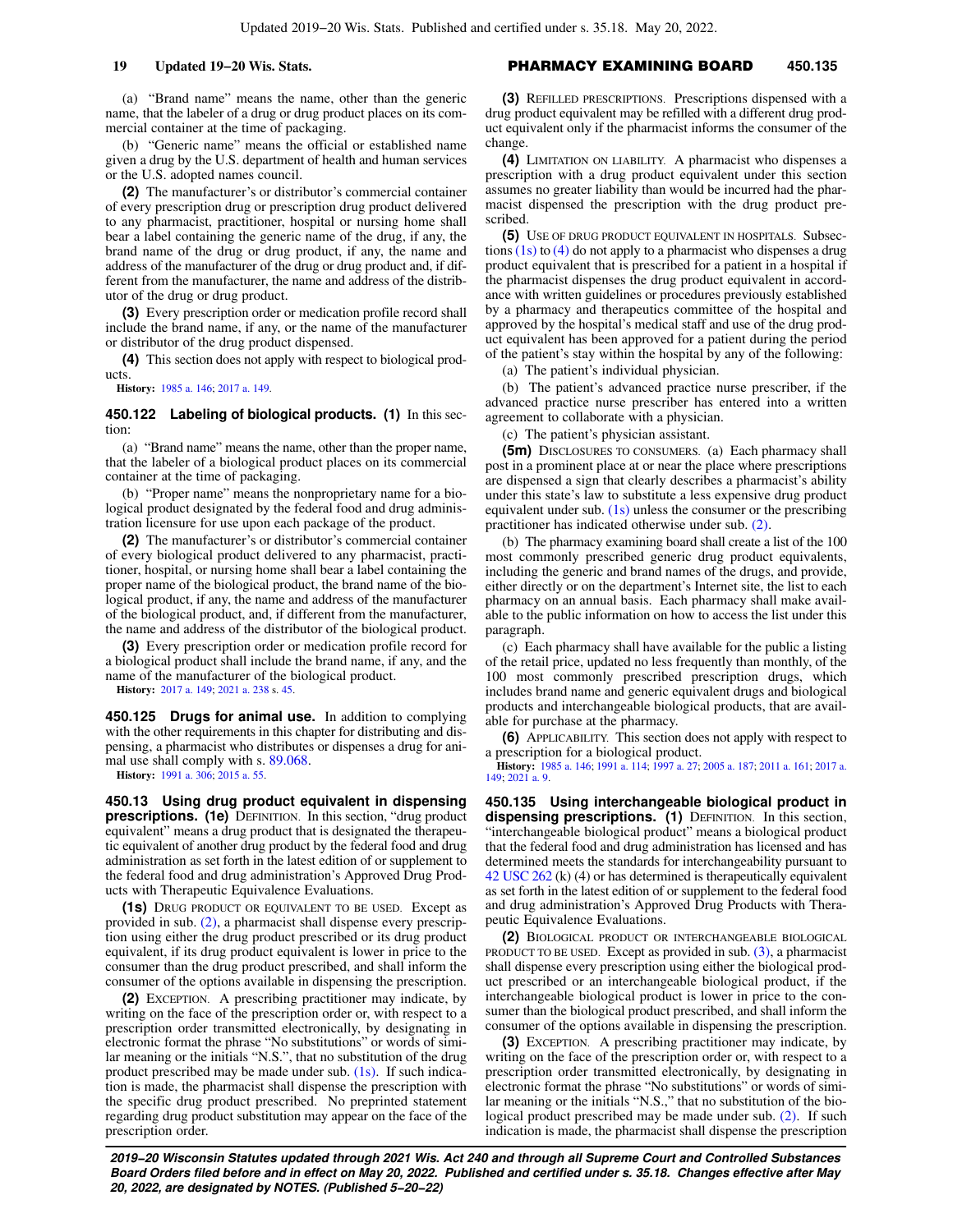# **450.135** PHARMACY EXAMINING BOARD **Updated 19−20 Wis. Stats. 20**

with the specific biological product prescribed. No preprinted statement regarding biological product substitution may appear on the face of the prescription order.

**(4)** REFILLED PRESCRIPTIONS. Prescriptions dispensed with an interchangeable biological product may be refilled with a different interchangeable biological product only if the pharmacist informs the consumer of the change.

**(5)** COMMUNICATION OF BIOLOGICAL PRODUCT DISPENSED. Within 5 business days after the dispensing of a biological product, the dispensing pharmacist or the pharmacist's designee shall do one of the following:

(a) Make an entry of the specific product provided to the patient, including the name of the product and the manufacturer. Entry into an electronic records system as described in this paragraph is presumed to provide notice to the prescribing practitioner. The communication shall be conveyed by making an entry that is electronically accessible to the prescribing practitioner through one of the following:

1. An interoperable electronic medical records system.

2. An electronic prescribing technology.

3. A pharmacist benefit management system.

4. A pharmacy record.

(b) If a pharmacist is unable to make an entry as provided in par. [\(a\),](https://docs-preview.legis.wisconsin.gov/document/statutes/450.135(5)(a)) communicate the biological product dispensed to the prescribing practitioner using facsimile, telephone, electronic transmission, or another prevailing means, except that communication under this paragraph is not required if any of the following applies:

1. There is no interchangeable biological product for the product prescribed.

2. A refill of the biological product is not changed from the product dispensed on the prior filling of the prescription.

**(6)** LIMITATION OF LIABILITY. A pharmacist who dispenses a prescription with an interchangeable biological product under this section assumes no greater liability than would be incurred had the pharmacist dispensed the prescription with the biological product prescribed.

**(7)** USE OF INTERCHANGEABLE BIOLOGICAL PRODUCT IN HOSPI-TALS. Subsections  $(2)$  to  $(6)$  do not apply to a pharmacist who dispenses an interchangeable biological product that is prescribed for a patient in a hospital if the pharmacist dispenses the interchangeable biological product in accordance with written guidelines or procedures previously established by a pharmacy and therapeutics committee of the hospital and approved by the hospital's medical staff and use of the interchangeable biological product has been approved for a patient during the period of the patient's stay within the hospital by any of the following:

(a) The patient's individual physician.

(b) The patient's advanced practice nurse prescriber, if the advanced practice nurse prescriber has entered into a written agreement to collaborate with a physician.

(c) The patient's physician assistant.

**(8)** APPLICABILITY. This section applies only with respect to prescriptions for biological products.

**(8m)** DISCLOSURE TO CONSUMERS. Each pharmacy shall post in a prominent place at or near the place where prescriptions are dispensed a sign that clearly describes a pharmacist's ability under this state's law to substitute a less expensive interchangeable biological product under sub. [\(2\)](https://docs-preview.legis.wisconsin.gov/document/statutes/450.135(2)) unless the consumer or the prescribing practitioner has indicated otherwise under sub. [\(3\)](https://docs-preview.legis.wisconsin.gov/document/statutes/450.135(3)).

**(9)** LINKS TO BE MAINTAINED BY BOARD. The board shall maintain links on the department's Internet site to the federal food and drug administration's lists of all currently approved interchangeable biological products. Each pharmacy shall make available for the public information on how to access the federal food and drug administration's lists of all currently approved interchangeable biological products through the department's Internet site.

**History:** [2017 a. 149](https://docs-preview.legis.wisconsin.gov/document/acts/2017/149); [2021 a. 9.](https://docs-preview.legis.wisconsin.gov/document/acts/2021/9)

**450.137 Access to investigational drugs, devices, and biological products for terminally ill patients. (1) DEFINI-**TIONS. In this section:

(a) "Eligible patient" means a patient who is eligible under sub. [\(2\).](https://docs-preview.legis.wisconsin.gov/document/statutes/450.137(2))

(b) "Investigational drug, device, or biological product" means a drug, device, or biological product that has not been approved or licensed for use by the federal food and drug administration and meets all of the following conditions:

1. The drug, device, or biological product has successfully completed a phase one clinical trial approved by the federal food and drug administration.

2. The drug, device, or biological product remains under investigation in a phase 2 or 3 clinical trial approved by the federal food and drug administration or has completed a phase 3 clinical trial and is pending approval or licensure by the federal food and drug administration.

3. The active development or production of the drug, device, or biological product is ongoing and has not been discontinued by the manufacturer or placed on clinical hold under [21 USC 355](https://docs-preview.legis.wisconsin.gov/document/usc/21%20USC%20355) (i).

(c) "Life−threatening disease or condition" means a disease or condition that is life−threatening, as defined in [21 CFR 312.81](https://docs-preview.legis.wisconsin.gov/document/cfr/21%20CFR%20312.81) (a).

**(2)** ELIGIBILITY. An individual is an eligible patient for purposes of this section if the individual meets all of the following conditions:

(a) Has been diagnosed with a life−threatening disease or condition.

(b) Has exhausted approved treatment options and is unable to participate in a clinical trial involving the investigational drug, device, or biological product.

(c) Has received a recommendation or prescription order from the individual's treating physician for an investigational drug, device, or biological product.

(d) Has given written informed consent to use the investigational drug, device, or biological product. The content of the written informed consent provided by the patient shall be consistent with and at least as comprehensive as the consent used in clinical trials for the investigational drug, device, or biological product.

(e) Is aware of the potential costs that may be associated with or otherwise result from the use of the investigational drug, device, or biological product under this section.

(f) Possesses a written verification executed by the individual's treating physician attesting that the individual meets the con-ditions under pars. [\(a\)](https://docs-preview.legis.wisconsin.gov/document/statutes/450.137(2)(a)) to  $(e)$ , and that the physician is not compensated directly by the manufacturer of the investigational drug, device, or biological product for making that attestation.

**(3)** MANUFACTURERS. A manufacturer of an investigational drug, device, or biological product may, but is not required to, make that investigational drug, device, or biological product available to an eligible patient. If the manufacturer charges an eligible patient for an investigational drug, device, or biological product, the manufacturer may not charge more than an amount that is equal to the manufacturer's actual cost to manufacture the investigational drug, device, or biological product provided to the eligible patient.

**(4)** LIMITATIONS OF LIABILITY. (a) A physician is immune from civil or criminal liability or from professional discipline under s. [448.02](https://docs-preview.legis.wisconsin.gov/document/statutes/448.02) based solely on the physician's recommendation to an eligible patient for the use of an investigational drug, device, or biological product to treat the patient's life−threatening disease or condition if the eligible patient gives written informed consent that satisfies sub. [\(2\) \(d\)](https://docs-preview.legis.wisconsin.gov/document/statutes/450.137(2)(d)) and s.  $448.30$ .

(b) Any manufacturer, distributor, pharmacist, practitioner, health care facility, or other person who lawfully makes available, delivers, distributes, prescribes, dispenses, or administers an investigational drug, device, or biological product to an eligible patient consistent with this section, and who in doing so exercises reasonable care, may not be held liable in any action under state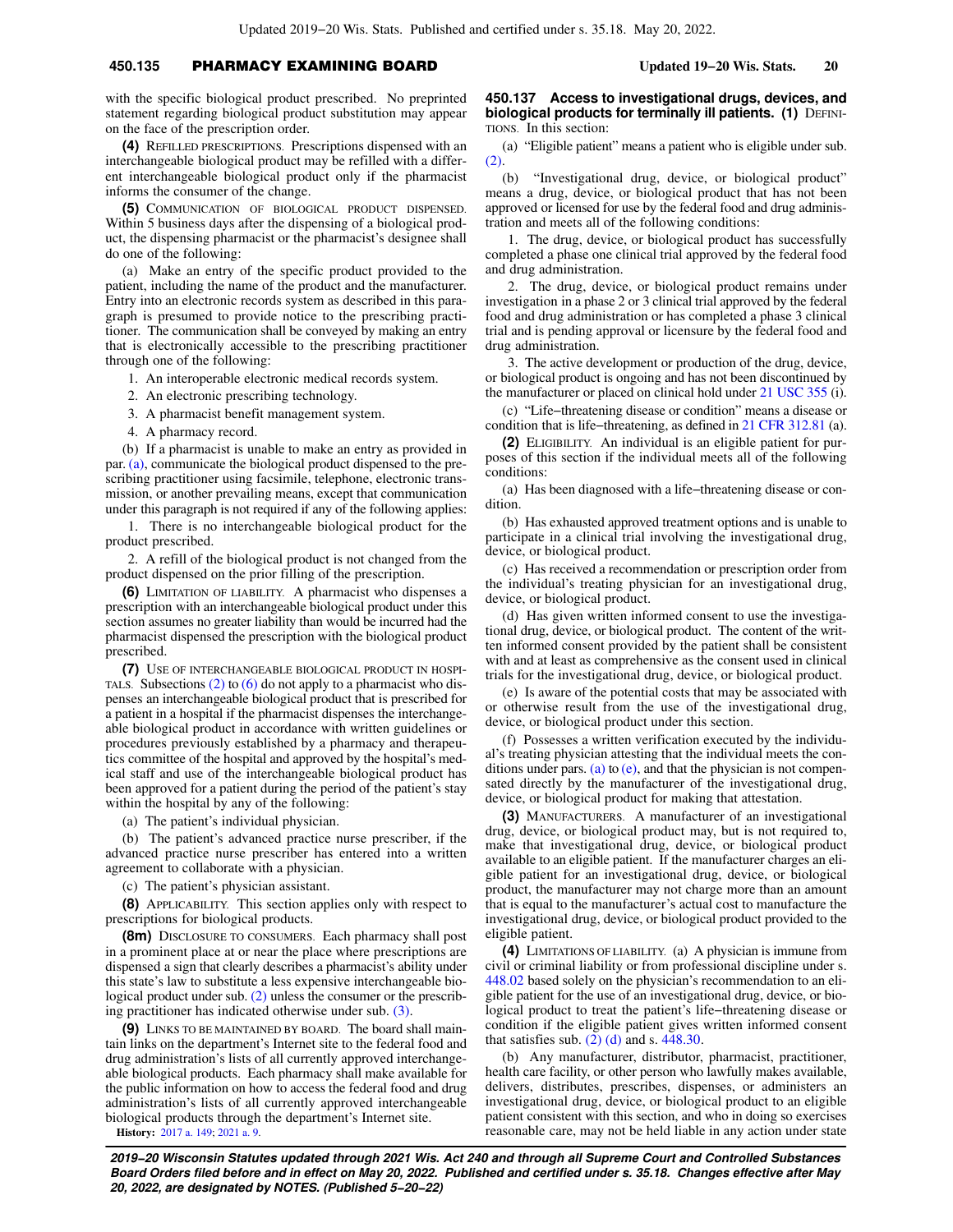law for any loss, damage, or injury arising out of, relating to, or resulting from any of the following:

1. The design, development, clinical testing, investigation, manufacture, labeling, distribution, sale, purchase, donation, dispensing, prescribing, administration, or use of the investigational drug, device, or biological product.

2. The lack of safety or effectiveness of the investigational drug, device, or biological product.

**(5)** REPORTING. The manufacturer or sponsor of an investigational drug, device, or biological product that makes the investigational drug, device, or biological product available to a patient in this state shall submit to the federal food and drug administration an annual summary of the use of the investigational drug, device, or biological product. The summary shall include the number of doses supplied, the number of patients treated, the uses for which it was made available, and any known serious adverse events.

**(6)** STATE OFFICIALS. No official, employee, or agent of this state may block or attempt to block an eligible patient's access to an investigational drug, device, or biological product. Any counseling, advice, or recommendation of a practitioner that is consistent with the applicable standard of care for the practitioner is not a violation of this subsection.

**(7)** INSURANCE. Nothing in this section alters the obligations of an eligible patient's insurer under the contract of insurance and applicable law.

**History:** [2017 a. 165](https://docs-preview.legis.wisconsin.gov/document/acts/2017/165) s. [1;](https://docs-preview.legis.wisconsin.gov/document/acts/2017/165,%20s.%201) [2021 a. 238](https://docs-preview.legis.wisconsin.gov/document/acts/2021/238) s. [44.](https://docs-preview.legis.wisconsin.gov/document/acts/2021/238,%20s.%2044)

**450.14 Poisons. (1)** In this section, "highly toxic" has the meaning specified under [15 USC 1261](https://docs-preview.legis.wisconsin.gov/document/usc/15%20USC%201261) (h).

**(2)** No person may deliver any highly toxic substance unless the delivery is made on the prescription order of a practitioner or complies with pars.  $(a)$  to  $(d)$ :

(a) The container shall be plainly labeled with the name of the substance, the name and address of the person delivering the substance and, except as provided in sub. [\(3\)](https://docs-preview.legis.wisconsin.gov/document/statutes/450.14(3)), the word "Poison".

(b) The person delivering the substance shall ascertain that the recipient is aware of the poisonous character of the substance and desires it for a lawful purpose.

(c) Before delivery, the person delivering the substance shall record in a book kept for that purpose the name of the article or substance, the quantity, the purpose, the date, the name and address of the person for whom procured and the signature of the individual personally delivering the article or substance. The record shall be signed by the person to whom the substance is delivered. Each book containing records required under this paragraph shall be preserved by the owner of the book for at least 3 years after the date of the last entry and shall be open to inspection by authorized officers.

(d) If the recipient is under 18 years of age, he or she must have the written order of an adult.

**(3)** A "Poison" label under sub. [\(2\) \(a\)](https://docs-preview.legis.wisconsin.gov/document/statutes/450.14(2)(a)) is not required for liniments, ointments or other external preparations which are plainly labeled "for external use only".

**(4)** This section does not apply to manufacturers or distributors selling at wholesale nor to pesticides which comply with ss. [94.67](https://docs-preview.legis.wisconsin.gov/document/statutes/94.67) to [94.71](https://docs-preview.legis.wisconsin.gov/document/statutes/94.71).

**(5)** Any person who violates this section is guilty of a Class H felony.

**History:** [1985 a. 146](https://docs-preview.legis.wisconsin.gov/document/acts/1985/146); [1997 a. 283](https://docs-preview.legis.wisconsin.gov/document/acts/1997/283); [2001 a. 109.](https://docs-preview.legis.wisconsin.gov/document/acts/2001/109)

**450.145 Reporting potential causes of public health emergency.** (1) Within 24 hours after an occurrence of any of the following, a pharmacist or pharmacy shall report the occurrence electronically, by fax machine, by telephone, or in writing to a local health department, as defined in s. [250.01 \(4\)](https://docs-preview.legis.wisconsin.gov/document/statutes/250.01(4)), or the department of health services:

(a) An unusual increase in the number of prescriptions dispensed or nonprescription drug products sold by the pharmacist

## **21 Updated 19−20 Wis. Stats.** PHARMACY EXAMINING BOARD **450.155**

or pharmacy for the treatment of medical conditions specified by the department of health services by rule under s. [252.02 \(7\)](https://docs-preview.legis.wisconsin.gov/document/statutes/252.02(7)).

(b) An unusual increase in the number of prescriptions dispensed by the pharmacist or pharmacy that are antibiotic drugs.

(c) The dispensing of a prescription by the pharmacist or pharmacy for treatment of a disease that is relatively uncommon or may be associated with bioterrorism, as defined in s. [323.02 \(4\).](https://docs-preview.legis.wisconsin.gov/document/statutes/323.02(4))

**(1m)** Except as provided in sub. [\(2\)](https://docs-preview.legis.wisconsin.gov/document/statutes/450.145(2)), a pharmacist or pharmacy may not report personally identifying information concerning an individual who is dispensed a prescription or who purchases a nonprescription drug product as specified in sub. [\(1\) \(a\),](https://docs-preview.legis.wisconsin.gov/document/statutes/450.145(1)(a)) [\(b\),](https://docs-preview.legis.wisconsin.gov/document/statutes/450.145(1)(b)) or [\(c\).](https://docs-preview.legis.wisconsin.gov/document/statutes/450.145(1)(c))

**(2)** In submitting a report under sub. [\(1\)](https://docs-preview.legis.wisconsin.gov/document/statutes/450.145(1)), a pharmacist or pharmacy shall include personally identifying information other than a social security number concerning an individual who is dispensed a prescription or who purchases a nonprescription drug product as specified in sub.  $(1)$   $(a)$ ,  $(b)$ , or  $(c)$ .

**History:** [2005 a. 198](https://docs-preview.legis.wisconsin.gov/document/acts/2005/198) ss. [18](https://docs-preview.legis.wisconsin.gov/document/acts/2005/198,%20s.%2018) to [21;](https://docs-preview.legis.wisconsin.gov/document/acts/2005/198,%20s.%2021) [2007 a. 20](https://docs-preview.legis.wisconsin.gov/document/acts/2007/20) s. [9121 \(6\) \(a\)](https://docs-preview.legis.wisconsin.gov/document/acts/2007/20,%20s.%209121); [2007 a. 97](https://docs-preview.legis.wisconsin.gov/document/acts/2007/97) s. [183](https://docs-preview.legis.wisconsin.gov/document/acts/2007/97,%20s.%20183); 2009 a. 4

### **450.15 Placing prescription drugs prohibited.**

**(1)** Except as otherwise provided by law, no person may put, or cause to be put, any prescription drug in any public place, or upon any private premises without the consent of the owner or occupant.

**(2)** Any person who violates this section is guilty of a Class H felony.

**History:** [1985 a. 146;](https://docs-preview.legis.wisconsin.gov/document/acts/1985/146) [1997 a. 283](https://docs-preview.legis.wisconsin.gov/document/acts/1997/283); [2001 a. 109.](https://docs-preview.legis.wisconsin.gov/document/acts/2001/109)

As applied to the defendant, s. 450.09 [now 450.15] was not unconstitutionally overbroad or vague. Butala v. State, [71 Wis. 2d 569](https://docs-preview.legis.wisconsin.gov/document/courts/71%20Wis.%202d%20569), [239 N.W.2d 32](https://docs-preview.legis.wisconsin.gov/document/courts/239%20N.W.2d%2032) (1976).

## **450.155 Exhibition, display or advertisement of certain vending machines by use of certain material prohibited. (1)** DEFINITIONS. In this section:

(a) "Contraceptive article" means any drug, medicine, mixture, preparation, instrument, article or device of any nature used or intended or represented to be used to prevent a pregnancy.

(b) "Material" means any visual representation, image, printed matter however reproduced or sound recording.

(c) "Harmful to minors" means that quality of any description or representation, in whatever form, of nudity, sexual conduct, sexual excitement, or sadomasochistic abuse, when it does all of the following:

1. Predominantly appeals to the prurient, shameful or morbid interest of minors.

2. Is patently offensive to prevailing standards in the adult community as a whole with respect to what is suitable material for minors.

3. Lacks serious literary, artistic, political or scientific value, if taken as a whole, for minors.

(d) "Knowledge of the minor's age" means knowledge or information that the person is a minor.

(e) "Knowledge of the nature of the material" means any of the following:

1. Knowledge of the character and content of any material described herein.

2. Knowledge or information that the material described herein has been adjudged to be harmful to minors in a proceeding instituted under sub. [\(2\),](https://docs-preview.legis.wisconsin.gov/document/statutes/450.155(2)) or is the subject of a pending proceeding instituted under sub. [\(2\)](https://docs-preview.legis.wisconsin.gov/document/statutes/450.155(2)).

(f) "Minor" means any person under the age of 18 years.

(g) "Nudity" means the showing of the human male or female genitals, pubic area or buttocks with less than a full opaque covering, or the showing of the female breast with less than a fully opaque covering of any portion thereof below the top of the nipple, or the depiction of covered male genitals in a discernibly turgid state.

(h) "Person" means any individual, partnership, firm, association, corporation or other legal entity.